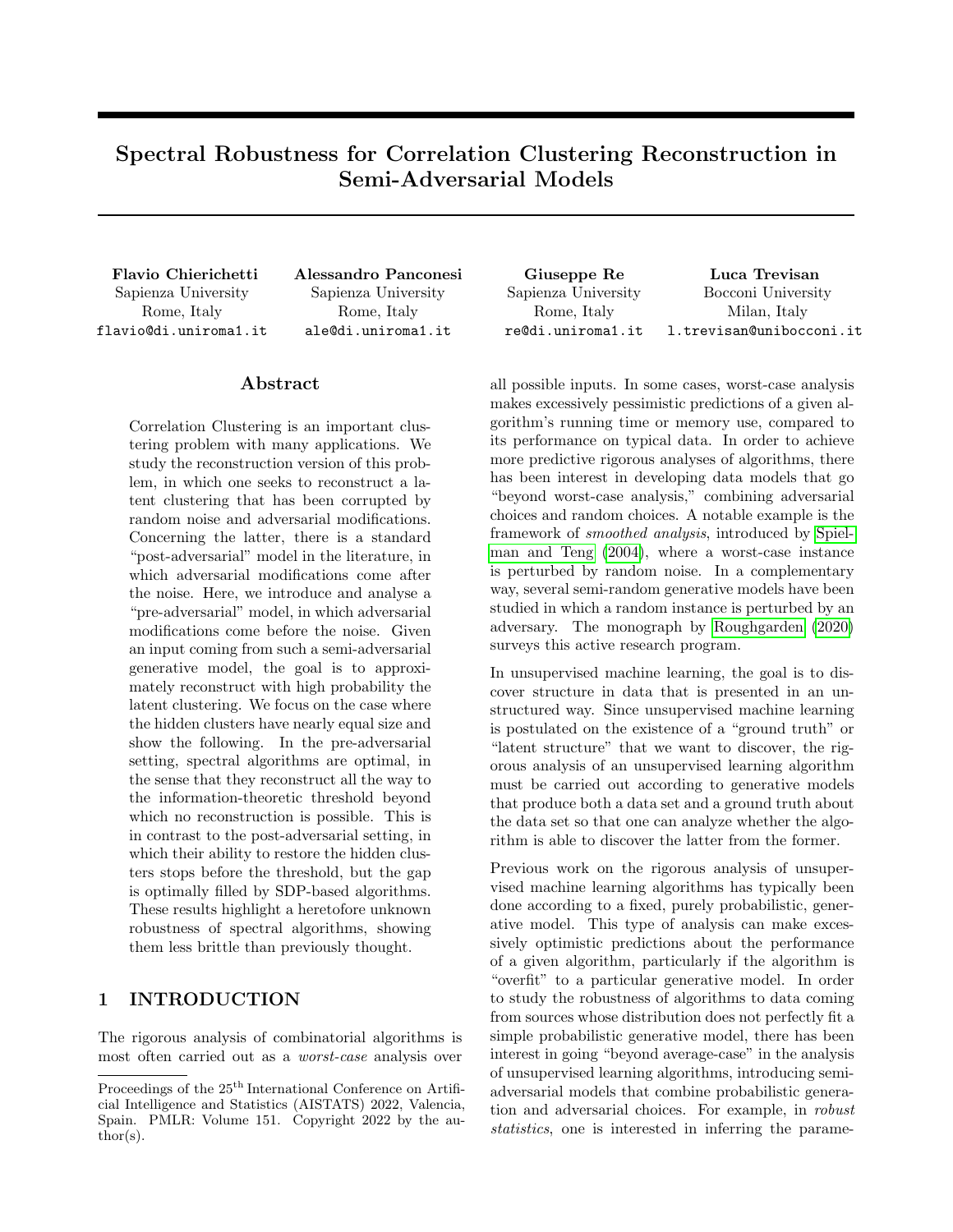ters of a distribution given a mix of samples from the distribution and adversarially selected outliers. Several semi-adversarial network generation models have been studied for community detection and clustering problems (see Sec. [2](#page-2-0) for a review). Such models, as our models, give a way to understand whether the average-case analysis of the performance of an algorithm is robust to deviations of the input distribution from the assumed probabilistic generative model. The adversary in a semi-random model is not meant to model an actual natural process of data creation, but to encompass all possible bounded variations from an underlying probabilistic generative model.

There are similarities between some of the semiadversarial models developed for various computational problems and the semi-adversarial models for unsupervised machine learning, but it is important to remark on the different uses of such models in the two settings. A computational problem usually has well-defined solutions, and the goal of analysis in semi-random models is to understand whether a polynomial-time algorithm can find an exact or an approximate solution; in an unsupervised machine learning task, one wants to find a latent structure defined in the generative model, and it is possible for the latent structure to be information-theoretically impossible to find if the noise and/or the adversarial model are too strong. When we talk about approximation in the context of solving optimization problems in semi-random models, we refer to how close is the cost of the solution found by the algorithm to the cost of an optimal solution; in an unsupervised machine learning task, the study of approximation refers to how close is the solution itself found by the algorithm to the ground truth.

### 1.1 Our Setting

We are interested in studying the *correlation cluster*ing problem in a semi-adversarial generative model, as an unsupervised machine learning problem. This is an important and well-studied problem about the analysis of dense Boolean matrices. In the correlation clustering problem, we have  $n$  data items, which we identify with the integers  $\{1, \ldots, n\}$ , and an unknown partition  $C_1, \ldots, C_k$  of the items into clusters. We are given a symmetric  $n \times n$  matrix  $M$ , where  $M_{i,j} \in \{-1,+1\}$  represents a belief about items i and j being in the same cluster  $(M_{i,j} = +1)$  represents a belief that they are in the same cluster and  $M_{i,j} = -1$  the opposite). The goal is to reconstruct the partition from  $\widehat{M}$ . A standard probabilistic generative model for correlation clustering is to start from a random equipartition  $C_1, \ldots, C_k$  of  $\{1, \ldots, n\}$ , consider the "zero-error" matrix  $M \in \{+1, -1\}^{n \times n}$  such that that  $M_{i,j} = 1$  if and only if i and j belong to the same cluster, and obtain a matrix  $\widehat{M}$  by applying random noise to M. A simple noise model is obtained by setting  $M_{i,j} = M_{i,j}$  with probability  $1/2 + \epsilon$ , independently for every unordered pair  $\{i, j\}$ , and equal to  $-M_{i,j}$  with probability  $1/2 - \epsilon$ , for a noise parameter  $\epsilon > 0$ . For constant k, this model exhibits a phase transition at  $\epsilon \approx 1/\sqrt{n}$ . When  $\epsilon = o(1/\sqrt{n})$  it is impossible to reconstruct the partition, even in an approximate way, and when  $\epsilon = \omega(1/\sqrt{n})$  it is possible to reconstruct the partition with at most  $o(n)$  items being misclassified. In the regime in which reconstruction is possible, we are interested in introducing adversarial modifications in addition to random noise.

A possible semi-adversarial model, which was already studied by [Makarychev et al.](#page-9-0) [\(2016\)](#page-9-0), is to allow an adversary to modify a bounded number of entries of the matrix sampled from the probabilistic model. We refer to such a model as post-adversarial because the adversary operates after random choices have been made. For the correlation clustering problem, moreover, it is also natural to consider a semi-adversarial model that we call pre-adversarial, in which the adversary is allowed to modify the zero-error matrix in a bounded number of entries, and then random noise is applied to the matrix after these adversarial modifications. This model is somewhat in the spirit of smoothed analysis, in which noise is applied after an adversarial choice<sup>[1](#page-1-0)</sup>, but has never been studied before. In the regime  $\epsilon > \omega(1/\sqrt{n})$ , it is easy to see that a pre-adversary with a budget of modifying  $\Omega(n^2)$  entries or a post-adversary with a budget of modifying  $\Omega(\epsilon n^2)$  entries are able to force any algorithm to misclassify  $\Omega(n)$  data points. Our goal is to understand whether spectral approaches can reconstruct the partition when the adversary has smaller budgets.

### 1.2 Our Contribution

All our results are asymptotic in n and assume a constant k number of clusters. They are also summarized in Table [1.](#page-2-1)

Optimal Pre-Adversarial Robustness of Spectral Algorithms. We show that a spectral algorithm can handle any pre-adversary making  $o(n^2)$ changes, in the noise regime  $\epsilon > \omega(1/\sqrt{n})$ , giving polynomial-time reconstruction of the clustering with  $o(n)$  misclassified items, with high probability.

Sub-Optimal and Yet Non-Trivial Post-Adversarial Robustness of Spectral Algorithms. In the post-adversarial setting, in the

<span id="page-1-0"></span><sup>&</sup>lt;sup>1</sup>A notable difference is that our adversary has a limit to how many entries of the matrix  $M$  it can modify, while in smoothed analysis the first step is to select a completely adversarial instance.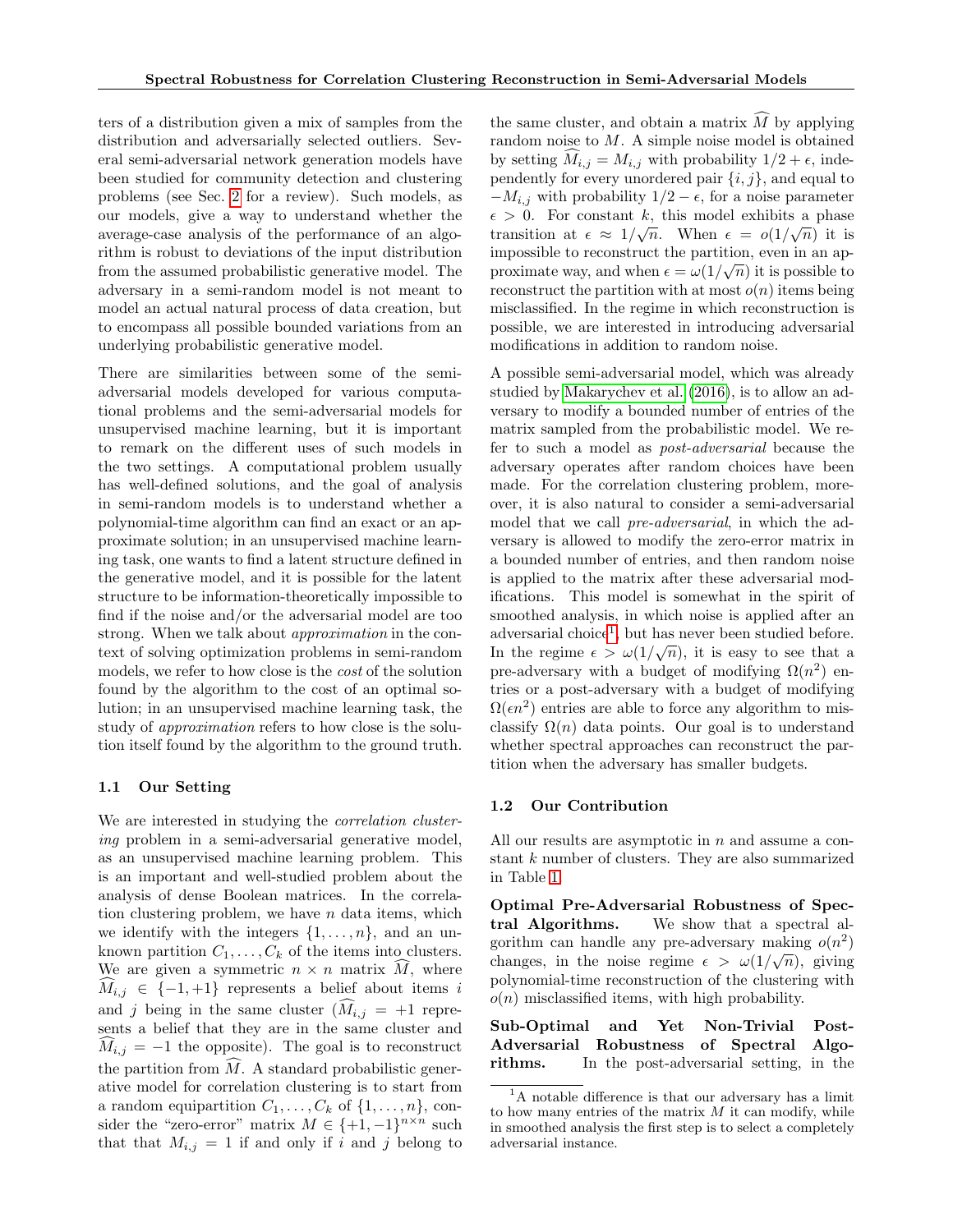| Setting        | Inf.-Theor.                     | Spectral                        |
|----------------|---------------------------------|---------------------------------|
|                | <b>Bounds</b>                   | Algorithm                       |
| Pre-Adversary  | $B = o(n^2),$                   | $B = o(n^2)$ ,                  |
|                | $\epsilon = \omega(1/\sqrt{n})$ | $\epsilon = \omega(1/\sqrt{n})$ |
| Post-Adversary | $B = o(\epsilon n^2),$          | $B = o(\epsilon^2 n^2)$ ,       |
|                | $\epsilon = \omega(1/\sqrt{n})$ | $\epsilon = \omega(1/\sqrt{n})$ |

<span id="page-2-1"></span>Table 1: Reconstruction achieved by our Spectral Algorithm in the two semi-adversarial settings, compared to the Information-Theoretic Bounds.

noise regime  $\epsilon > \omega(1/\sqrt{n})$ , an analogous spectral algorithm can handle adversaries making  $o(\epsilon^2 n^2)$ changes, delivering, as before, with high probability a reconstructed clustering with  $o(n)$  misclassified items. This analysis is nearly tight, in that we can devise post-adversarial strategies with a budget of  $O(\epsilon^2 n^2)$ changes which, for a wide range of values for  $\epsilon$ , cause the spectral algorithm to misclassify  $\Omega(n)$  items.

Optimal Post-Adversarial Robustness of SDP. [Makarychev et al.](#page-9-0) [\(2016\)](#page-9-0) already formulated an algorithm based on semidefinite programming (SDP) and showed that, in the post-adversarial setting, in the noise regime  $\epsilon > \omega(1/\sqrt{n})$ , the algorithm reconstructs in polynomial-time the correct clustering up to  $o(n)$  misclassifications, with high probability, for all post-adversaries that have a budget of  $o(\epsilon n^2)$  changes, matching an information-theoretic lower bound. We also provide an SDP-based algorithm with the same theoretical guarantees, but it is significantly different from the one in [Makarychev et al.](#page-9-0) [\(2016\)](#page-9-0).

In previous analyses of semi-adversarial settings, spectral algorithms usually performed poorly in the presence of adversaries (with some exceptions [\(Stein](#page-10-2)[hardt, 2017\)](#page-10-2), so it is interesting that our preadversarial model provides an adversarial setting in which a spectral algorithm performs well all the way to information-theoretic limits. This is perhaps our main conceptual contribution.

We comment on an additional piece of intuition that comes out of our work. From previous work on semiadversarial models, there is well-established evidence that spectral algorithms perform poorly on matrices that are very sparse, for example on adjacency matrices or Laplacian matrices of sparse random graphs modified by an adversary. The reason is that it is possible to change a small number of entries of a sparse matrix and create spurious large eigenvalues with localized eigenvectors, and doing so is a good adversarial strategy to make a spectral algorithm fail. In correlation clustering, the given matrix is dense, and so our analysis in the pre-adversarial setting can be seen as providing complementary intuition that spectral algorithms can be robust on dense random matrices. But where is the difference coming from between the optimal behaviour in the pre-adversarial setting and the sub-optimal behavior in the post-adversarial setting? We can think of the application of noise as the following process: each entry is left unchanged with probability  $2\epsilon$ , and it is replaced with a fresh random bit with probability  $1 - 2\epsilon$ . According to the above point of view, after the application of noise, there is only a sparse subset of  $\epsilon n^2$  entries that give information about the clustering, while all the other entries give no information. So we can see that the pre-adversary operates on a dense matrix of entries that give information about the clustering, while the post-adversary operates, effectively, on a sparser one, explaining the sub-optimal robustness of spectral methods, and the existence of adversarial strategies to create localized eigenvectors with large eigenvalues.

### 1.3 Roadmap

In Section [2](#page-2-0) we discuss relevant related work. In Section [3](#page-4-0) we define the problem precisely and introduce the notation that we use. In Section [4,](#page-5-0) we present our spectral algorithm with its theoretical guarantees. We proceed by introducing our SDP-based algorithm in Section [5.](#page-7-0) Section [6](#page-7-1) presents our lower bounds for reconstruction. Finally, in Section [7,](#page-8-0) we conclude by discussing the limitations of spectral approaches.

# <span id="page-2-0"></span>2 Related Work

Semi-Adversarial Models. Semi-Random (or, Semi-Adversarial) models have been the object of intense study in the recent past – see [Roughgarden](#page-10-1) [\(2020\)](#page-10-1) for a comprehensive introduction to the topic. The original motivation to go beyond the worst-case analysis of algorithms was to come up with fast algorithms that, with high probability over the random choice of the input, returned an (approximately) optimal solution, to avoid dealing with input substructures that make the problem hard but that might not be often found in practice. In fully random models, however, an algorithm is only required to solve instances coming from a given distribution. As a result, many optimal solutions to fully-random models overfit to the random model and are unlikely to behave well with real-world instances.

Researchers then introduced several semi-random models, Smoothed Analysis [\(Spielman and Teng, 2004\)](#page-10-0) being perhaps the most famous exemplar. Several problems have been studied in this setting, e.g., planted clique [\(Feige and Krauthgamer, 2000\)](#page-9-1) (whose optimal algorithm so far is based on a spectral algorithm), various of its generalizations, e.g., the Stochas-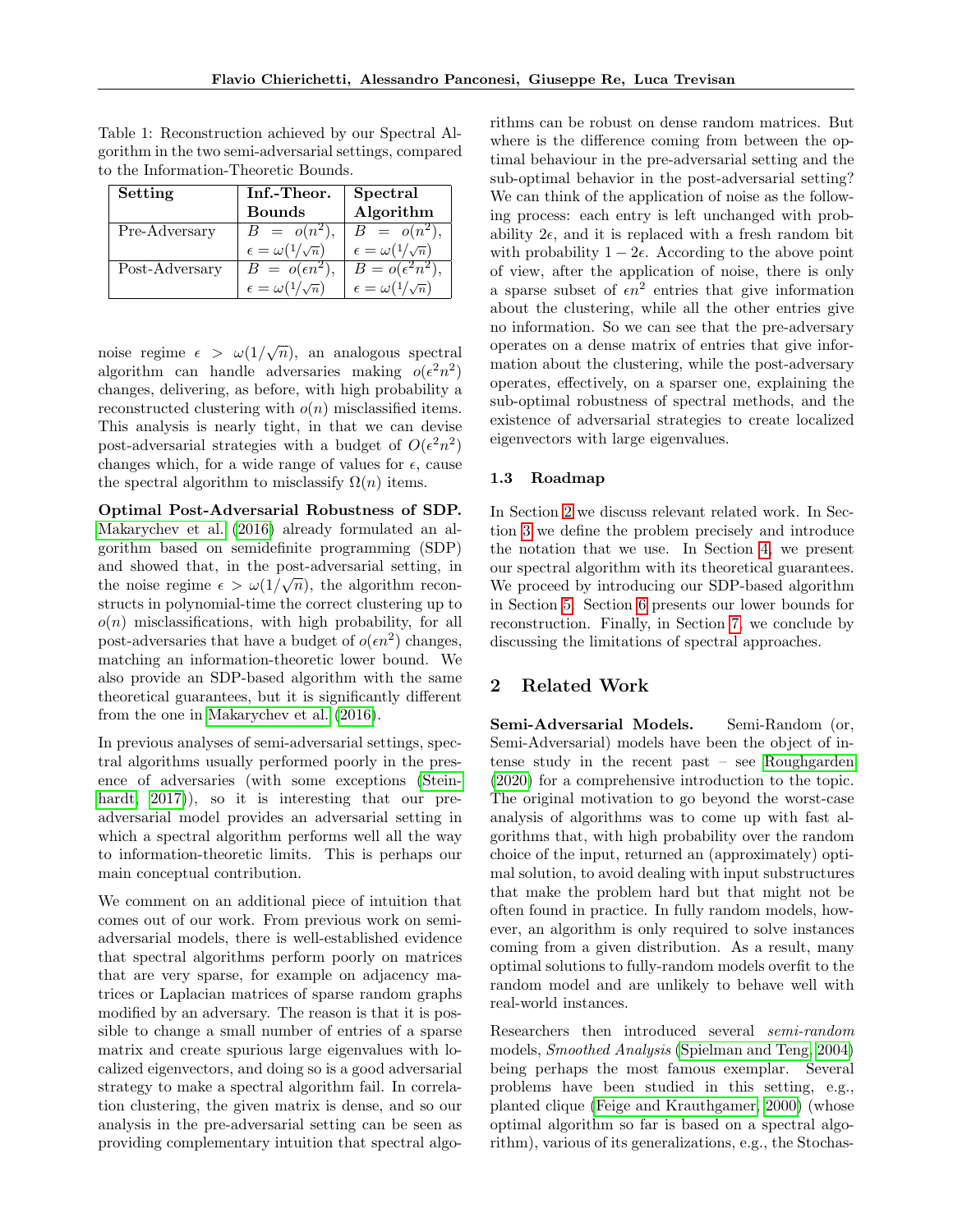tic Block Model [\(Makarychev et al., 2016;](#page-9-0) [Moitra](#page-9-2) [et al., 2016\)](#page-9-2), as well as Densest Subgraph [\(Bhaskara](#page-9-3) [et al., 2010\)](#page-9-3), Multi-Object Matching [\(Shi et al., 2020\)](#page-10-3), and Correlation Clustering [\(Mathieu and Schudy,](#page-9-4) [2010\)](#page-9-4). We will later say more on some of the above works, focusing on those most relevant to our work.

From a technical standpoint, the algorithmic strategies required for these semi-random models deviate significantly from the ones successfully applied to the fully-random and the smoothed analysis settings. In particular, purely spectral approaches (with no regularization) work in these settings but often fail when the adversary enters the picture [\(Makarychev et al.,](#page-9-0) [2016;](#page-9-0) [Moitra et al., 2016\)](#page-9-2). In this paper, we observe similar behaviors of spectral and SDP-based methods. But, as pointed out, we also observe a certain unexpected robustness of the former which is only partial in the post-adversarial setting, but optimal in the preadversarial one. Possibly, the foremost difference between our work and most of the previous semi-random ones lies in its algorithmic goal: here, we are not trying to optimize an objective function over a semi-random instance – we are, rather, trying to reconstruct the unknown parameters (the unknown base clustering) of the semi-random model, given one (adversarially perturbed) sample from it. Our specific goal significantly changes the techniques employed and the overall algorithmic approach. In particular, in the context of rigorous machine learning, it has often been observed that the max-likelihood problem, when not enough samples are available, ends up with optimal solutions that are far from the unknown model parameters (see, e.g., [Ru](#page-10-4)[binstein and Vardi](#page-10-4) [\(2017\)](#page-10-4)). That is, optimizing the max-likelihood objective does not, in general, return the hidden parameters of the model.

Correlation Clustering. Correlation clustering is a basic primitive in the machine learner's toolkit with applications ranging in several domains, including NLP [\(Van Gael and Zhu, 2007\)](#page-10-5), social network analysis [\(Chen et al., 2012\)](#page-9-5), and clustering aggregation [\(Gionis et al., 2007\)](#page-9-6). Correlation Clustering was introduced by [Bansal et al.](#page-9-7) [\(2004\)](#page-9-7), who also presented several problems and approximation algorithms for it. Interestingly, they also considered the purely-random "seed reconstruction" version of the Correlation Clustering problem.

Clustering Reconstruction. The fully-random model closest to ours is the Stochastic Block Model. Given a seed partition of the nodes of a graph into clusters, the Stochastic Block Model samples a random graph as follows: a biased coin is flipped independently for each pair of nodes, using a different bias depending on whether the two nodes are in the same cluster or in different clusters. Any pair of nodes from the same cluster have a probability  $p$  of being connected by an edge; while any pair of nodes from different clusters have a probability  $q < p$  of being joined by an edge<sup>[2](#page-3-0)</sup>. The problem of reconstructing the seed partition starting from such a random graph has been studied extensively, especially in the bounded degree setting, and several spectral algorithms, as well as algorithms based on semidefinite programming and Grothendieck's inequality (Guédon and Vershynin, 2016), have been proposed for solving it.

Several semi-adversarial variants of the Stochastic Block Models have been studied by the community. Building on the work by [Feige and Kilian](#page-9-9) [\(2001\)](#page-9-9), [Makarychev et al.](#page-9-0) [\(2016\)](#page-9-0) (and, independently, [Moitra](#page-9-2) [et al.](#page-9-2) [\(2016\)](#page-9-2)) gave algorithms to reconstruct the seed partition starting from a graph obtained by monotone modifications (plus a limited amount of adversarial ones) of a sample from the SBM. More precisely, in their semi-adversarial model, Nature first samples an SBM graph; then, an adversary can monotonically strengthen the random signal. Finally, the adversary has a limited budget for modifying the remaining edges. This setting includes also our postadversarial setting. The algorithms to reconstruct the seed partition, similarly to those of Guédon and Ver[shynin](#page-9-8) [\(2016\)](#page-9-8), are based on SDPs.

[Mathieu and Schudy](#page-9-4) [\(2010\)](#page-9-4) studied a different version of the semi-adversarial correlation clustering reconstruction problem: in their model, as in ours, one begins with a partition  $C_1^*, \ldots, C_k^*$  of the *n* nodes into clusters. Then, each pair of nodes gets corrupted i.i.d. with probability  $p$ : the adversary can then change the  $\pm 1$  label of each corrupted pair however it likes. They  $\pm$ 1 label of each corrupted pair however it likes. They show that, if each original cluster has size  $\Omega(\sqrt{n})$ , and if  $p \leq 1/3$ , then an SDP based algorithm (together with a weighted version of the randomized rounding procedure of [Ailon et al.](#page-9-10) [\(2008\)](#page-9-10)) reconstructs the hidden clusters. An important difference between the error model of [Mathieu and Schudy](#page-9-4) [\(2010\)](#page-9-4) and ours is that the constraints that they put on their adversary are such that exact reconstruction is possible, while in both our pre-adversarial and post-adversarial settings our adversary is able to erase all information about a subset of vertices, and hence exact reconstruction is information-theoretically impossible. In their work, they also consider this semi-adversarial noise model

<span id="page-3-0"></span><sup>2</sup>One could see the correlation clustering distribution obtained by applying random noise to the zero-error matrix as an instance of the stochastic block model in which  $q = 1/2 - \epsilon$  and  $p = 1/2 + \epsilon$ , and we interpret the presence/absence of an edge as a  $+1/-1$ . The stochastic block model, however, is typically analyzed in settings in which p and q are of the order of  $1/n$  or  $\log n/n$ , leading to very sparse graphs.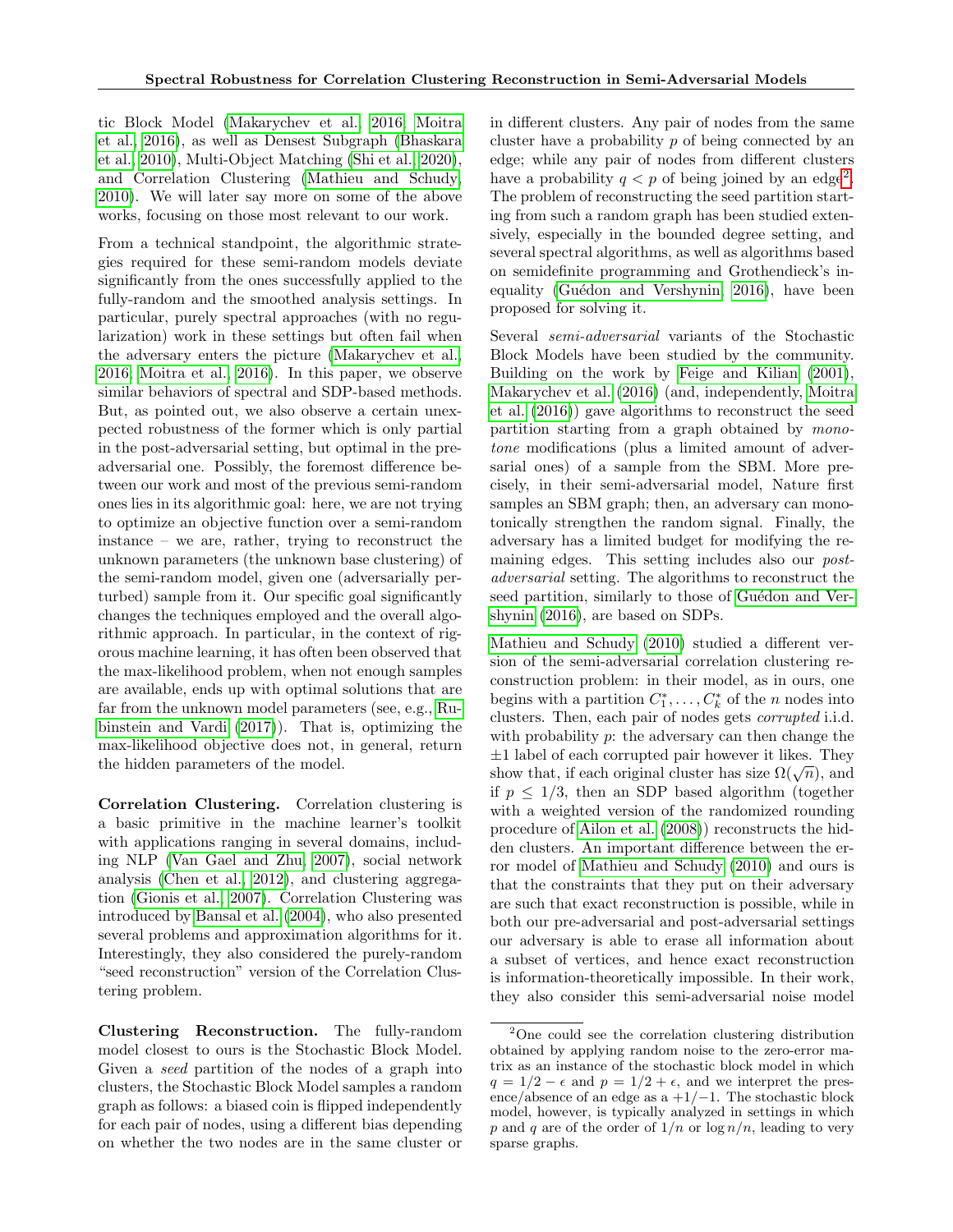from the point of view of approximation algorithms for the correlation clustering objective function.

Spectral Algorithms. Spectral algorithms have been extensively used for cluster reconstruction [\(Ng](#page-10-6) [et al., 2001;](#page-10-6) [Balakrishnan et al., 2011\)](#page-9-11). Here, we restrict our discussion to works that apply spectral algorithms applied to (semi-)random models. In particular, [Boppana](#page-9-12) [\(1987\)](#page-9-12) introduced the spectral method for the fully-random graph bisection problem; [Mc-](#page-9-13)[Sherry](#page-9-13) [\(2001\)](#page-9-13) and [Coja-Oghlan](#page-9-14) [\(2006\)](#page-9-14) improved the method to work for more general partitions, and to work with tighter gaps between the intra-cluster, and extra-cluster, probabilities.

Since spectral algorithms for clustering are often very efficient in terms of running time, especially when compared to more complex methods like the one based on semidefinite programming [\(Olsson et al., 2007\)](#page-10-7), there has been interest in studying the robustness of spectral algorithms in several random and semi-adversarial set-tings [\(Ling, 2020;](#page-9-15) Stephan and Massoulié, 2019; [Peche](#page-10-9) [and Perchet, 2020;](#page-10-9) [Abbe et al., 2020\)](#page-9-16).

## <span id="page-4-0"></span>3 PRELIMINARIES

We study Correlation Clustering Reconstruction, defined as follows. We are given a complete graph of  $n$ points  $\{1, \ldots, n\} = |n|$  divided into k clusters, each of size  $n/k$ . For now, we assume  $n/k$  to be an integer. However, we will show that all our results still apply when the communities have size  $n/k + o(n)$ . If i, j belong to the same cluster the edge  $ij$  is labeled  $+1$ , otherwise the label is −1. In matrix notation, we are given a matrix M such that  $M_{i,j} := +1$  if i, j are in the same cluster and  $-1$  otherwise. The matrix  $M$ , which we call the *zero-error* matrix, is modified by random noise and adversarially, according to the following two processes. Let  $0 \leq \epsilon \leq 1/2$  and  $0 \leq B \leq n^2$ . The quantity  $B$  is an integer and referred to as the *budget* of the adversary. We will assume that the adversarial changes are symmetric and the resulting matrix diagonalizable, since it would suffice  $\leq B$  extra changes to achieve symmetry, and we are only interested in the asymptotic value of B.

Pre-Adversary. M is modified as follows. First, an adversary swaps the labels of  $B$  entries of  $M$ . The resulting matrix  $M'$  is then modified by random noise: every entry of M' is swapped with probability  $1/2 - \epsilon$ . The resulting matrix is denoted as  $M''$ .

Post-Adversary. Here, the process is inverted: first, we inject random noise and then let the adversary operate. First, every element of  $M$  is swapped with probability  $1/2 - \epsilon$ . The resulting matrix is M' (same notation, but the context will disambiguate). Second, an adversary swaps the sign of  $B$  elements in the matrix, giving rise to a matrix  $M''$ .

In both models, the Correlation Clustering Reconstruction problem is:

Given  $M''$ , reconstruct  $M$  as accurately as possible in polynomial-time.

This reconstruction goal is different from the usual optimization point of view. It is, however, of fundamental concern from the machine learning perspective. Notice that the post-adversarial setting is equivalent to the model with outliers from [Makarychev et al.](#page-9-0) [\(2016\)](#page-9-0). Observe that in the presence of such adversarial modifications it does not make sense to ask for Maximum Likelihood Estimation recovery of the latent clusters. Note also that asking for a high probability of perfect reconstruction is futile, for the adversary can swap the clusters of two nodes with only  $B = 2n$  changes. Therefore, we focus on approximate reconstruction. Our goal is to find polynomial-time algorithms such that, with probability  $1 - o(1)$ , they correctly classify  $n - o(n)$  vertices under the pre- and post-adversary. More precisely, let  $\mathcal{P}^*$  be the k-partition of  $[n]$  corresponding to the ground-truth clustering. We are required to output a partition  $P$  of the  $[n]$  vertices into k non-empty sets to maximize the number of correctly classified vertices, which is defined as

$$
\max_{\psi: \mathcal{P}^* \to \mathcal{P} \text{ bijective}} \sum_{S \in \mathcal{P}^*} |S \cap \psi(S)|.
$$

Alternatively, we define the number of misclassified vertices by  $P$  as n minus the number of correctly classified vertices. Our goal is to correctly classify  $n-o(n)$ vertices with high probability  $1 - o(1)$ .

### 3.1 The Technical Toolkit

We now describe our main technical toolkit, consisting of definitions and known facts about matrix norms, eigenvalues and eigenvectors, and concentration inequalities. The reader familiar with such background can safely skip directly to the next section.

We define  $f_i$  as the characteristic vector of the  $i<sup>th</sup>$  cluster for a given zero-error matrix  $M$ : there are 1's in the positions corresponding to the elements of the ith cluster, and 0 everywhere else. We also define 1 as the vector having all coordinates equal to 1. Given a vector  $\mathbf{x} \in \mathbb{R}^n$ , the *euclidean* norms is defined as  $\|\mathbf{x}\| :=$  $\sqrt{\sum_{i=1}^{n} x_i^2}$ . We also define the scalar product between two vectors  $\boldsymbol{x}, \boldsymbol{y} \in \mathbb{R}^n$  as  $\langle \boldsymbol{x}, \boldsymbol{y} \rangle = \boldsymbol{x} \cdot \boldsymbol{y} := \sum_{i=1}^n x_i y_i$ . Given a square matrix  $M \in \mathbb{R}^{n,n}$ , the Frobenius norm is defined as  $||M||_F^2 := \sum_{i,j=1}^n M_{i,j}^2$ . The spectral, or Operator, norm is defined as  $||M||_{op}:= \max_{||\boldsymbol{x}||=1} ||M\boldsymbol{x}|| =$  $\max_{\|\boldsymbol{x}\|=\|\boldsymbol{y}\|=1}| \boldsymbol{x}^T A \boldsymbol{y}|.$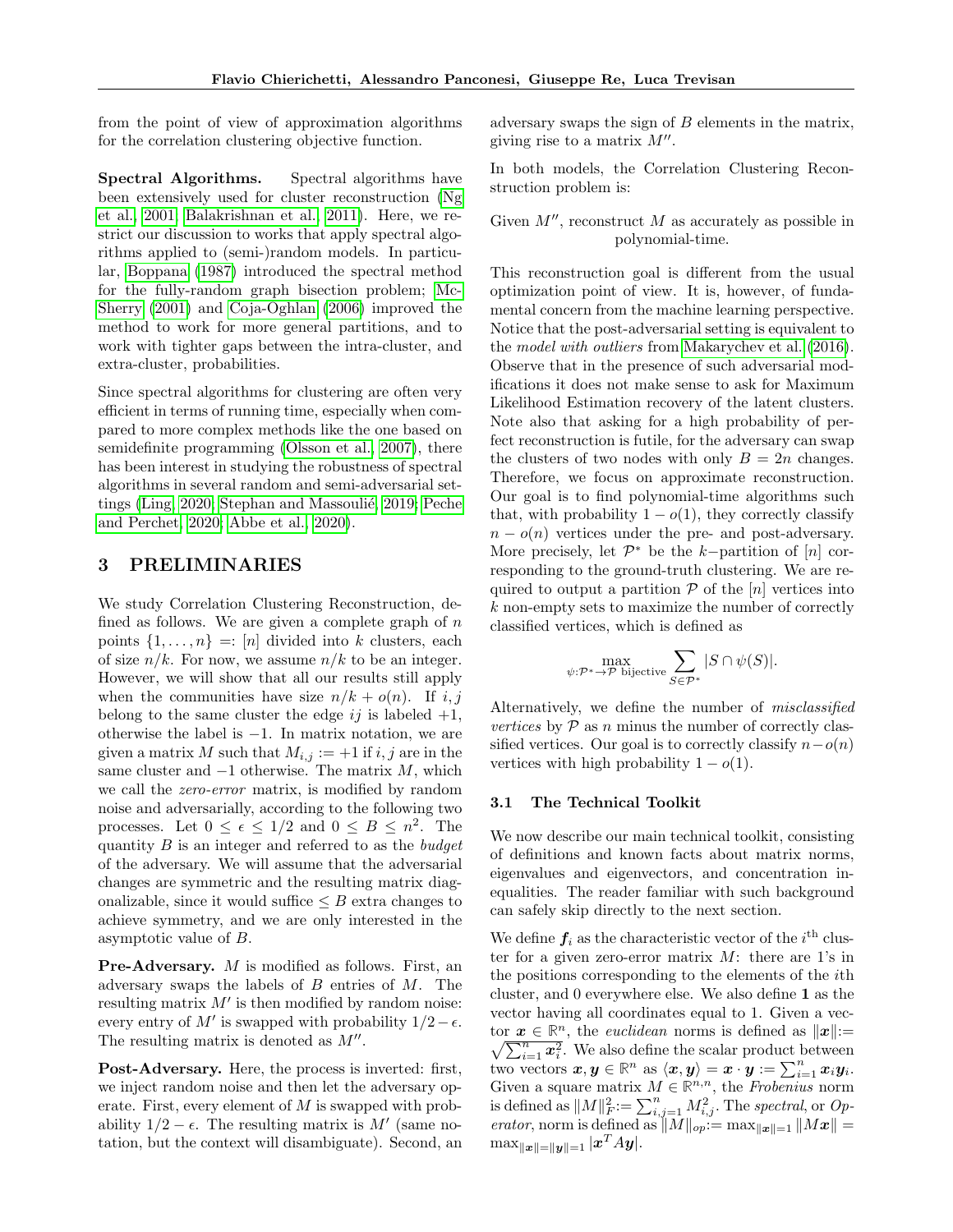Our analyses study how eigenvectors are affected by perturbations of the matrix. The following result is eminently useful in this regard.

<span id="page-5-1"></span>**Theorem 3.1** (Davis-Kahan-Wedin). Let  $M, N$  be symmetric matrices in  $\mathbb{R}^{n,n}$  such that M has eigenvalues  $\lambda_1 \geq \ldots \geq \lambda_n$  with corresponding orthogonal eigenvectors  $v_1, \ldots, v_n$ , while N has eigenvalues  $\lambda'_1 \geq \ldots \geq \lambda'_n$  with corresponding orthogonal eigenvectors  $v'_1, \ldots, v'_n$ . Let  $k \leq n$ , and let  $V_M \in \mathbb{R}^{n,k}$  having  $v_1, \ldots, v_k$  as columns,  $V_N \in \mathbb{R}^{n,k}$  having  $v'_1, \ldots, v'_k$  as  $v_1, \ldots, v_k$  as columns,  $v_N \in \mathbb{N}$  having  $v_1, \ldots, v_k$  as<br>columns. Also, suppose  $\delta_k := \lambda_k - \lambda_{k+1} > 0$ . Then,  $||V_M V_M^T - V_N V_N^T||_F \leq \frac{2\sqrt{k} \cdot ||N-M||_{op}}{\delta_k}$  $\frac{\delta_{k} - M \parallel op}{\delta_{k}}$ .

Let us now recall some concentration inequalities.

<span id="page-5-2"></span>Theorem 3.2 (Chernoff–Hoeffding's Inequality). Let  $X_1, \ldots, X_n$  be a sequence of scalar random variables with  $X_i \in [a_i, b_i] \ \forall \ i \in [n]$ . Let  $\overline{X} = \frac{1}{n} \sum_{i=1}^n X_i$ . Then, for any  $\lambda > 0$ ,  $\Pr(|\overline{X} - \mathbb{E}|\overline{X}| \ge \lambda) \le 2$ .  $\exp\left(-\frac{2\lambda^2 n^2}{\sum_{i=1}^n (b_i - a_i)^2}\right).$ 

<span id="page-5-3"></span>**Theorem 3.3** (Azuma's Inequality). Let  $X_1, \ldots, X_n$ be a sequence of scalar random variables with  $|X_i| \leq$  $c_i > 0$  almost surely. Assume also that we have the martingale difference property  $\mathbb{E}[X_i|X_1,\ldots,X_{i-1}] = 0$ almost surely for all  $1 \leq i \leq n$ . Let  $S_n = \sum_{i=1}^n X_i$ and  $\gamma := \sqrt{\sum_{i=1}^n c_i^2}$ . Then, for any  $\lambda > 0$ ,  $S_n$ obeys the large deviation inequality  $Pr(|S_n| \geq \lambda) \leq$  $2 \cdot \exp(-2\lambda^2/\gamma^2)$ .

We also make use of the well-known POWER-METHOD to compute eigenvectors and eigenvalues of symmetric matrices (see, e.g., [Golub and Van Loan](#page-9-17) [\(1996\)](#page-9-17)). For the sake of the exposition, we ignore the small errors of these solutions since they are easily absorbed by other types of errors we deal with in our derivations.

### <span id="page-5-0"></span>4 THE SPECTRAL ALGORITHM

Here we present a spectral algorithm, which will be used both in the pre-adversarial and the postadversarial setting. We also explain our proof strategy and state the theoretical guarantees, with full proofs deferred to the Appendix.

### 4.1 Proof Strategy

Technically, the known average-case analyses of spectral algorithms for clustering problems depend on bounding the spectral norm of the difference between the empirical matrix that we are given and the average matrix, using concentration results for random matrices; we are able to extend this analysis to the semiadversarial setting by bounding the spectral norm of the difference of the matrix before and after the intervention of the adversary, which is easy to do by using Frobenius norm as an intermediate step.

More precisely, our spectral results are based on bounding the spectral norm of the changes caused by the adversary. An adversary that makes up to B changes to a matrix that has  $\pm 1$  entries can make changes whose spectral norm is at most  $O(\sqrt{B})$ . If such changes are made by a pre-adversary, the spectral norm of the changes after the application of the random noise is  $O(\epsilon \sqrt{B})$ , and the spectral algorithm works well provided that this is much smaller than  $\epsilon n$ , which is true if  $B = o(n^2)$ . If the changes are made by a post-adversary, then we need  $O(\sqrt{B})$  to be much smaller than  $\epsilon n$ , and so we need the condition  $B = o(\epsilon^2 n^2)$ . By Theorem [3.1,](#page-5-1) such a bound on the operator norm of the difference between the zero-error matrix  $M$  and our input matrix  $M''$  reflects upon our ability to approximately recover the main eigenvectors of M, and so the whole clustering.

### 4.2 Properties Of The Zero-Error Matrix

The zero-error matrix M has rank k for  $k > 2$ , and rank 1 for  $k = 2$ . We now describe its spectrum. First, 0 is an eigenvalue for M whose eigenspace, for  $k >$ 2, has dimension  $n - k$  by the Dimension Theorem for vector spaces (it is described by a homogeneous equation whose associated matrix,  $M$ , has rank  $k$ ), and has dimension  $n-1$  for  $k = 2$ . Second,  $2 \cdot n/k$  is also an eigenvalue, and its eigenspace has dimension  $k - 1$ . A basis for the eigenspace of  $2 \cdot n/k$  is  $\{f_i - f_{i+1}, i \in [k-1]$ 1. If  $k > 2$ , we also have another eigenvalue, which is negative:  $(2/k-1)n$ , whose eigenspace has dimension 1 and is spanned by the eigenvector 1 with all identical coordinates. There are no more eigenvalues, since the vector space  $\mathbb{R}^n$  is the direct sum of these eigenspaces.

We show that, to reconstruct the latent clustering, it suffices to recover a good approximation of an orthogonal basis of eigenvectors for the largest eigenvalue of M. This is what we do in our spectral algorithm.

#### 4.3 Our Algorithm

In Algorithm SPECTRAL, we first obtain the eigenvectors of the  $k-1$  leading eigenvalues of the perturbed matrix  $M''$ . We do not know the number of clusters  $k$ , but we pick  $k$  as the smallest integer such that the  $(k-1)$ −th largest eigenvalue is larger than 2 times the k−th largest eigenvalue in absolute value. After that, we use the eigenvalues to retrieve the cluster each element belongs to in procedure GET-CLUSTERS: for each  $i \in [n]$ , this procedure computes a tentative cluster  $S_i$  for it, which contains all the indices whose corresponding elements in every generated eigenvector are close to the  $i^{th}$  element. We show that most of these tentative clusters are correct, meaning that they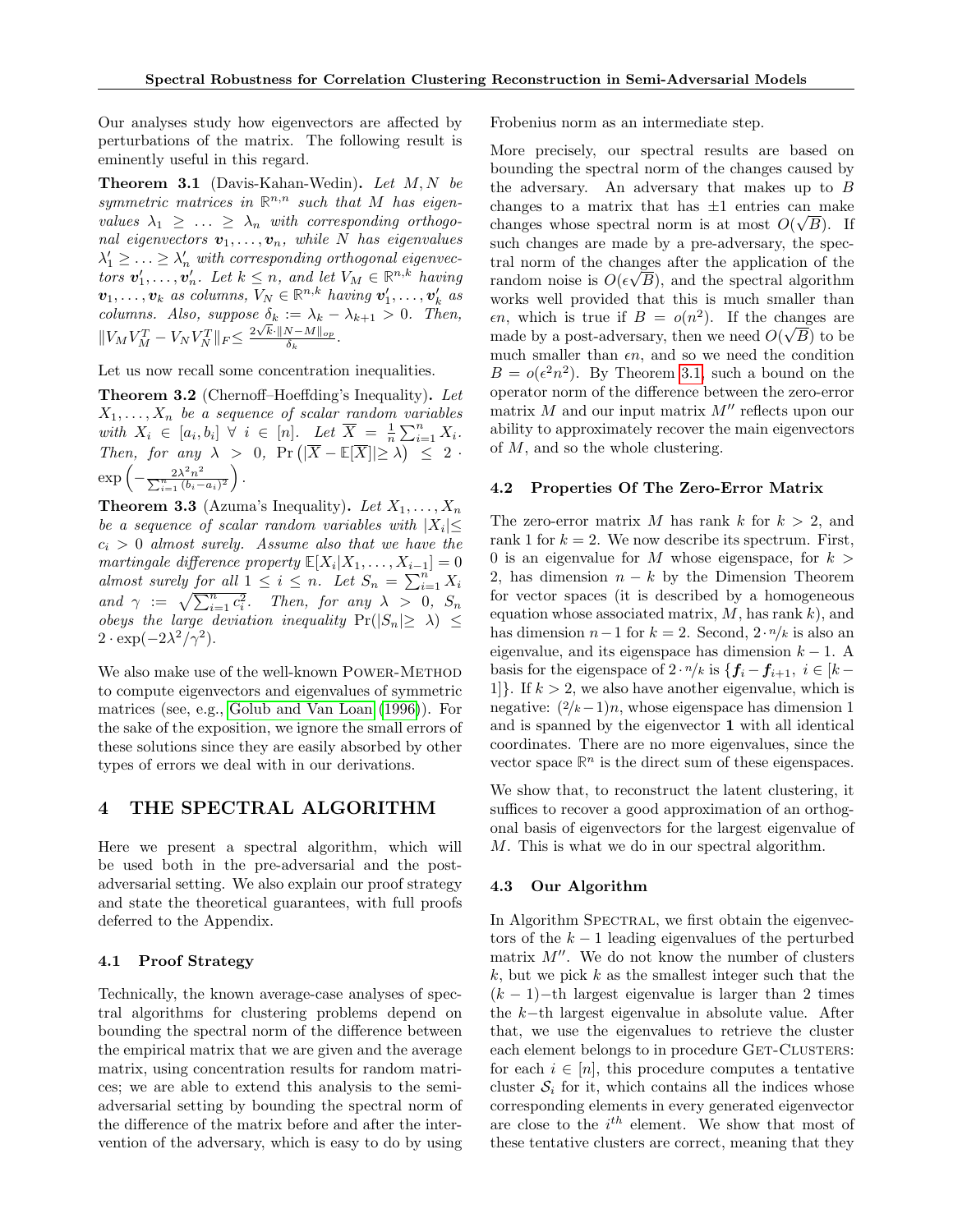approximately reconstruct the cluster the element belongs to. Therefore, we can sample  $k-1$  distinct approximate clusters and build the  $k^{th}$  cluster with the remaining elements. With high probability, this procedure returns k almost correct clusters.

Algorithm 1 SPECTRAL $(M'', n, t)$ . Input: perturbed matrix  $M''$ , input size n, separating threshold t.

<span id="page-6-3"></span>1:  $S \leftarrow \emptyset$ 

<span id="page-6-2"></span>2:  $\mathcal{U} \leftarrow [n]$ 

3: Let  $\{v''_1, \ldots, v''_{k-1}, v''_k\}$  be the k eigenvectors of the largest eigenvalues  $\lambda_1'' \geq \ldots \geq \lambda_k''$  of M obtained through POWER-METHOD, where  $k$  is the smallest integer such that  $\frac{|\lambda''_{k-1}|}{|\lambda''|}$  $\frac{\gamma_{k-1}}{|\lambda''_k|} > 2.$ 

4: 
$$
\{S_1, ..., S_n\} \leftarrow
$$
 GET-CLUSTERS( $\{v''_1, ..., v''_{k-1}\}, t$ )

- 5: for  $\ell = 1, \ldots, k 1$  do
- 6: repeat
- <span id="page-6-5"></span>7: Sample  $i \in \mathcal{U}$  U.A.R.
- <span id="page-6-4"></span>8: until  $|\mathcal{S}_i \cap \mathcal{U}| \geq \frac{n}{2k}$
- 9:  $S \leftarrow S \cup \{S_i \cap U\}$
- 10:  $\mathcal{U} \leftarrow \mathcal{U} \setminus \mathcal{S}_i$ 11:  $S \leftarrow S \cup \{\mathcal{U}\}\$
- 12: return  $\mathcal S$

Algorithm 2 GET-CLUSTERS $({v''_1, \ldots, v''_{k-1}}), t$ ). Input: orthogonal unitary vectors  $\{v''_1, \ldots, v''_{k-1}\}$  and separating threshold  $t > 0$ .

|    | 1: for $i = 1, , n$ do                                                   |
|----|--------------------------------------------------------------------------|
| 2: | for $j = 1, \ldots, n$ do                                                |
|    | $\mathcal{S}_{ij} \leftarrow \emptyset$<br>3:                            |
| 4: | for $h = 1, , k - 1$ do                                                  |
| 5: | if $ (\mathbf{v}_h'')_i - (\mathbf{v}_h'')_i  > t$ then                  |
| 6: | $S_{ij} \leftarrow S_{ij} \cup \{h\}$                                    |
| 7: | $\mathcal{S}_i \leftarrow \{j \in [n] : \mathcal{S}_{i,j} = \emptyset\}$ |
|    | 8: return $\{\mathcal{S}_1,\ldots,\mathcal{S}_n\}$                       |

### 4.4 Algorithm Spectral Can Cope Optimally With The Pre-adversary

Let

<span id="page-6-1"></span>
$$
\epsilon = \omega(n^{-1/2}) \quad \text{and} \quad B = o(n^2). \tag{1}
$$

Recall that in this regime first the pre-adversary swaps  $B$  entries of the original matrix  $M$ , giving rise to a matrix  $M'$ . Then,  $M'$  is modified by random noise by swapping every entry with probability  $1/2 - \epsilon$ . The resulting matrix is denoted as  $M''$ . As we show in Section [6,](#page-7-1) if  $\epsilon = o(n^{-1/2})$  or  $B = \Omega(n^2)$  informationtheoretic lower bounds kick in and no reconstruction is possible.

We are able to show the following, which implies the optimality of the SPECTRAL Algorithm in the whole feasible noise regime.

<span id="page-6-0"></span>**Theorem 4.1.** With high probability  $1 - o(1)$ , Algorithm SPECTRAL $(M'', n, t)$  with  $t = \frac{1}{2\sqrt{3}}$  $rac{1}{2\sqrt{2n}}$  outputs k clusters with  $o(n)$  misclassified vertices, where the number of misclassified vertices is at most  $\frac{2048k^5}{\epsilon^2}$  $\frac{48k^3}{\epsilon^2}$  +  $\frac{128k^5B}{n} = o(n)$ . Moreover, with high probability 1 –  $o(1)$ , the running time is  $\tilde{O}(n^2)$ .

The full proof is in the Appendix.

### 4.5 Sub-Optimal Robustness Of Algorithm Spectral With The Post-adversary

Let

<span id="page-6-7"></span>
$$
\epsilon = \omega(n^{-1/2})
$$
 and  $B = o(\epsilon^2 n^2)$ . (2)

Similar to the pre-adversarial setting, we can show sub-optimal yet non-trivial robustness of Algorithm SPECTRAL for these parameters.

<span id="page-6-6"></span>**Theorem 4.2.** With high probability  $1 - o(1)$ , Algorithm SPECTRAL $(M'', n, t)$  with  $t = \frac{1}{2\sqrt{3}}$  $rac{1}{2\sqrt{2n}}$  outputs  $k$  clusters with  $o(n)$  misclassified vertices, where the number of misclassified vertices is at most  $\frac{2048k^5}{\epsilon^2}$  $\frac{48k^3}{\epsilon^2}$  +  $\frac{32k^5B}{\epsilon^2n} = o(n)$ . Moreover, with high probability  $1-o(1)$ , the running time is  $\tilde{O}(n^2)$ .

The proof is in the Appendix. As we show in Sec-tion [7,](#page-8-0) as far as  $B$  is concerned, this analysis is nearly tight asymptotically for a wide range of values of  $\epsilon$ . Indeed, when  $\epsilon = \Omega((\log(n)/n)^{1/3})$ , by modifying  $B =$  $\Theta(\epsilon^2 n^2)$  entries, the post-adversary can induce with high-probability a principal eigenvector that gives no information on the latent clustering. This makes spectral algorithms like Algorithm SPECTRAL fail and creates a gap between the information-theoretic threshold, which is  $B = o(\epsilon n^2)$  (see Section [6\)](#page-7-1), and the reach of spectral methods. We believe that the same techniques can be used to prove that the same impossibility result holds for any  $\epsilon = \omega(n^{-1/2})$ , but we have not been able to prove it in this work.

#### 4.6 Going Beyond Equinumerous Clusters

We also show that our spectral algorithm and its theoretical guarantees still hold when all the communities have size  $n/k + o(n)$ . In this setting, the clustering differs from an equinumerous clustering only by  $o(n)$ elements. Therefore, the zero-error matrix  $M$  has only  $o(n^2)$  different elements from a zero-error matrix associated to an equinumerous clustering, and can be seen as a derivation of this last matrix under the action of a pre-adversary changing  $o(n^2)$  entries. We have already shown that our spectral algorithm can handle such a pre-adversary effectively, so it can deal with nearly equinumerous clusters. More details can be found in the Appendix.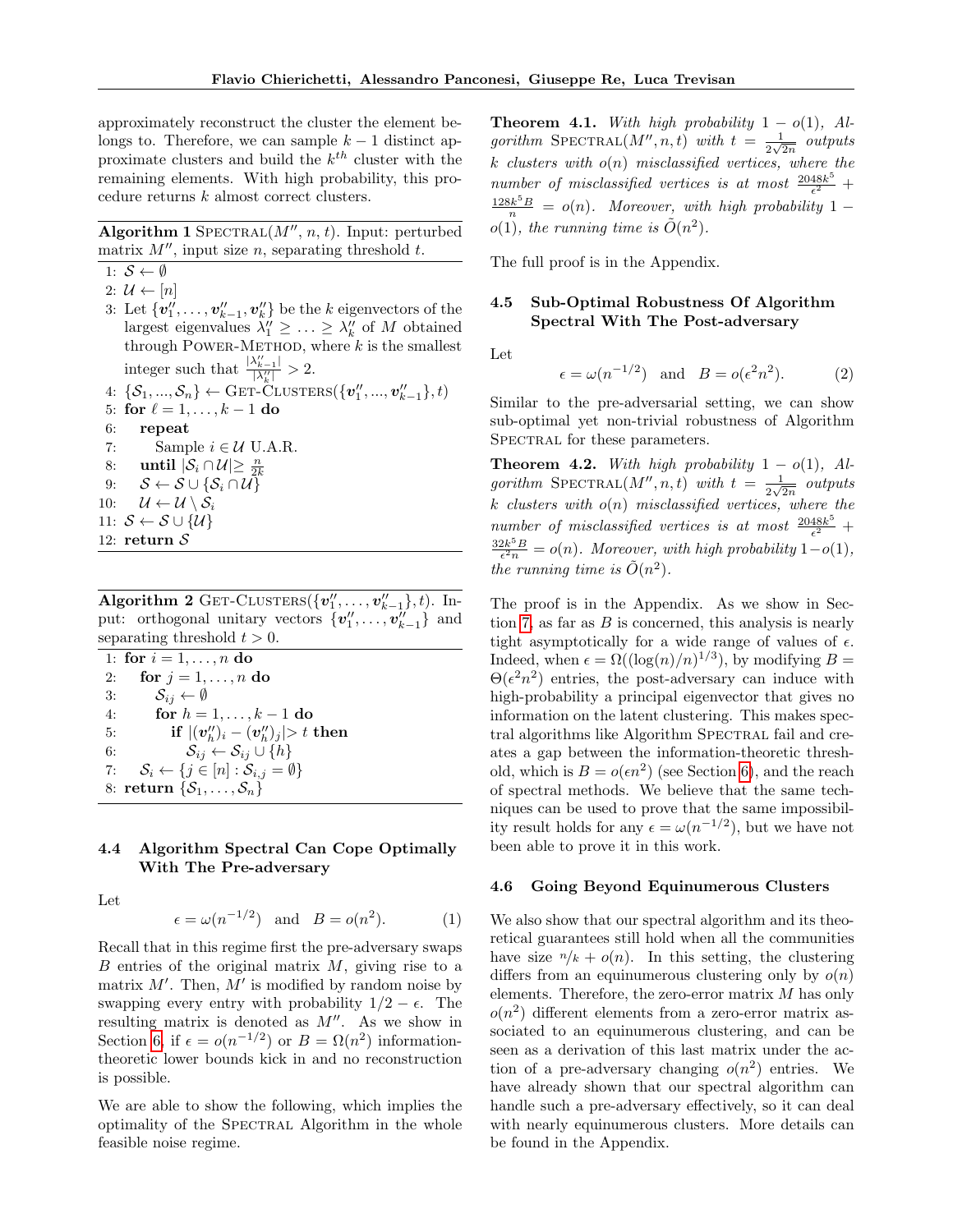# <span id="page-7-0"></span>5 OPTIMAL ROBUSTNESS WITH SDP

Consider the post-adversarial setting with parameters

<span id="page-7-2"></span>
$$
\epsilon = \omega(n^{-1/2})
$$
 and  $B = o(\epsilon n^2)$ . (3)

[Makarychev et al.](#page-9-0) [\(2016\)](#page-9-0) formulated a polynomialtime algorithm based on semidefinite programming (SDP) in their model with outliers, which is equivalent to our post-adversary, and showed that, with high probability, the algorithm reconstructs the correct clustering up to  $o(n)$  misclassified vertices, matching the information-theoretic lower bound. We also provide an SDP-based algorithm with the same guarantees, but it is significantly different from the one by [Makarychev et al.](#page-9-0) [\(2016\)](#page-9-0).

### 5.1 Overview Of Our Algorithm

We present a novel optimal algorithm for correlation clustering reconstruction in the post-adversarial setting. Differently from what has been done for the spectral algorithm, here we assume to have access to the number of clusters  $k$ . The assumption of knowing the number of clusters in advance, despite being an additional assumption with respect to our spectral algorithm, is also present in related works to ours, as in the context of Angular Synchronization and Group Synchronization [\(Bandeira et al., 2017;](#page-9-18) [Shi et al., 2020\)](#page-10-3).

At first, our algorithm transforms the input matrix  $M''$  into a new matrix  $Q$  that is close to a positive semidefinite matrix. Moreover, by using  $Q$ , we can move the vector 1 out of the equation because it is no longer a leading eigenvector.

Our algorithm, named RECURSIVE-CLUST, iteratively solves SDPs, with Q or one of its submatrices as the coefficient matrix, to extract a good eigenvector from the solution matrix, then uses the eigenvector to partition the set of vertices in two, and is applied recursively on each of the two subsets. The eigenvector is picked by randomly sampling an eigenvector from an orthogonal basis of eigenvectors for the solution matrix of the SDP, where each eigenvector is picked with probability proportional to its eigenvalue.

We show that, with high probability, this procedure approximately retrieves a basis of the eigenspace of the largest eigenvalue of the zero-error matrix  $M$ , allowing to reconstruct the ground-truth clustering with  $o(n)$ misclassified vertices. As for the running time, this is dominated by the time needed to solve all the semidefinite programs. Since there are at most  $k = O(1)$  SDPs to solve, by using known algorithms to this end [\(Jiang](#page-9-19) [et al., 2020\)](#page-9-19), we finally get the following result.

**Theorem 5.1.** With high probability  $1 - o(1)$ , our  $SDP$ -based Algorithm outputs k clusters with  $o(n)$  misclassified vertices. Moreover, with high probability  $1 - o(1)$ , the running time is  $\tilde{O}(n^6)$ .

#### 5.2 Going Beyond Equinumerous Clusters

We also show that our SDP-based algorithm and its theoretical guarantees still hold when all the communities have size  $n/k + o(n)$ . This result can be directly derived from the one for equinumerous clusters, since the errors deriving from  $o(n)$  changes to an equinumerous clustering are absorbed by the post-adversarial action. More details are in the Appendix.

### 5.3 Spectral Algorithms Versus SDP

It is well-known [\(Olsson et al., 2007\)](#page-10-7) that SDP approaches have a high computational cost which scales very poorly with size. By and large, this makes them interesting only at a theoretical level (for now at least). In contrast, spectral algorithms are much more efficient, scalable, and extensively used in practice.

In this work, we have also quantified the discrepancy in running time between our spectral algorithm  $(\tilde{O}(n^2))$  and our SDP-based algorithm  $(\tilde{O}(n^6))$ . Nothing changes if we consider the optimal SDP-based algorithm from [Makarychev et al.](#page-9-0) [\(2016\)](#page-9-0). This gives further evidence about why understanding the strengths and limitations of spectral approaches in a rigorous way is so important, even when semidefinite programming allows to gain more robustness.

# <span id="page-7-1"></span>6 INFORMATION-THEORETIC LOWER BOUNDS

This section is dedicated to the analysis of the information-theoretic lower bounds for our semiadversarial settings. We remark that we are not interested in recovering the exact thresholds of efficient solvability of the problems, but only in the asymptotic ones.

In the special case  $B = 0$ , the pre-adversarial model and the post-adversarial model are the same, and they are equal to the well-known random model (see [Abbe](#page-9-20) [\(2017\)](#page-9-20) for a comprehensive survey). By the results of [Mossel et al.](#page-9-21) [\(2014\)](#page-9-21) approximate reconstruction is not solvable information-theoretically for  $k = 2$  clusters if  $\epsilon \leq \frac{1}{\sqrt{2}}$  $\frac{1}{2n}$ . If  $k \geq 2$  is a constant, [Banks](#page-9-22) [et al.](#page-9-22) [\(2016\)](#page-9-22) showed that approximate reconstruction is not possible in an information-theoretic setting if  $\epsilon \leq \frac{c}{\sqrt{n}}$ , where c is a constant eventually depending on k. Therefore, we cannot hope to solve our problem if  $\epsilon = o(n^{-1/2})$ , or if  $\epsilon \leq \frac{c}{\sqrt{n}}$ . Since we are not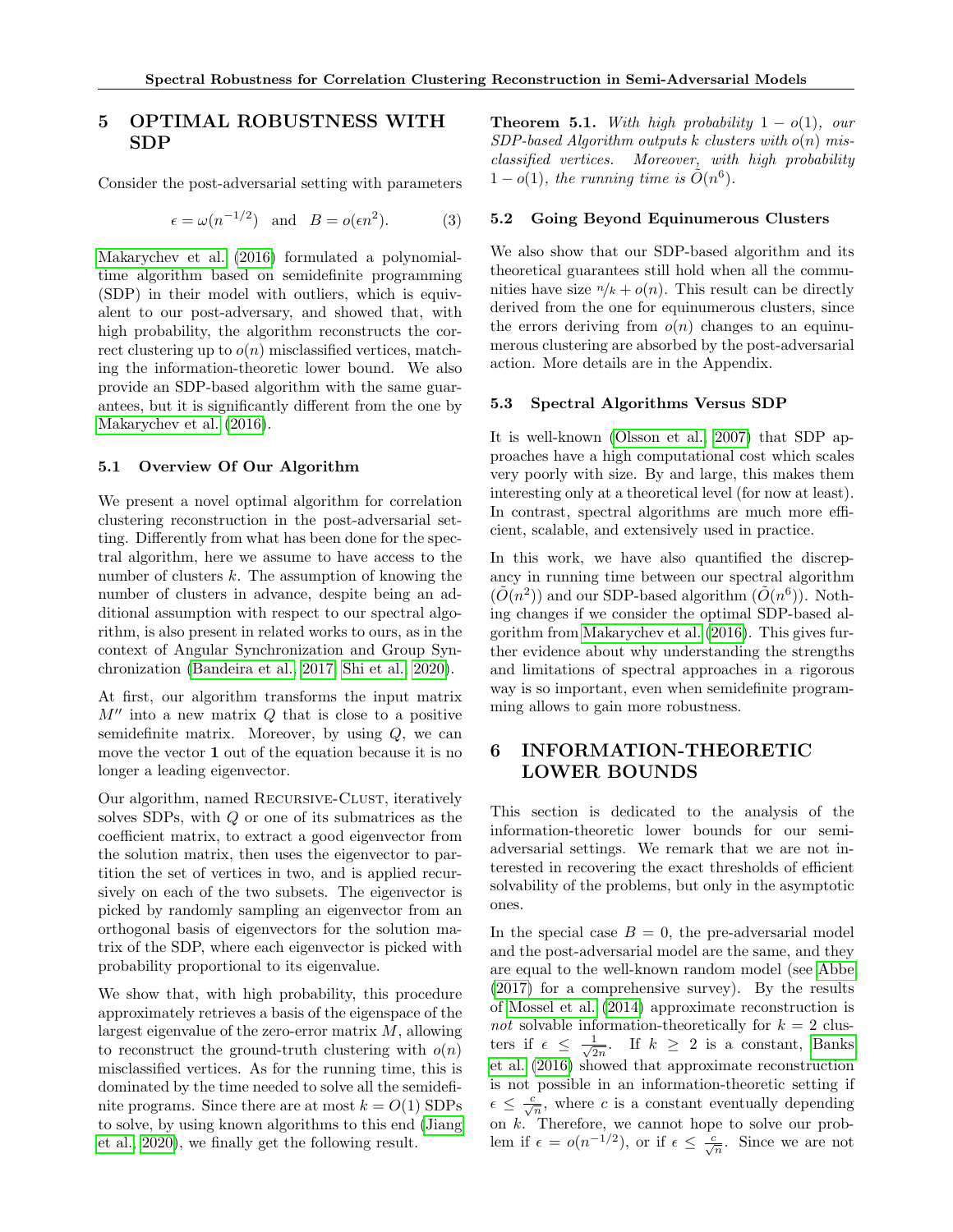interested in recovering the exact thresholds of efficient solvability of the problems, but only asymptotic ones, we focus only on  $\epsilon = \omega(n^{-1/2})$ . Now, we focus on the budget parameter  $B$  in the two different semi-adversarial models.

Pre-Adversarial Model. We have seen that  $\epsilon = \omega(n^{-1/2})$ . We prove that if  $B \geq \Omega(n^2)$ , then the adversary could change the clusters of a constant fraction of all the nodes, therefore making it impossible to approximately reconstruct the clusters. More precisely, for each constant  $\delta > 0$ , we can take  $B \leq \delta \cdot n^2$ and the adversary could completely randomize the matrix entries for  $\delta \cdot n = \Theta(n)$  vertices, making approximate reconstruction impossible. For this reason, we can only consider  $B = o(n^2)$ .

Post-Adversarial Model. We have seen that  $\epsilon = \omega(n^{-1/2})$ . [Makarychev et al.](#page-9-0) [\(2016\)](#page-9-0) proved that, if  $B \geq \Omega(\epsilon n^2)$ , then the adversary could make it impossible to approximately reconstruct the clusters. It follows directly from their reconstruction lower bound (with  $a = n(1/2 + \epsilon)$  and  $b = n(1/2 - \epsilon)$ ). The intuitive explanation is that the random perturbation is equivalent to changing independently each element of the zero-error matrix into random  $\in \{\pm 1\}$  with probability  $1 - 2\epsilon$ , or leaving as it is with probability  $2\epsilon$ . Therefore, by Lemma [3.2,](#page-5-2) this means that, with high probability, only  $\Theta(\epsilon n^2)$  entries preserve the original information. Therefore, for a post-adversary, it would suffice to change those  $\Theta(\epsilon n^2)$  entries of M' into random to disrupt the original information.

# <span id="page-8-0"></span>7 LIMITATIONS OF SPECTRAL APPROACHES

We show that while spectral methods can withstand pre-adversaries, they falter against post-adversaries. Consider the setting with 2 equinumerous clusters, and recall that  $M'$  is the resulting matrix after the random noise is injected. Let  $\epsilon = \Omega(\log(n)^{1/3}n^{-1/3})$ . We show that if the post-adversary can modify  $B = \Theta(\epsilon^2 n^2)$ entries of  $M'$ , it can create a spurious large eigenvalue whose corresponding eigenvector carries no information about the original clusters. Here is a postadversarial strategy that achieves this.

Take a set S of  $4\epsilon n$  vertices with  $2\epsilon n$  from each cluster and consider the induced minor in  $M'$ . Change all elements in the  $4\epsilon n \times 4\epsilon n$  minor to 1. By Lemma [3.2,](#page-5-2) with probability  $\geq 1 - e^{\Theta(\epsilon^2 n)} = 1 - o(1)$ , these are  $8\epsilon^2 n^2 \leq B \leq 16\epsilon^2 n^2$  many changes. Consider now the set of columns of the elements in  $S$ . This contains  $n-4\epsilon n$  sub-rows of elements outside S, each with  $4\epsilon n$ elements. By Lemma [3.3,](#page-5-3) the absolute value of the sum of the elements in each one of this sub-rows is  $\leq$ 

 $2\sqrt{\epsilon n \log(n)}$  with probability  $\geq 1 - \frac{2}{n_0^2}$ . Therefore, by the union bound, with probability  $1-\frac{2}{n} = 1-o(1)$ , for each sub-row we can change  $\leq 2\sqrt{\epsilon n \log(n)}$  elements in such a way as to ensure that the sum of the elements is 0. If we do this for each sub-row, we just need  $\leq 2n\sqrt{\epsilon n \log(n)}$  additional changes. These adversarial changes turn the matrix  $M'$  into the final matrix  $M''$ . After these changes, consider the vector  $v_{\mathcal{S}}$  having  $\frac{1}{\sqrt{\epsilon n}}$ for indices of elements in  $S$  and 0 everywhere else. Because of our changes, we have that

$$
M''\mathbf{v}_{\mathcal{S}}=4\epsilon n\cdot\mathbf{v}_{\mathcal{S}}.
$$

Thus,  $v_s$  is an eigenvector for M'' with eigenvalue  $4\epsilon n$ . The total number of changes, with high probability, has been

$$
8\epsilon^2 n^2 \le B \le 16\epsilon^2 n^2 + 2\epsilon^{1/2} n^{3/2} \log^{1/2}(n) = O(\epsilon^2 n^2)
$$

because, by hypothesis,  $\epsilon = \Omega(\log(n)^{1/3}n^{-1/3})$ . Therefore, with only  $B = \Theta(\epsilon^2 n^2)$  post-adversarial changes, we can create an eigenvector  $v<sub>S</sub>$  with eigenvalue  $\Theta(\epsilon n)$ . Now, by what we prove in the Appendix,  $||M''||_{op} = \Theta(\epsilon n)$ , so our new eigenvalues is asymptotically of the same order of magnitude of the largest eigenvalue of  $M''$ . This vector could become the eigenvector of the largest eigenvalue of  $M''$ , even if it does not tell anything about the original clustering, making a simple spectral approach fail. Notice that  $\epsilon^2 n^2 = o(\epsilon n^2)$ , so the number of changes is within the information-theoretic feasibility range.

## 8 Conclusion

In this work, we have proposed a new semi-adversarial framework for the analysis of algorithms and applied it to the important case of spectral algorithms for correlation clustering. In our opinion, the main takeaway point is that the framework has allowed us to reveal a certain robustness of spectral algorithms which was unknown before. We hope that this result can spur follow-up work in the same spirit, to elucidate the robustness properties of machine learning algorithms for a variety of problems.

# Acknowledgements

F. Chierichetti, A. Panconesi, and G. Re were supported by a Google Focused Research Award, by the PRIN project 2017K7XPAN, by BiCi — Bertinoro international Center for informatics, and by the MIUR under grant "Dipartimenti di eccellenza 2018-2022" of the Department of Computer Science of Sapienza University. L. Trevisan was supported by the European Research Council (ERC) under the European Union's Horizon 2020 research and innovation programme (grant agreement No. 834861).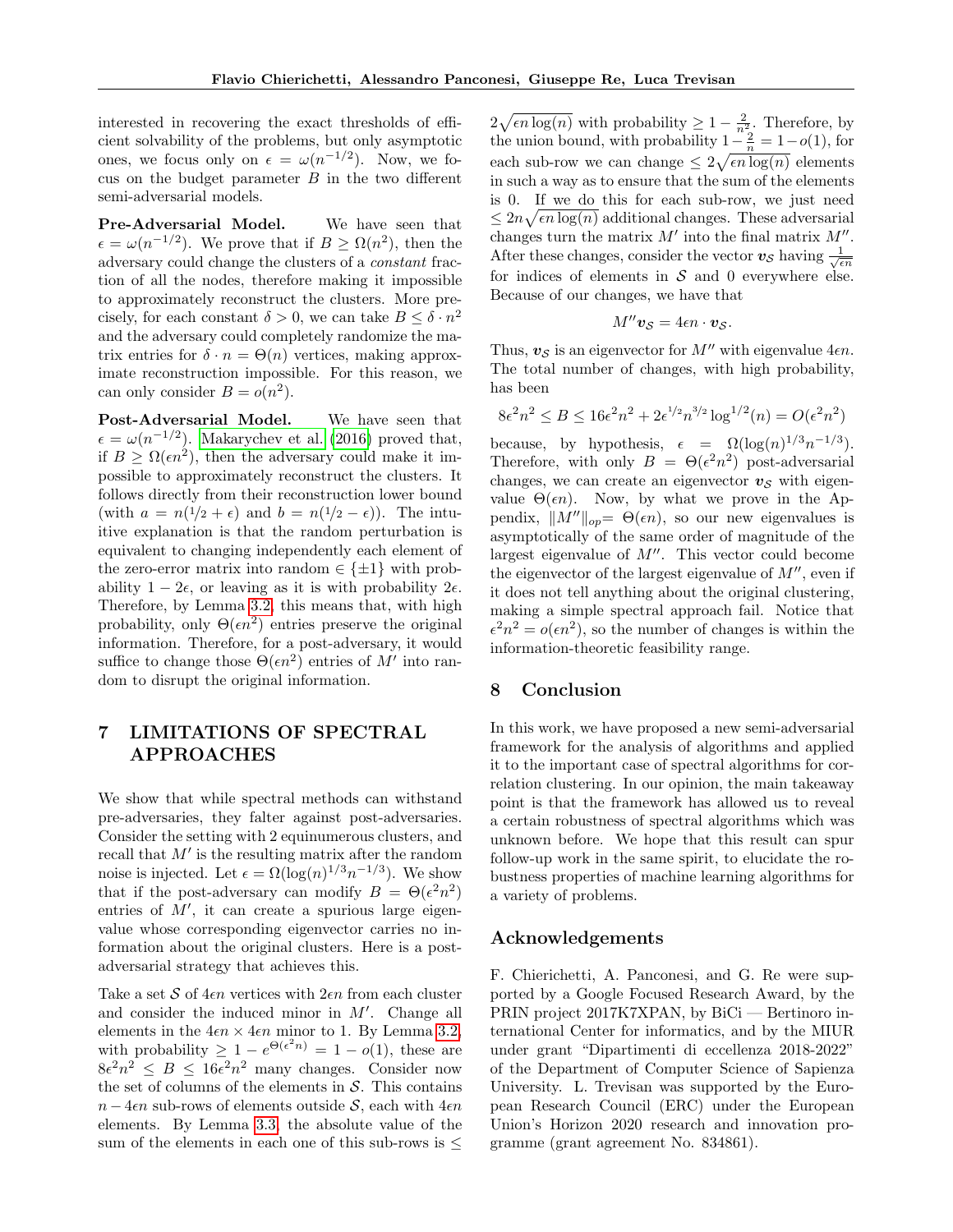### References

- <span id="page-9-20"></span>Abbe, E. (2017). Community detection and stochastic block models: recent developments. The Journal of Machine Learning Research, 18(1):6446–6531.
- <span id="page-9-16"></span>Abbe, E., Boix-Adsera, E., Ralli, P., and Sandon, C. (2020). Graph powering and spectral robustness. SIAM Journal on Mathematics of Data Science,  $2(1):132-157$ .
- <span id="page-9-10"></span>Ailon, N., Charikar, M., and Newman, A. (2008). Aggregating inconsistent information: Ranking and clustering. J.  $ACM$ , 55(5).
- <span id="page-9-11"></span>Balakrishnan, S., Xu, M., Krishnamurthy, A., and Singh, A. (2011). Noise thresholds for spectral clustering. In Shawe-Taylor, J., Zemel, R., Bartlett, P., Pereira, F., and Weinberger, K. Q., editors, Advances in Neural Information Processing Systems, volume 24. Curran Associates, Inc.
- <span id="page-9-18"></span>Bandeira, A. S., Boumal, N., and Singer, A. (2017). Tightness of the maximum likelihood semidefinite relaxation for angular synchronization. Mathematical Programming, 163(1-2):145–167.
- <span id="page-9-22"></span>Banks, J., Moore, C., Neeman, J., and Netrapalli, P. (2016). Information-theoretic thresholds for community detection in sparse networks. In Conference on Learning Theory, pages 383–416. PMLR.
- <span id="page-9-7"></span>Bansal, N., Blum, A., and Chawla, S. (2004). Correlation clustering. Machine Learning, 56(1):89–113.
- <span id="page-9-23"></span>Belitskii, G. et al. (2013). Matrix norms and their applications, volume 36. Birkhäuser.
- <span id="page-9-3"></span>Bhaskara, A., Charikar, M., Chlamtac, E., Feige, U., and Vijayaraghavan, A. (2010). Detecting high logdensities: An  $O(n^{1/4})$  approximation for densest ksubgraph. In Proceedings of the Forty-Second ACM Symposium on Theory of Computing, STOC '10, page 201–210, New York, NY, USA. Association for Computing Machinery.
- <span id="page-9-12"></span>Boppana, R. B. (1987). Eigenvalues and graph bisection: An average-case analysis. In 28th Annual Symposium on Foundations of Computer Science (sfcs 1987), pages 280–285.
- <span id="page-9-5"></span>Chen, Y., Sanghavi, S., and Xu, H. (2012). Clustering sparse graphs. In Pereira, F., Burges, C. J. C., Bottou, L., and Weinberger, K. Q., editors, Advances in Neural Information Processing Systems, volume 25. Curran Associates, Inc.
- <span id="page-9-14"></span>Coja-Oghlan, A. (2006). A spectral heuristic for bisecting random graphs. Random Structures  $\mathcal{B}$  Algorithms, 29(3):351–398.
- <span id="page-9-9"></span>Feige, U. and Kilian, J. (2001). Heuristics for semirandom graph problems. Journal of Computer and System Sciences, 63(4):639–671.
- <span id="page-9-1"></span>Feige, U. and Krauthgamer, R. (2000). Finding and certifying a large hidden clique in a semirandom graph. Random Structures & Algorithms,  $16(2):195-$ 208.
- <span id="page-9-6"></span>Gionis, A., Mannila, H., and Tsaparas, P. (2007). Clustering aggregation. ACM Trans. Knowl. Discov. Data,  $1(1):4$ –es.
- <span id="page-9-17"></span>Golub, G. H. and Van Loan, C. F. (1996). Matrix computations. johns hopkins studies in the mathematical sciences.
- <span id="page-9-8"></span>Guédon, O. and Vershynin, R. (2016). Community detection in sparse networks via grothendieck's inequality. Probability Theory and Related Fields, 165(3):1025–1049.
- <span id="page-9-19"></span>Jiang, H., Kathuria, T., Lee, Y. T., Padmanabhan, S., and Song, Z. (2020). A faster interior point method for semidefinite programming. In 2020 IEEE 61st Annual Symposium on Foundations of Computer Science (FOCS), pages 910–918. IEEE.
- <span id="page-9-24"></span>Krivine, J.-L. (1978). Constantes de grothendieck et fonctions de type positif sur les spheres.  $Séminaire$ Analyse fonctionnelle (dit" Maurey-Schwartz"), pages 1–17.
- <span id="page-9-15"></span>Ling, S. (2020). Near-optimal performance bounds for orthogonal and permutation group synchronization via spectral methods. arXiv preprint arXiv:2008.05341.
- <span id="page-9-0"></span>Makarychev, K., Makarychev, Y., and Vijayaraghavan, A. (2016). Learning communities in the presence of errors. In Feldman, V., Rakhlin, A., and Shamir, O., editors, 29th Annual Conference on Learning Theory, volume 49 of Proceedings of Machine Learning Research, pages 1258–1291, Columbia University, New York, New York, USA. PMLR.
- <span id="page-9-4"></span>Mathieu, C. and Schudy, W. (2010). Correlation clustering with noisy input. In Proceedings of the twenty-first annual ACM-SIAM symposium on Discrete Algorithms, pages 712–728. SIAM.
- <span id="page-9-13"></span>McSherry, F. (2001). Spectral partitioning of random graphs. In Proceedings 42nd IEEE Symposium on Foundations of Computer Science, pages 529–537. IEEE.
- <span id="page-9-2"></span>Moitra, A., Perry, W., and Wein, A. S. (2016). How robust are reconstruction thresholds for community detection? In Proceedings of the Forty-Eighth Annual ACM Symposium on Theory of Computing, STOC '16, page 828–841, New York, NY, USA. Association for Computing Machinery.
- <span id="page-9-21"></span>Mossel, E., Neeman, J., and Sly, A. (2014). Consistency thresholds for binary symmetric block models.  $arXiv$  preprint  $arXiv:1407.1591, 3(5)$ .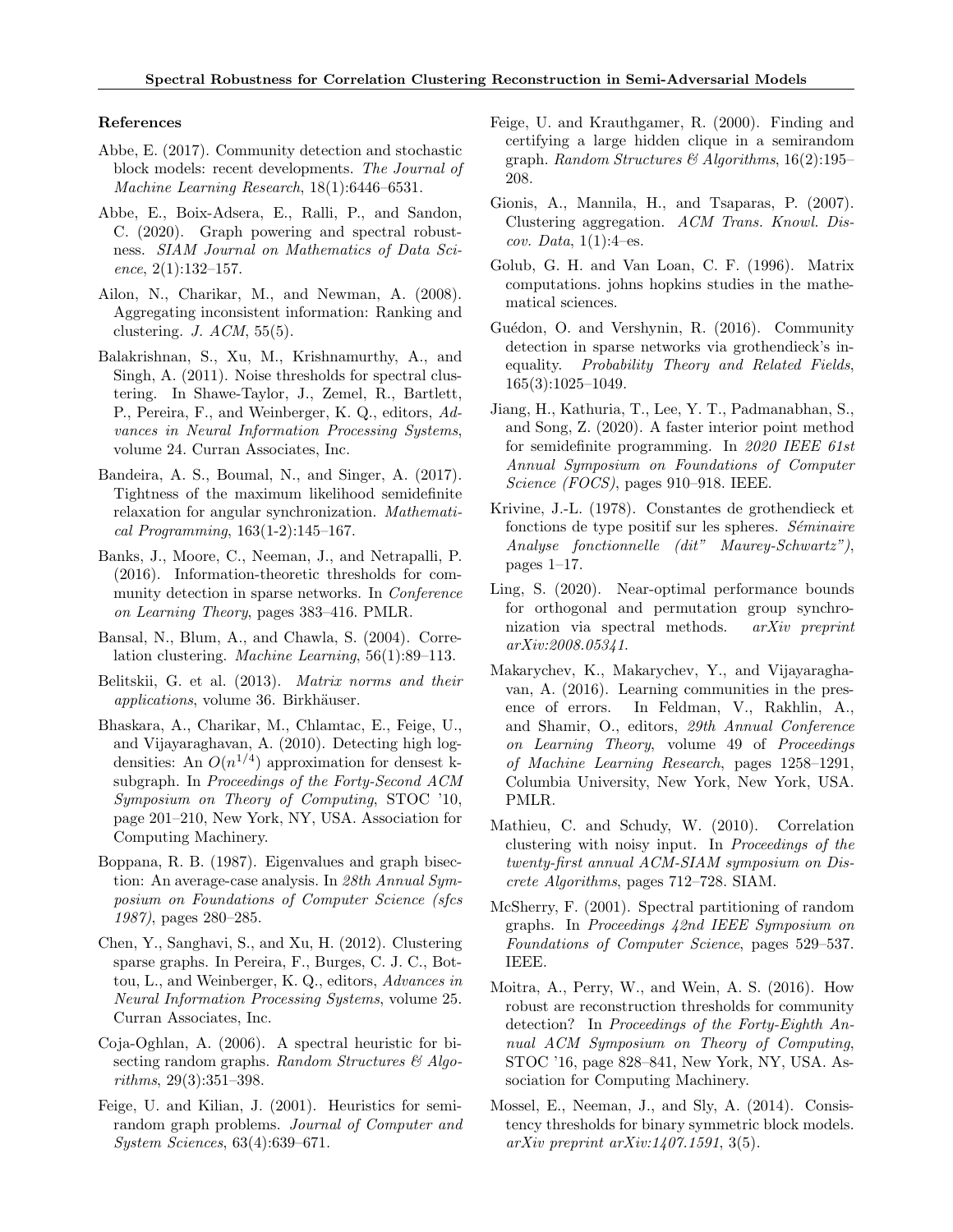- <span id="page-10-13"></span>Nesterov, Y. and Nemirovskii, A. (1990). Optimization over positive semidefinite matrices: Mathematical background and user's manual. USSR Acad. Sci. Centr. Econ. & Math. Inst, 32.
- <span id="page-10-12"></span>Nesterov, Y. and Nemirovsky, A. (1988). A general approach to polynomial-time algorithms design for convex programming. Report, Central Economical and Mathematical Institute, USSR Academy of Sciences, Moscow.
- <span id="page-10-6"></span>Ng, A. Y., Jordan, M. I., and Weiss, Y. (2001). On spectral clustering: Analysis and an algorithm. In Proceedings of the 14th International Conference on Neural Information Processing Systems: Natural and Synthetic, NIPS'01, page 849–856, Cambridge, MA, USA. MIT Press.
- <span id="page-10-7"></span>Olsson, C., Eriksson, A. P., and Kahl, F. (2007). Solving large scale binary quadratic problems: Spectral methods vs. semidefinite programming. In 2007 IEEE Conference on Computer Vision and Pattern Recognition, pages 1–8. IEEE.
- <span id="page-10-9"></span>Peche, S. and Perchet, V. (2020). Robustness of community detection to random geometric perturbations. Advances in Neural Information Processing Systems, 33.
- <span id="page-10-1"></span>Roughgarden, T. (2020). Introduction. In Roughgarden, T., editor, Beyond the Worst-Case Analysis of Algorithms, pages 1–24. Cambridge University Press.
- <span id="page-10-4"></span>Rubinstein, A. and Vardi, S. (2017). Sorting from noisier samples. In Proceedings of the Twenty-Eighth Annual ACM-SIAM Symposium on Discrete Algorithms, SODA '17, page 960–972, USA. Society for Industrial and Applied Mathematics.
- <span id="page-10-3"></span>Shi, Y., Li, S., and Lerman, G. (2020). Robust multi-object matching via iterative reweighting of the graph connection laplacian. Advances in Neural Information Processing Systems, 33.
- <span id="page-10-0"></span>Spielman, D. A. and Teng, S.-H. (2004). Smoothed analysis of algorithms: Why the simplex algorithm usually takes polynomial time. J. ACM, 51(3):385–463.
- <span id="page-10-2"></span>Steinhardt, J. (2017). Does robustness imply tractability? A lower bound for planted clique in the semirandom model. CoRR, abs/1704.05120.
- <span id="page-10-8"></span>Stephan, L. and Massoulié, L. (2019). Robustness of spectral methods for community detection. In Conference on Learning Theory, pages 2831–2860. PMLR.
- <span id="page-10-10"></span>Tao, T. (2012). Topics in random matrix theory, volume 132. American Mathematical Soc.
- <span id="page-10-5"></span>Van Gael, J. and Zhu, X. (2007). Correlation clustering for crosslingual link detection. In IJCAI, pages 1744–1749.
- <span id="page-10-11"></span>Vandenberghe, L. and Boyd, S. (1996). Semidefinite programming. SIAM review, 38(1):49–95.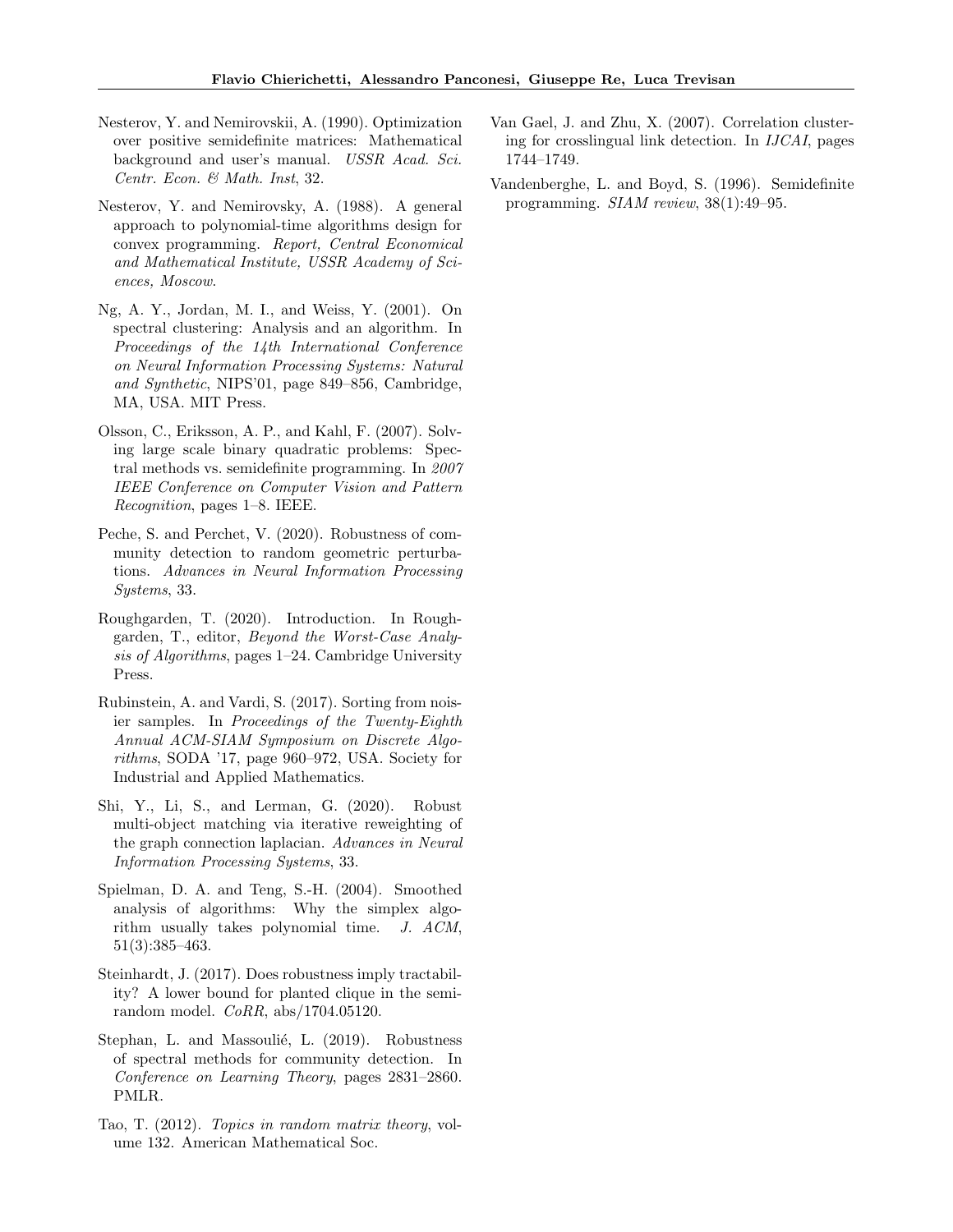# Appendix

## A EXTENDED PRELIMINARIES

Here we complement our preliminary section with the additional results needed for the remaining proofs. Given a square matrix  $M \in \mathbb{R}^{n,n}$ , the  $\ell_{\infty}$ -to- $\ell_1$  operator norm, is defined as,

$$
||M||_{\infty \to 1} := \max_{\pmb{x}, \pmb{y} \in \{\pm 1\}^n} |\pmb{x}^T M \pmb{y}| = \max_{\|\pmb{x}\|_{\infty} \le 1, \|\pmb{y}\|_{\infty} \le 1} \pmb{x}^T M \pmb{y} = \max_{\|\pmb{x}\|_{\infty} = 1} |\pmb{x}^T M \pmb{x}| = \max_{\|\pmb{x}\|_{\infty} = 1} ||M \pmb{x}||_1.
$$

Finally, the SDP-norm:

$$
||M||_{SDP} := \max_{\substack{\boldsymbol{x}_1,\ldots,\boldsymbol{x}_n,\boldsymbol{y}_1,\ldots,\boldsymbol{y}_n \\ \|\boldsymbol{x}_h\| = ||\boldsymbol{y}_k|| = 1 \ \forall \ h,k \in [n]}} \sum_{i,j=1}^n M_{ij} \langle \boldsymbol{x}_i, \boldsymbol{y}_j \rangle = \max_{\substack{\boldsymbol{x}_1,\ldots,\boldsymbol{x}_n,\boldsymbol{y}_1,\ldots,\boldsymbol{y}_n \\ \|\boldsymbol{x}_h\| \leq 1, ||\boldsymbol{y}_k|| \leq 1 \ \forall \ h,k \in [n]}} \sum_{i,j=1}^n M_{ij} \langle \boldsymbol{x}_i, \boldsymbol{y}_j \rangle.
$$

Let us also recall some known relationships and inequalities about these norms. (see [Belitskii et al.](#page-9-23) [\(2013\)](#page-9-23) for the proofs)

<span id="page-11-0"></span>**Lemma A.1.** If M is an  $n \times n$  real matrix with rank r, then  $||M||_{op}^2 \le ||M||_F^2 \le r \cdot ||M||_{op}^2$ 

Like the operator norm, the  $\ell_{\infty}$ -to- $\ell_1$  norm is monotone with respect to inclusion.

<span id="page-11-6"></span>**Lemma A.2.** Let  $A \in \mathbb{R}^{n,n}$ , and let  $B \subseteq A$  be a square sub-matrix of A. Then,  $||B||_{\infty \to 1} \le ||A||_{\infty \to 1}$ .

<span id="page-11-3"></span>Lemma A.3. Let  $M \in \mathbb{R}^{n,n}$ . Then,  $||M||_{\infty \to 1} \leq n \cdot ||M||_{op}$ .

<span id="page-11-4"></span>**Theorem A.4** (Grothendieck's Inequality). There exists a constant  $c \leq 1.8$  such that, for every matrix  $M \in$  $\mathbb{R}^{n,n}$ , it holds

$$
||M||_{\infty \to 1} \le ||M||_{SDP} \le c \cdot ||M||_{\infty \to 1}.
$$

From [Krivine](#page-9-24) [\(1978\)](#page-9-24),  $c \le \pi/2 \ln(1+\sqrt{2}) \simeq 1.782$ . We also make use of the following known facts about eigenvalues. **Lemma A.5** (Weyl's Inequality). Let M, N be symmetric matrices in  $\mathbb{R}^{n,n}$  with eigenvalues respectively  $\mu_1 \geq$  $\ldots \geq \mu_n$  and  $\nu_1 \geq \ldots \geq \nu_n$ . Let  $\lambda_1 \geq \ldots \geq \lambda_n$  be the eigenvalues of  $M + N$ . Then,

$$
\mu_k + \nu_n \le \lambda_k \le \mu_k + \nu_1 \ \forall \ 1 \le k \le n.
$$

<span id="page-11-2"></span>**Corollary A.5.1.** Let M, E be symmetric matrices in  $\mathbb{R}^{n,n}$ , where M has eigenvalues  $\lambda_1 \geq \ldots \geq \lambda_n$  and  $M + E$ has eigenvalues  $\lambda'_1 \geq \ldots \geq \lambda'_n$ . Then,

$$
|\lambda_k-\lambda'_k|\leq \|E\|_{op}\ \forall\ 1\leq k\leq n.
$$

Let us now recall some concentration inequalities.

<span id="page-11-5"></span>**Theorem A.6** (Markov's Inequality). Let X be a positive random variable with finite expectation. Then, for any  $a > 0$ , it holds

$$
\Pr(X \ge a) \le \frac{\mathbb{E}[X]}{a}.
$$

<span id="page-11-1"></span>**Theorem A.7.** Let M be a  $n \times n$  real random matrix whose entries  $\{M_{i,j}\}$  are independent, have all expected value 0 ( $\mathbb{E}[M_{i,j}] = 0 \ \forall \ i,j$ ) and are uniformly bounded in magnitude by 1 ( $|M_{i,j}| \leq 1 \ \forall \ i,j$ ). Then, for every  $A \geq 4$ , √

$$
\Pr(||M||_{op} \ge A\sqrt{n}) \le 2^{-An}.
$$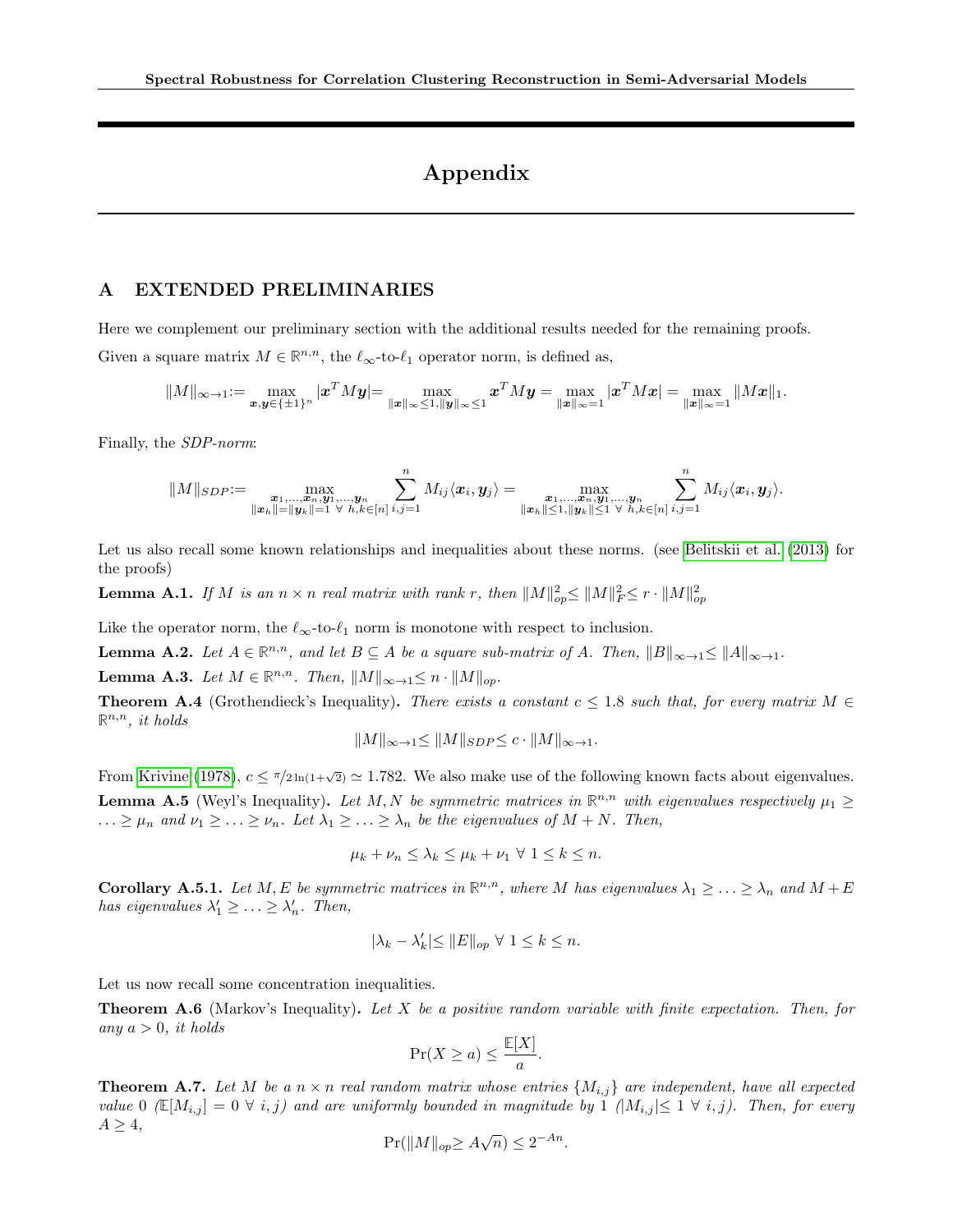A proof of this theorem can be found in [Tao](#page-10-10) [\(2012\)](#page-10-10).

Finally, let us recall some known facts about semidefinite programming (see [Vandenberghe and Boyd](#page-10-11) [\(1996\)](#page-10-11) for a comprehensive introduction) and the computation of eigenvectors. Concerning the former, [Nesterov and](#page-10-12) [Nemirovsky](#page-10-12) [\(1988\)](#page-10-12); [Nesterov and Nemirovskii](#page-10-13) [\(1990\)](#page-10-13) showed that interior-point methods can efficiently solve semidefinite programs (SDP's), and several other methods have been developed. More precisely, there exists an algorithm (referred to in this paper as SDP-Solver) that computes the optimal solution up to an exponentially small error in the size of the input within polynomial time in the size of the input [\(Jiang et al., 2020\)](#page-9-19). In what follows, for clarity of the exposition, we sometimes assume the solution of SDP's to be exact. This can be done w.l.o.g. since the exponentially small errors of the SDP solution are absorbed by other types of error we control in our derivations. Similarly, we make use of the well-known Power-Method to compute eigenvectors and eigenvalues of symmetric matrices (see, e.g., [Golub and Van Loan](#page-9-17) [\(1996\)](#page-9-17)). Again, for the sake of the exposition, we ignore the small errors of these solutions since they are easily absorbed by other types of errors we deal with in our derivations. Recall that the running time of the Power-Method is polynomial in the size of the input and the ratio between the largest eigenvalue and the spectral gap.

### A.1 Properties of the Zero-Error Matrix

Here we provide more details about the claims on the zero-error matrix  $M$ . We will analyze its ranks, its spectrum and provide an orthogonal basis of eigenvectors for it.

The zero-error matrix M has rank k for  $k > 2$ , and rank 1 for  $k = 2$ . Recall the definition of  $f_i$ , the characteristic vector of the  $i<sup>th</sup>$  cluster: there are 1's in the positions corresponding to the elements of the cluster, and 0 everywhere else. For  $k > 2$ , the rows of M are spanned by the vectors  $\{f_i\}_{1 \leq i \leq k}$  and are linearly independent, as it can be shown by induction using the Gaussian elimination. For  $k = 2$ , the rows of M are spanned by the vector  $f_1 - f_2$ . Let us now look at the spectrum of M.

First, 0 is an eigenvalue for M whose eigenspace has dimension  $n - k$  for  $k > 2$  and  $n - 1$  for  $k = 2$  by the Dimension Theorem for vector spaces (it is described by a homogeneous equation whose associated matrix,  $M$ , has rank k for  $k > 2$  and rank 1 for  $k = 2$ ). Second,  $2 \cdot \frac{n}{k}$  is also an eigenvalue whose eigenspace has dimension k−1. A basis for it is  $\{f_i-f_{i+1}, 1 \le i \le n-1\}$ . If  $k > 2$ , we also have another eigenvalue:  $-(k-2)/k \cdot n = (2/k-1)n$ , whose eigenspace has dimension 1 and is spanned by the eigenvector with all identical coordinates. There are no more eigenvectors, since the vector space  $\mathbb{R}^n$  is the direct sum of these eigenspaces.

It is useful to find an orthogonal basis for the eigenspace of  $2 \cdot \frac{n}{k}$ . With the Grahm-Schmidt orthogonalization procedure, we can get an orthogonal basis  $v_1, \ldots, v_{k-1}$  where:

<span id="page-12-0"></span>
$$
\boldsymbol{v}_{i} := \frac{1}{\sqrt{n/k}} \left( \frac{1}{\sqrt{i^{2}+i}} \sum_{j=1}^{i} \boldsymbol{f}_{j} - \frac{i}{\sqrt{i^{2}+i}} \boldsymbol{f}_{i+1} \right) \quad \forall \ i \in [k-1]. \tag{4}
$$

Equation [4](#page-12-0) can be shown by induction. These vectors are mutually orthogonal, have identical coordinates for vertices in the same cluster and their coordinates sum to 0. For instance, for  $n = k = 3$ , we get,

$$
\boldsymbol{v}_1=\frac{1}{\sqrt{2}}(\boldsymbol{f}_1-\boldsymbol{f}_2); \ \boldsymbol{v}_2=\frac{1}{\sqrt{6}}(\boldsymbol{f}_1+\boldsymbol{f}_2)-\frac{2}{\sqrt{6}}\boldsymbol{f}_3.
$$

Notice that, for any k, any vector of the orthogonal basis detects at least one cluster. Moreover, any orthogonal vector in this subspace detects a bisection into disjoint clusters. We exploit this to reconstruct the original clusters iteratively.

<span id="page-12-1"></span>**Lemma A.8.** Let  $v_i$  be as in Equation [4,](#page-12-0) for  $i \in [k-1]$ . And let  $x := \sum_{i=1}^{k-1} \lambda_i v_i$ , where  $||x|| = \sum_{i=1}^{k-1} \lambda_i^2 = 1$ . Then, there exists  $i \neq j \in [k]$  such that, if  $x^i$  is the coordinate of x along the vertices of the i<sup>th</sup> cluster, it holds

$$
|x^i - x^j| > \frac{1}{k \cdot \sqrt{n}}.
$$

*Proof.* Let  $y^i := \sqrt{\frac{n}{k}} \cdot x^i$  for each  $i \in [k]$ . Assume by contradiction that our statement is false, so  $|y^i - y^j| \le \frac{1}{k^{3/2}}$  for each  $i \neq j \in [k]$ . First, we prove by induction that this implies

$$
\frac{|\lambda_h|}{\sqrt{h^2 + h}} \le (1 - 2^{-h}) \frac{1}{k^{3/2}} \quad \forall \ h \in [k - 1].
$$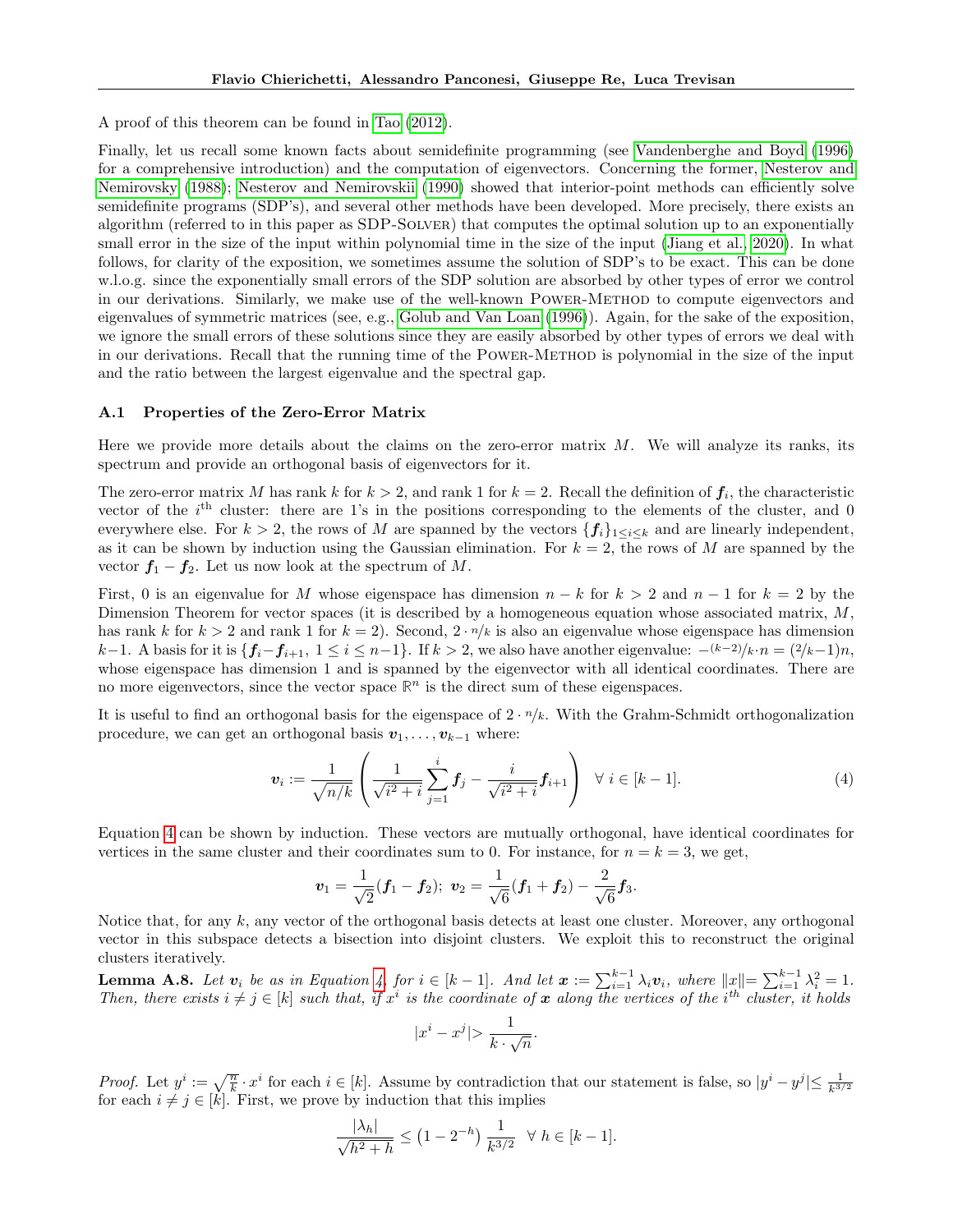**Base Case:**  $h = 1$ . By our assumption, we have that  $|y^1 - y^2| \le \frac{1}{k^{3/2}}$ . However,  $|y^1 - y^2| = 2\frac{|\lambda_1|}{\sqrt{2}}$ , thus  $\frac{|\lambda_1|}{\sqrt{2}} \leq \frac{1}{2k^{3/2}} = (1 - 2^{-1}) \frac{1}{k^{3/2}}.$ **Inductive Step:**  $(h-1) \to h$ . By our assumption, we have that  $|y^h - y^{h+1}| \leq \frac{1}{k^{3/2}}$ . However,  $|y^h - y^{h+1}| =$  $|2 \frac{\lambda_h}{\sqrt{2}}|$  $\frac{\lambda_h}{h^2+h} - \frac{\lambda_{h-1}}{\sqrt{h(h-h)}}$  $\frac{\lambda_{h-1}}{h(h-1)} \vert \geq 2 \frac{\vert \lambda_h \vert}{\sqrt{h^2+h}} - \frac{\vert \lambda_{h-1} \vert}{\sqrt{h(h-1)}}$  $\frac{\lambda_{h-1}}{h(h-1)}$  by the triangle inequality. Moreover, by the inductive hypothesis,  $\frac{|\lambda_{h-1}|}{\sqrt{2\pi}}$  $\frac{\lambda_{h-1}}{h(h-1)} \leq (1-2^{-(h-1)})\frac{1}{k^{3/2}}$ . Thus,  $\frac{|\lambda_h|}{\sqrt{h^2+h}} \leq (1-2^{-h})\frac{1}{k^{3/2}}$ . As a consequence, we also get that

$$
|\lambda_h| \le \frac{\sqrt{h^2 + h}}{k^{3/2}} \quad \forall \ h \in [k-1].
$$

However, by hypothesis,  $\sum_{h=1}^{k-1} |\lambda_h|^2 = 1$ . Therefore,

$$
1 = \sum_{h=1}^{k-1} |\lambda_h|^2 \le \frac{1}{k^3} \sum_{h=1}^{k-1} (h^2 + h) \le \frac{1}{k^3} \sum_{h=1}^{k-1} k(k-1) \le \frac{(k-1)^2 k}{k^3} < 1,
$$

which is a contradiction.

### B THE ANALYSIS OF THE SPECTRAL ALGORITHM

Here we provide details and proofs of the theoretical guarantees for our Algorithm SPECTRAL.

We are assuming that there are  $k = O(1)$  equinumerous clusters, each of size  $n/k$ . However, we also show that all our results apply to the relaxed setting in which each cluster has size  $n/k + o(n)$ .

### B.1 Algorithm Spectral can cope optimally with the pre-adversary

Let

$$
\epsilon = \omega(n^{-1/2})
$$
 and  $B = o(n^2)$ .

<span id="page-13-1"></span>We now proceed by detailing the proof of Theorem [4.1.](#page-6-0) We begin with some useful facts about the norms of the zero-error matrix M, its adversarial modification  $M'$ , and our input matrix  $M''$ , perturbed with random noise. Lemma B.1.  $||M' - M||_{op} \leq 2\sqrt{2}$  $B = o(n).$ 

*Proof.* Define  $E := M' - M$ . By definition, E has B non-zero entries, each of which is either  $-2$  or 2. Therefore, *Proof.* Denne  $E := M^T - M$ . By definition, E has B non-zero entries,  $\epsilon$   $||E||_F = \sqrt{4B} = 2\sqrt{B}$ . By Lemma [A.1,](#page-11-0) this implies that  $||E||_{op} \leq 2\sqrt{B}$ . □

<span id="page-13-0"></span>**Lemma B.2.**  $Pr(||M'' - \mathbb{E}[M'']||_{op} \ge 16\sqrt{n}) \le 2^{-4n}$ .

*Proof.* First, notice that  $\mathbb{E}[M''] = \left(\frac{1}{2} + \epsilon\right)M' + \left(\frac{1}{2} - \epsilon\right)(-M') = 2\epsilon \cdot M'$ , so

$$
M''_{i,j} - \mathbb{E}[M''_{i,j}] := \begin{cases} (1-2\epsilon)M'_{i,j} & \text{w. pr. } \frac{1}{2} + \epsilon; \\ -(1+2\epsilon)M'_{i,j} & \text{w. pr. } \frac{1}{2} - \epsilon. \end{cases}
$$

Thus  $\frac{1}{1+2\epsilon}(M'' - \mathbb{E}[M''])$  has all the elements bounded by 1 in absolute value. Moreover, we can write it as the 1+2 $\varepsilon$ <sup>{M}</sup>  $\mathbb{L}[M^2]$ } has an the elements bounded by 1 in absolute value. Moreover, we can write it as the<br>sum of its upper triangular part, name it N, and its lower triangular part,  $N^T$ :  $\frac{1}{1+2\varepsilon}(M'' - \mathbb{E}[M'$ The matrix N satisfies the hypothesis of Theorem [A.7,](#page-11-1) so  $Pr(\|N\|_{op}\geq 4\cdot\sqrt{n})\leq 2^{-4n}$ . By the triangle inequality The matrix *I*V satisfies the hypothesis of Theorem A.1, so  $\Gamma_1(\|N\|_{op} \leq 4 \cdot \sqrt{n}) \leq N$ . By the triangle mequantly  $\Pr(\|N + N^T\|_{op} \geq 8 \cdot \sqrt{n}) \leq \Pr(\|N\|_{op} + \|N^T\|_{op} \geq 8 \cdot \sqrt{n})$ . However,  $\|N\|_{op} = \|N^T\|_{op}$ , so  $\Pr(\|N +$  $\mathbb{P} \{ \mathbb{P} \{ \| N \| \infty \} \leq \frac{1}{2} \cdot \sqrt{n} \} \leq \frac{1}{2} \cdot \frac{1}{4} \cdot \frac{1}{4} \cdot \frac{1}{4} \cdot \frac{1}{4} \cdot \frac{1}{4} \cdot \frac{1}{4} \cdot \frac{1}{4} \cdot \frac{1}{4} \cdot \frac{1}{4} \cdot \frac{1}{4} \cdot \frac{1}{4} \cdot \frac{1}{4} \cdot \frac{1}{4} \cdot \frac{1}{4} \cdot \frac{1}{4} \cdot \frac{1}{4} \cdot \frac{1}{4} \cdot \frac{1}{4} \cdot \frac{$  $\Pr(\|N + N^T\|_{op} \ge 8 \cdot \sqrt{n}) \le 2^{-4n}$  because  $\epsilon \le 1/2$ .

<span id="page-13-2"></span>**Lemma B.3.** With probability at least  $1 - 2^{-4n} = 1 - o(1)$ ,  $||M'' - 2\epsilon \cdot M||_{op} \le 16\sqrt{n} + 4\epsilon \cdot$ √  $B = o(\epsilon n).$ 

Proof. By the triangle inequality,  $\|M'' - 2\epsilon \cdot M\|_{op} \le \|M'' - \mathbb{E}[M'']\|_{op} + \|\mathbb{E}[M''] - 2\epsilon \cdot M\|_{op}$ . First, by Lemma [B.2,](#page-13-0) *Froof.* By the triangle mequantly,  $||M||-2\epsilon \cdot M||_{op} \le ||M||-||_{op}||_{op}$  =  $||M||_{op}$  =  $\epsilon \cdot M||_{op}$ . First, by Lemma B.2, with high probability  $\geq 1-2^{-4n} = 1-o(1)$ , it holds  $||M|| - \mathbb{E}[M'||_{op} \leq 16\sqrt{n}$ . Second, we have that  $\$  $2\epsilon \cdot M'$ , so  $\|\mathbb{E}[M''] - 2\epsilon \cdot M\|_{op} = 2\epsilon \cdot \|M' - M\|_{op}$ . However, by Lemma [B.1,](#page-13-1) it holds  $\|M' - M\|_{op} \leq 2\sqrt{B}$ . By

 $\Box$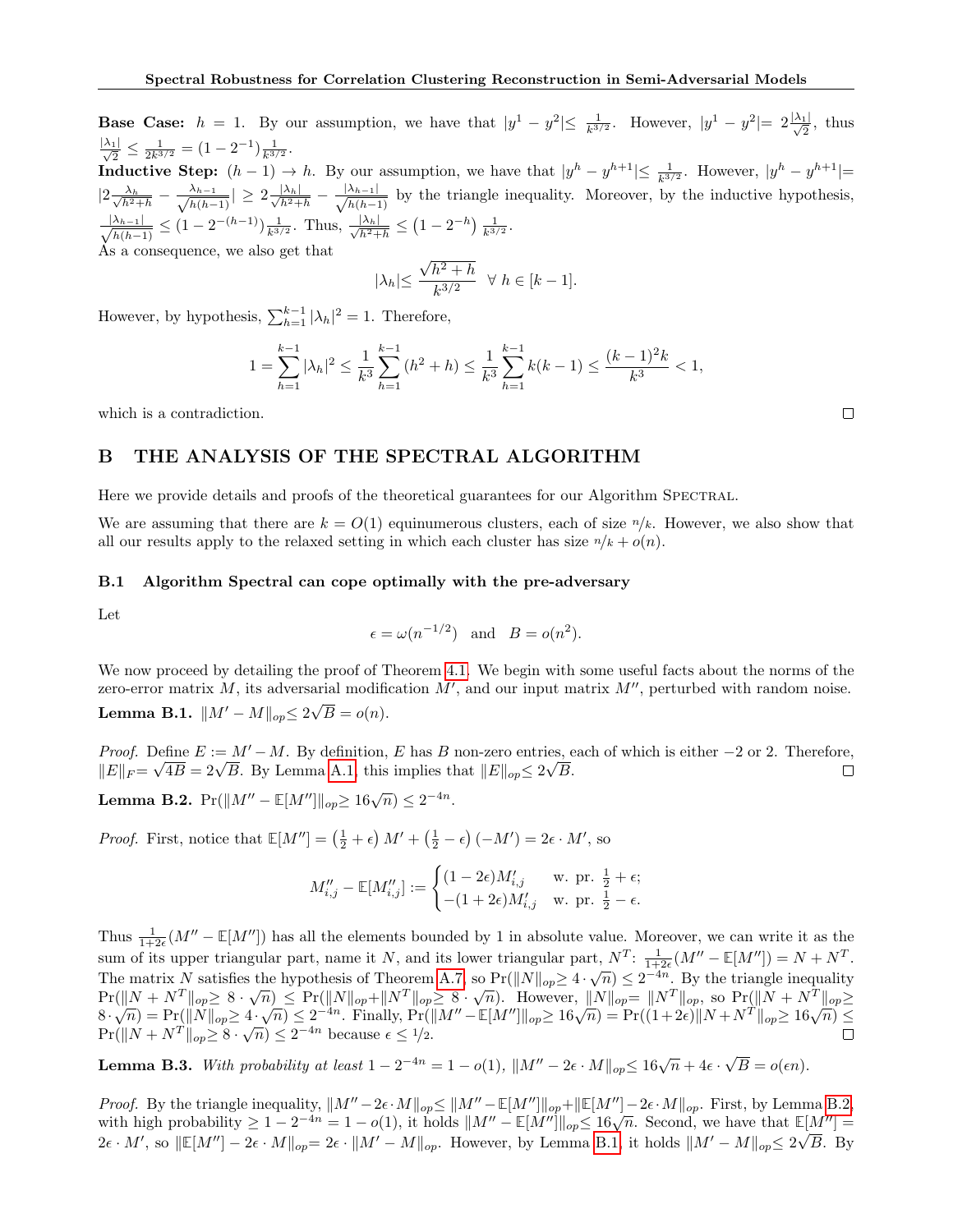√ putting everything together, we finally get that  $||M'' - 2\epsilon \cdot M||_{op} \leq 16\sqrt{n} + 4\epsilon$ . ything together, we finally get that  $||M'' - 2\epsilon \cdot M||_{op} \le 16\sqrt{n} + 4\epsilon \cdot \sqrt{B}$ . Finally, we notice that patting everything together, we mainly<br> $16\sqrt{n} + 4\epsilon \cdot \sqrt{B} = o(\epsilon n)$  by Equation [1.](#page-6-1)  $\Box$ 

By Lemma [B.3](#page-13-2) and by Corollary [A.5.1,](#page-11-2) it follows that the n eigenvalues of  $M''$ , in decreasing order, are

$$
\frac{4}{k} \cdot \epsilon n + o(\epsilon n), \ldots, \frac{4}{k} \cdot \epsilon n + o(\epsilon n), o(\epsilon n), \ldots, o(\epsilon n), 2 \cdot \left(\frac{2}{k} - 1\right) \cdot \epsilon n,
$$

where  $\frac{4}{k} \cdot \epsilon n + o(\epsilon n)$  is repeated  $k-1$  times,  $o(\epsilon n)$  is repeated  $n-k$  times  $(n-1$  for  $k=2)$ , and  $2 \cdot \frac{2}{k-1} \cdot \epsilon n$ is repeated only once (notice that this is equal to 0 for  $k = 2$ ). Moreover,  $\frac{|\lambda_{i-1}^{\prime\prime}|}{|\lambda_{i}^{\prime\prime}|}$  $\frac{\lambda_{i-1}!}{|\lambda''_i|} = 1 + o(1)$  for every  $i \in [k-1]$ , and  $\frac{|\lambda''_{k-1}|}{|\lambda''|}$  $\frac{\lambda_{k-1}}{|\lambda_k''|} = \omega(1)$ , so k is exactly the smallest positive integer for which the condition of line [3](#page-6-2) of Algorithm [1](#page-6-3) holds. This shows a one-to-one correspondence between the  $k-1$  largest eigenvalues of the zero-error matrix M and the  $k-1$  largest eigenvalues of the input matrix  $M''$ . As for the respective eigenvectors, we can use the following results.

<span id="page-14-0"></span>**Lemma B.4.** Let  $\mathbf{v}''_1,\ldots,\mathbf{v}''_{k-1}$  be unitary eigenvectors of the largest  $k-1$  eigenvalues of  $M''$ , and let  $\mathbf{v}_1,\ldots,\mathbf{v}_{k-1}$ be an orthogonal basis of the largest eigenvalue of M. Let  $V \in \mathbb{R}^{n,k-1}$  with  $v_1, \ldots, v_{k-1}$  as columns, and  $V'' \in \mathbb{R}^{n,k-1}$  with  $\mathbf{v}''_1, \ldots, \mathbf{v}''_{k-1}$  as columns. Then, with high probability  $\geq 1 - 2^{-4n} = 1 - o(1)$ , it holds

$$
||VV^T - V''(V'')^T||_F \le \frac{8k\sqrt{k}}{\epsilon\sqrt{n}} + \frac{2k\sqrt{kB}}{n} = o(1).
$$

*Proof.* By what previously observed,  $2\epsilon \cdot M$  is diagonalizable with eigenvalues  $4/k \cdot \epsilon n$ , which has multiplicity  $k-1, 0$ , which has multiplicity  $n-k$   $(n-1$  for  $k=2)$ , and, for  $k > 2$ ,  $2\left(\frac{2}{k-1}\right) \cdot \epsilon n$  too, which has multiplicity 1. Thus, by Theorem [3.1,](#page-5-1) for any orthogonal basis of eigenvectors  $v_1, \ldots, v_{k-1}$  of the largest eigenvalue of M, it holds √

$$
||VV^T - V''(V'')^T||_F \le \frac{2\sqrt{k} \cdot ||M'' - 2\epsilon \cdot M||_{op}}{\frac{4}{k} \cdot \epsilon n}.
$$

Now, by Theorem [B.3,](#page-13-2) with high probability  $\geq 1-2^{-4n} = 1-o(1)$ , it holds  $||M''-2\epsilon \cdot M||_{op} \leq 16\sqrt{n} + 4\epsilon \cdot$ √  $B =$  $o(\epsilon n)$ , so √ √ √ √

$$
||VV^{T} - V''(V'')^{T}||_{F} \le \frac{2\sqrt{k} \cdot (16\sqrt{n} + 4\epsilon \cdot \sqrt{B})}{\frac{4}{k} \cdot \epsilon n} = \frac{8k\sqrt{k}}{\epsilon \sqrt{n}} + \frac{2k\sqrt{kB}}{n} = o(1).
$$

As before, we can use these results to show that the eigenspace of the obtained eigenvectors of  $M''$  is "close" to the one of the leading eigenvectors of M.

<span id="page-14-1"></span>**Lemma B.5.** Let  $v''_1, \ldots, v''_{k-1}$  be the unitary eigenvectors of the largest  $k-1$  eigenvalues of  $M''$ , as returned in line [3](#page-6-2) of Algorithm [1,](#page-6-3) and let  $v_1, \ldots, v_{k-1}$  be an orthogonal basis of the largest eigenvalue of M. Then, with high probability  $\geq 1-2^{-4n}$ , for each  $\mathbf{v}_h, h \in [k-1]$ , it holds

$$
\sum_{\ell=1}^{k-1} \langle v_h, v_l'' \rangle^2 \ge 1 - \frac{64k^3}{\epsilon^2 n} - \frac{4k^3 B}{n^2} = 1 - o(1).
$$

Analogously, for each  $\mathbf{v}'_m$ ,  $m \in [k-1]$ , it holds

$$
\sum_{h=1}^{k-1} \langle v_h, v_m'' \rangle^2 \ge 1 - \frac{64k^3}{\epsilon^2 n} - \frac{4k^3 B}{n^2} = 1 - o(1).
$$

*Proof.* With high probability  $\geq 1 - 2^{-4n} = 1 - o(1)$ , by Lemma [B.4,](#page-14-0) it holds

$$
||VV^{T} - V''(V'')^{T}||_{F} \le \frac{8k\sqrt{k}}{\epsilon\sqrt{n}} + \frac{2k\sqrt{kB}}{n}.
$$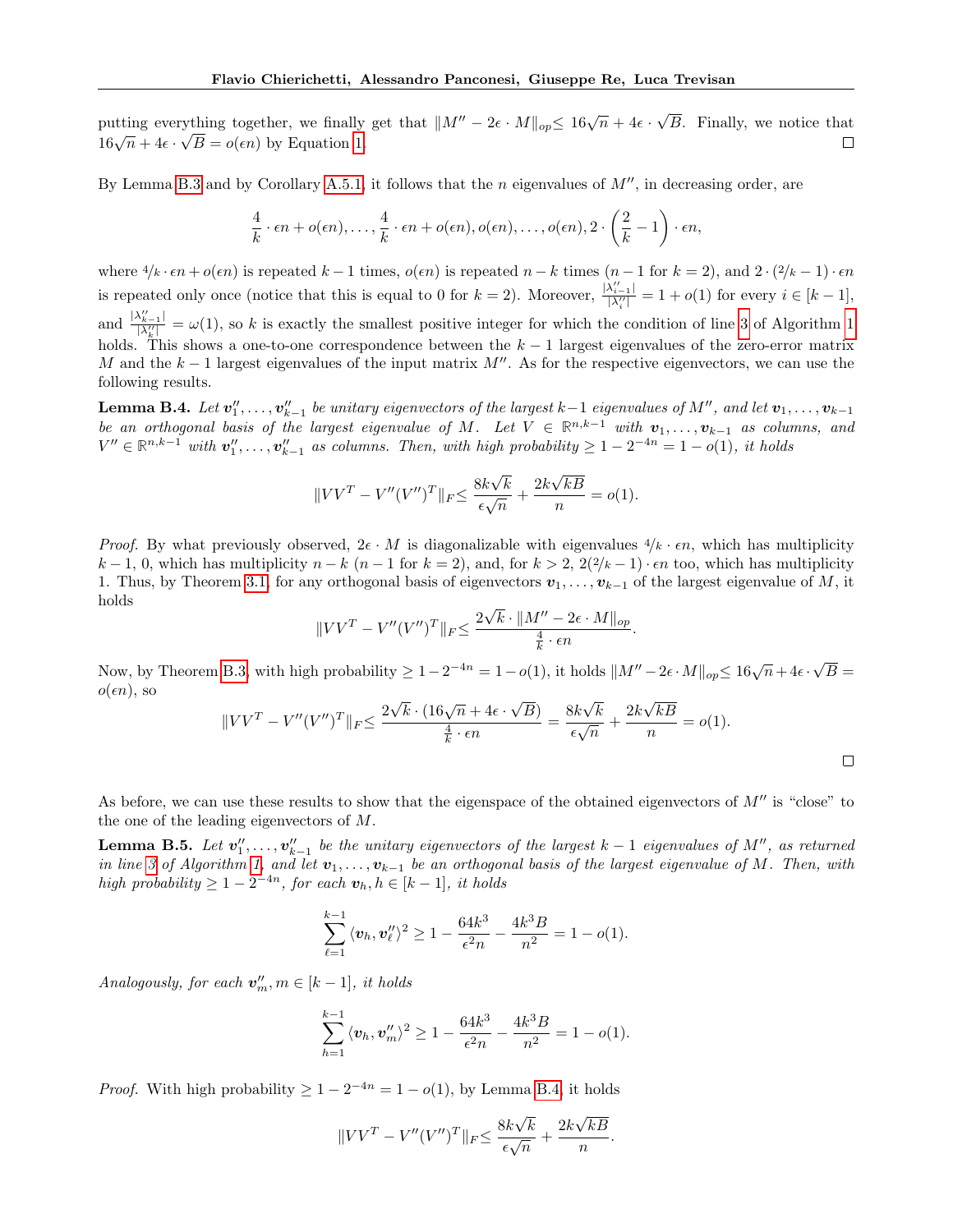Now, we can notice that

$$
||VV^{T} - V''(V'')^{T}||_{F}^{2} = \sum_{i,j=1}^{n} \left( \sum_{h=1}^{k-1} ((\boldsymbol{v}_{h})_{i}(\boldsymbol{v}_{h})_{j} - (\boldsymbol{v}_{h}'')_{i}(\boldsymbol{v}_{h}'')_{j}) \right)^{2}
$$
  
= 
$$
2\left(k - 1 - \sum_{h=1}^{k-1} \sum_{\ell=1}^{k-1} \langle \boldsymbol{v}_{h}, \boldsymbol{v}_{\ell}'' \rangle^{2}\right).
$$

Now fix a generic  $h \in [k-1]$ . For each  $h' \in [k-1] \setminus \{h\}$ , it holds  $\sum_{\ell=1}^{k-1} \langle v_{h'}, v''_{\ell} \rangle^2 \le ||v_{h'}||^2 = 1$ , because it is the sum of the projections of orthogonal vectors onto  $v_{h'}$ . Therefore,  $||VV^T - V''(V'')^T||_F^2 \geq 2\left(1 - \sum_{\ell=1}^{k-1} \langle v_h, v''_{\ell} \rangle^2\right)$ . Moreover, we have shown that with high probability

$$
||VV^{T} - V''(V'')^{T}||_{F}^{2} \le \left(\frac{8k\sqrt{k}}{\epsilon\sqrt{n}} + \frac{2k\sqrt{kB}}{n}\right)^{2} \le \frac{128k^{3}}{\epsilon^{2}n} + \frac{8k^{3}B}{n^{2}} = o(1)
$$

by using  $(a+b)^2 \leq 2(a^2+b^2)$   $\forall a, b \in \mathbb{R}$ . Therefore, we have that

$$
\sum_{\ell=1}^{k-1} \langle v_h, v''_\ell \rangle^2 \ge 1 - \frac{64k^3}{\epsilon^2 n} - \frac{4k^3 B}{n^2} = 1 - o(1).
$$

Since everything is symmetric, the symmetric version of this inequality follows analogously.

 $\Box$ 

Thanks to this result, we can analyze our spectral approach. By recovering the eigenvectors of the  $k - 1$  largest eigenvalues of  $M''$ , we get a very good approximation of a basis of the eigenspace of the leading eigenvector of  $M$ , which can be used to set the clusters apart. We are ready to prove the main result, Theorem [4.1.](#page-6-0)

*Proof of Theorem [4.1.](#page-6-0)* We show that, with high probability  $1-o(1)$ , the Algorithm [1](#page-6-3) is well-defined, so it always succeeds in finding  $i \in \mathcal{U}$  satisfying the condition of line [8,](#page-6-4) and that our solution consists in k clusters and is an approximate reconstruction of the original clusters.

First, for each eigenvector  $\mathbf{v}_{\ell}^{"}, \ell \in [k-1]$ , we can define  $\tilde{\mathbf{v}}_{\ell} := \sum_{h=1}^{k-1} \langle \mathbf{v}_h, \mathbf{v}_{\ell}^{"} \rangle \mathbf{v}_h$ , which is the projection of  $\mathbf{v}_{\ell}^{"}$ onto the eigenspace spanned by  $\{v_1, \ldots, v_{k-1}\}$ . Now, for each cluster C, we can define  $\lambda_{\ell,C}$  as the coordinate of the vertices belonging to cluster C in vector  $\tilde{\boldsymbol{v}}_{\ell}$ , which is well-defined by what said about the spectrum of the input matrix. We can also define  $\mathcal{S}_{bad}^{\ell,C} := \{i \in C : |(\mathbf{v}_{\ell}^{"})_i - \lambda_{\ell,C}| > \frac{1}{4\sqrt{2}}\}$  $\frac{1}{4\sqrt{2n}}$ , which is the set of indices of C which have been moved far from  $\lambda_C$  in  $v''_l$ . By Lemma [B.5,](#page-14-1) with high probability  $\geq 1-2^{-4n}$  it holds  $\|\bm{v}''_\ell - \tilde{\bm{v}}_\ell\|^2$  $\leq \frac{64k^3}{\epsilon^2 n}$  $\frac{34k^3}{\epsilon^2 n} + \frac{4k^3 B}{n^2} = o(1)$ , thus

$$
\frac{64k^3}{\epsilon^2 n}+\frac{4k^3B}{n^2}\geq \|\bm{v}''_\ell-\tilde{\bm{v}}_\ell\|^2{\geq \sum_{i\in \mathcal{S}^{\ell,C}_{bad}}|(\bm{v}''_\ell)_i-\lambda_{\ell,C}|^2>\frac{|\mathcal{S}^{\ell,C}_{bad}|}{32n}},
$$

which implies that  $|\mathcal{S}_{bad}^{\ell,C}| \leq \frac{2048k^3}{\epsilon^2}$  $\frac{48k^3}{\epsilon^2} + \frac{128k^3B}{n} = o(n)$ . Therefore, for each cluster, all but  $o(n)$  vertices have coordinates close to  $\lambda_{\ell,C}$  in  $v''_{\ell}$ .

Second, we show that, for each pair of different clusters  $C_1, C_2$ , there exists  $v''_\ell, \ell \in [k-1]$ , such that  $|\lambda_{\ell,C_1} - \lambda_{\ell,C_2}| >$  $\frac{1}{6}$  $\frac{1}{2n}$ . Consider the orthogonal basis of the eigenspace of the main eigenvalue of M, as defined at the beginning of this section. By its definition, for each  $v''_l, \ell \in [k-1]$ , it holds  $|\lambda_{\ell,C_1} - \lambda_{\ell,C_2}| = |\langle v_1, v''_\ell \rangle| \cdot \sqrt{\frac{2k}{n}}$ , because the coordinates of clusters  $C_1, C_2$  only differ in vector  $v_1$ , and by an amount of  $\sqrt{\frac{2k}{n}}$  (they are  $+\sqrt{\frac{k}{2n}}$  and  $-\sqrt{\frac{k}{2n}}$ ). By Lemma [B.5,](#page-14-1) it holds  $\sum_{\ell=1}^{k-1} \langle v_1, v''_\ell \rangle^2 \geq 1 - \frac{64k^3}{\epsilon^2 n}$  $\frac{34k^3}{\epsilon^2 n} - \frac{4k^3 B}{n^2} = 1 - o(1)$ , so there exists  $v''_\ell, \ell \in [k-1]$ , such that  $\langle v_1, v''_i \rangle^2 > \frac{1}{k}$ , implying that  $|\lambda_{\ell, C_1} - \lambda_{\ell, C_2}| = |\langle v_1, v''_i \rangle| \cdot \sqrt{\frac{2k}{n}} > \sqrt{\frac{2}{n}} > \frac{1}{\sqrt{2}}$  $\frac{1}{2n}$ .

Third, consider  $\mathcal{S}_{bad} := \bigcup_{\ell \in [k-1], C} \mathcal{S}^{\ell, C}_{bad}$ . By the union bound and by what just proven,

$$
|\mathcal{S}_{bad}| \le k^2 \cdot \left(\frac{2048k^3}{\epsilon^2} + \frac{128k^3B}{n}\right) = \frac{2048k^5}{\epsilon^2} + \frac{128k^5B}{n} = o(n).
$$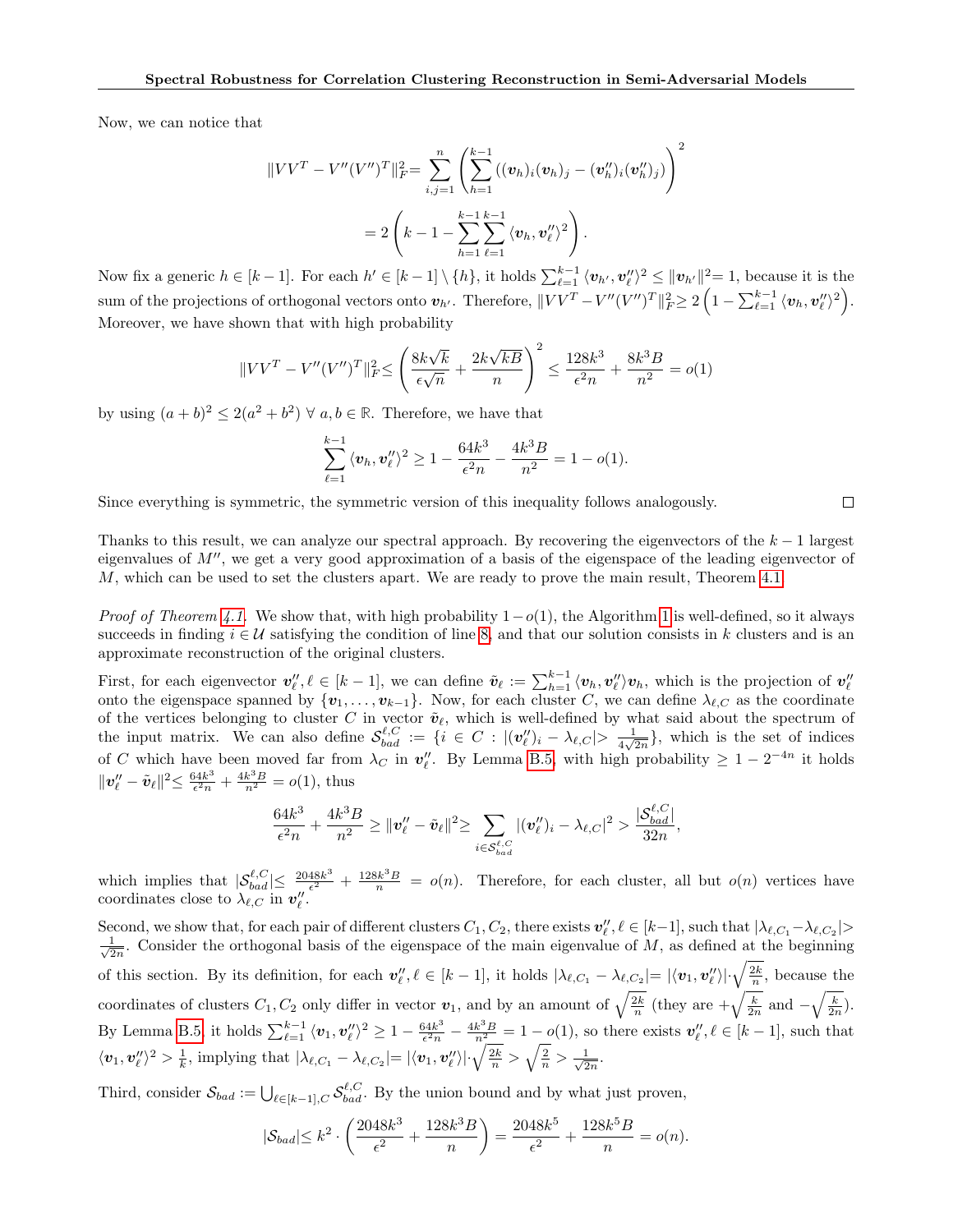Moreover, for each  $i \notin S_{bad}$ , we have that:

- if  $j \notin S_{bad}$  belongs to the same cluster  $C_1$  of i, then for each  $v''_l, \ell \in [k-1]$  it holds  $|(\boldsymbol{v}''_l)_i (\boldsymbol{v}''_\ell)_j| \le$  $|(\boldsymbol{v}''_\ell)_i - \lambda_{\ell,C_1}| + |\lambda_{\ell,C_1} - (\boldsymbol{v}''_\ell)_j| \le \frac{1}{2\sqrt{2n}}$  by the triangle inequality;
- if  $j \notin \mathcal{S}_{bad}$  belongs to a different cluster  $C_2$  from i, then there exists  $\mathbf{v}''_l, l \in [k-1]$ , such that  $|\lambda_{l,C_1} \lambda_{l,C_2}| >$  $\frac{1}{\sqrt{2}}$  $\frac{1}{2n}, \text{ implying that } |(\bm{v}''_\ell)_i - (\bm{v}''_\ell)_j| \ge |\lambda_{\ell,C_1} - \lambda_{\ell,C_2}| - |\lambda_{\ell,C_1} - (\bm{v}''_\ell)_i| - |(\bm{v}''_\ell)_j - \lambda_{\ell,C_2}| > \frac{1}{2\sqrt{2}}$  $\frac{1}{2\sqrt{2n}}$  by the triangle inequality.

We have shown that  $\frac{1}{2\sqrt{2n}}$  is an appropriate distance threshold to separate elements in different clusters that do not belong to  $\mathcal{S}_{bad}$ .

Finally, by summing up, since  $|\mathcal{S}_{bad}|=o(n)$ , at each time step with high probability  $\geq 1-o(1)$  we select  $i \notin \mathcal{S}_{bad}$ from line [7.](#page-6-5) In this case,  $S_i$  has  $\frac{n}{k} + o(n)$  elements, which are the elements in its cluster plus/minus eventual elements of  $\mathcal{S}_{bad}$ . The elements of  $\mathcal{S}_{bad}$  could be wrongly added to  $\mathcal{S}_i$ , or wrongly removed and associated to a different set of those. Since  $k = O(1)$ , with high probability  $\geq 1 - o(1)$  this happens for k straight times. Under all these assumptions, only the elements in  $S_{bad}$  can be classified incorrectly, but they are at most  $2048k^5$  $\frac{48k^5}{\epsilon^2} + \frac{128k^5B}{n} = o(n)$  by Eq. [1.](#page-6-1)

Polynomial Running Time. If we neglect the cost of the POWER-METHOD and of procedure GET-CLUSTERS, Algorithm SPECTRAL has a linear cost in n. GET-CLUSTERS has cost  $O(n^2)$  because  $k = O(1)$ . Finally, as shown in [Golub and Van Loan](#page-9-17) [\(1996\)](#page-9-17), the running time of the POWER-METHOD on the matrix  $M'' \in \mathbb{R}^{n,n}$  with k largest eigenvalues  $\lambda_1'' \geq \ldots \geq \lambda_k''$ , is  $O\left(kn^2 \cdot \frac{\lambda_1''}{\lambda_{k-1}'' - \lambda_k''} \cdot \log(1/\gamma)\right)$ , where  $\gamma$  is the  $\ell_2$  error between the reconstructed eigenvectors and the original ones. By what we have shown on the spectrum of  $M''$ , it holds  $\frac{\lambda_1^{\prime\prime}}{\lambda_{k-1}^{\prime\prime}-\lambda_k^{\prime\prime}}=1+o(1)$ . Moreover, any error  $\gamma=1/\text{poly}(n)$  gives a good enough result to our purpose. Thus, the total running time is  $O(n^2 \log(n)) = \tilde{O}(n^2)$ .  $\Box$ 

### B.2 Sub-Optimal Robustness of Algorithm Spectral with the post-adversary

Let

$$
\epsilon = \omega(n^{-1/2})
$$
 and  $B = o(\epsilon^2 n^2)$ .

We now proceed by detailing the proof of Theorem [4.2.](#page-6-6) As before, we begin with some useful facts about the norms of the zero-error matrix M, its random perturbation  $M'$ , and our input matrix  $M''$ , modified by the adversary. The proofs are only sketched since they are identical to the ones for the pre-adversarial setting.

<span id="page-16-0"></span>**Lemma B.6.**  $Pr(||M' - \mathbb{E}[M']||_{op} \ge 16\sqrt{n}) \le 2^{-4n}$ .

*Proof.*  $\frac{1}{2}(M'-\mathbb{E}[M'])$  has all the elements bounded by 1 in absolute value. Moreover, we can write it as the sum of *Froof.*  $\frac{1}{2}(M - \mathbb{E}[M])$  has an the elements bounded by 1 in absolute value. Moreover, we can write it as the sum is upper triangular part, exactly as in Lemma [B.2.](#page-13-0) Analogously, we get  $Pr(||M' - \mathbb{E}[M']||_{op} \ge 16\sqrt{n}) \le 2$ 

<span id="page-16-1"></span>Lemma B.7.  $\|M'' - M'\|_{op}$ ≤ 2 $\sqrt{ }$ B.

*Proof.* Define  $E := M'' - M'$ . By definition, E has B non-zero entries, each of which has absolute value  $\leq 2$ . *Proof.* Define  $E := M^{\prime\prime} - M^{\prime}$ . By definition, E has B non-zero entries, each of Therefore,  $||E||_F \leq \sqrt{4B} = 2\sqrt{B}$ . By Lemma [A.1,](#page-11-0) this implies that  $||E||_{op} \leq 2\sqrt{B}$ .  $\Box$ 

<span id="page-16-2"></span>Now, we can bound the norm of the difference between the zero-error matrix and the input matrix  $M''$ . **Theorem B.8.** With high probability  $\geq 1 - 2^{-4n} = 1 - o(1)$ , it holds

$$
||M'' - 2\epsilon \cdot M||_{op} \le 16\sqrt{n} + 2\sqrt{B} = o(\epsilon n).
$$

*Proof.* First, by Lemma [B.6,](#page-16-0) with high probability  $\geq 1 - 2^{-4n} = 1 - o(1)$ , it holds  $||M' - \mathbb{E}[M']||_{op} \leq 16\sqrt{n}$ . *Frout.* First, by Lemma B.0, with high probability Second, by Lemma [B.7](#page-16-1) it holds  $||M'' - M'||_{op} \leq 2\sqrt{ }$ B. However,

$$
\mathbb{E}[M'] = 2\epsilon \cdot M.
$$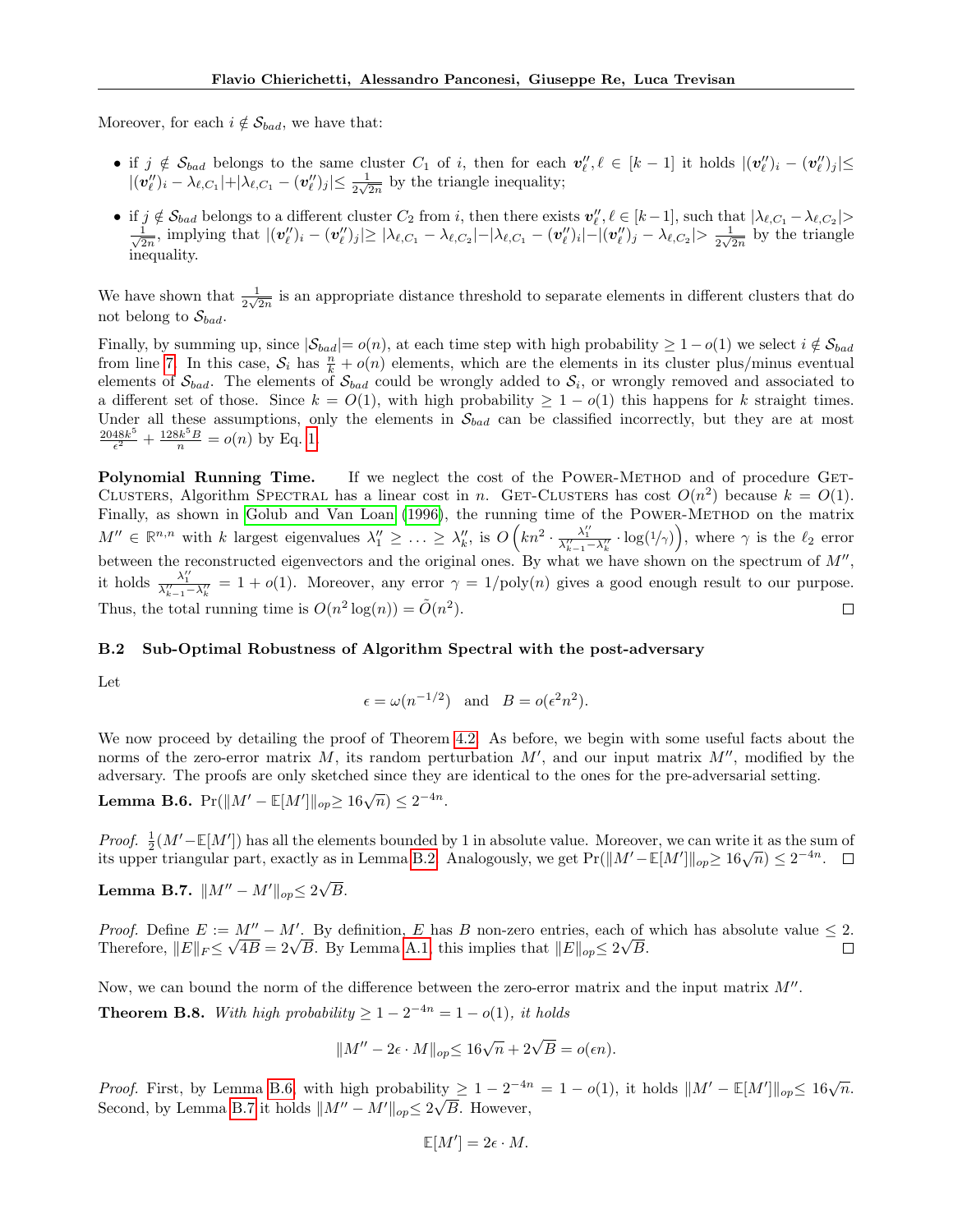Thus, by the triangle inequality,  $||M'' - 2\epsilon \cdot M||_{op} \le ||M'' - M'||_{op} + ||M' - \mathbb{E}[M']||_{op}$ . By putting everything Thus, by the triangle inequality,  $||M - 2\epsilon \cdot M||_{op} \le ||M - M||_{op} + ||M - \epsilon||_{op}$ <br>together, we get that  $||M'' - 2\epsilon \cdot M||_{op} \le 16\sqrt{n} + 2\sqrt{B}$ . Finally, this is  $o(\epsilon n)$  by Eq. [2.](#page-6-7)  $\Box$ 

We can now proceed by showing that the eigenspace of the  $k-1$  leading eigenvalues of  $M''$  is very close to the one of M.

<span id="page-17-0"></span>**Lemma B.9.** Let  $v''_1, \ldots, v''_{k-1}$  be unitary eigenvectors of the largest  $k-1$  eigenvalues of  $M''$ , and let  $v_1, \ldots, v_{k-1}$ be an orthogonal basis of the largest eigenvalue of M. Let  $V \in \mathbb{R}^{n,k-1}$  with  $v_1, \ldots, v_{k-1}$  as columns, and  $V'' \in \mathbb{R}^{n,k-1}$  with  $\mathbf{v}''_1, \ldots, \mathbf{v}''_{k-1}$  as columns. Then, with high probability  $\geq 1 - 2^{-4n} = 1 - o(1)$ , it holds

$$
||VV^{T} - V''(V'')^{T}||_{F} \le \frac{8k\sqrt{k}}{\epsilon\sqrt{n}} + \frac{k\sqrt{kB}}{\epsilon n} = o(1).
$$

*Proof.* Exactly as in Lemma [B.4,](#page-14-0) by Theorem [3.1,](#page-5-1) for any orthogonal basis of eigenvectors  $v_1, \ldots, v_{k-1}$  of the largest eigenvalue of M, it holds

$$
||VV^{T} - V''(V'')^{T}||_{F} \le \frac{2\sqrt{k} \cdot ||M'' - 2\epsilon \cdot M||_{op}}{\frac{4}{k} \cdot \epsilon n}.
$$

Now, by Theorem [B.8,](#page-16-2) with high probability  $\geq 1-2^{-4n} = 1-o(1)$ , it holds  $||M''-2\epsilon \cdot M||_{op} \leq 16\sqrt{n}+2\sqrt{B} = o(\epsilon n)$ , so √ √ √

$$
||VV^{T} - V''(V'')^{T}||_{F} \le \frac{2\sqrt{k} \cdot (16\sqrt{n} + 2\sqrt{B})}{\frac{4}{k} \cdot \epsilon n} = \frac{8k\sqrt{k}}{\epsilon \sqrt{n}} + \frac{k\sqrt{kB}}{\epsilon n} = o(1).
$$

As before, we can use these results to show that the eigenspace of the obtained eigenvectors of  $M''$  is "close" to the one of the leading eigenvectors of M.

**Lemma B.10.** Let  $v''_1, \ldots, v''_{k-1}$  be the unitary eigenvectors of the largest  $k-1$  eigenvalues of  $M''$ , as returned in line [3](#page-6-2) of Algorithm SPECTRAL, and let  $v_1, \ldots, v_{k-1}$  be an orthogonal basis of the largest eigenvalue of M. Then, with high probability  $\geq 1-2^{-4n}$ , for each  $\mathbf{v}_h, h \in [k-1]$ , it holds

$$
\sum_{\ell=1}^{k-1} \langle v_h, v''_k \rangle^2 \ge 1 - \frac{64k^3}{\epsilon^2 n} - \frac{k^3 B}{\epsilon^2 n^2} = 1 - o(1).
$$

Analogously, for each  $\mathbf{v}'_m$ ,  $m \in [k-1]$ , it holds

$$
\sum_{h=1}^{k-1} \langle v_h, v_m'' \rangle^2 \ge 1 - \frac{64k^3}{\epsilon^2 n} - \frac{k^3 B}{\epsilon^2 n^2} = 1 - o(1).
$$

Proof. The proof is identical to the one of Lemma [B.5,](#page-14-1) and relies on Lemma [B.9.](#page-17-0)

We have all the necessary bounds to prove Theorem [4.2.](#page-6-6)

Proof of Theorem [4.2.](#page-6-6) The proof is analogous to the one of Theorem [4.1.](#page-6-0)

We get that  $|\mathcal{S}_{bad}|$ , defined exactly in the same way, is bounded by

$$
|\mathcal{S}_{bad}| \leq \frac{2048k^5}{\epsilon^2} + \frac{32k^5B}{\epsilon^2 n} = o(n).
$$

We derive that  $\frac{1}{2\sqrt{2n}}$  is an appropriate distance threshold to separate elements in different clusters that do not belong to  $\mathcal{S}_{bad}$ .

Since  $|\mathcal{S}_{bad}|=o(n)$ , at each time step with high probability  $\geq 1-o(1)$  we select  $i \notin \mathcal{S}_{bad}$  from line [7.](#page-6-5) In this case,  $S_i$  has  $\frac{n}{k} + o(n)$  elements, which are the elements in its cluster plus/minus eventual elements of  $S_{bad}$ . The elements of  $\mathcal{S}_{bad}$  could be wrongly added to  $\mathcal{S}_i$ , or wrongly removed and associated to a different set of those. Since  $k = O(1)$ , with high probability  $\geq 1 - o(1)$  this happens for k straight times. Under all these assumptions, only the elements in  $S_{bad}$  can be classified incorrectly, but they are at most  $\frac{2048k^5}{\epsilon^2}$  $\frac{48k^5}{\epsilon^2} + \frac{32k^5B}{\epsilon^2 n} = o(n)$  by Eq. [2.](#page-6-7)

 $\Box$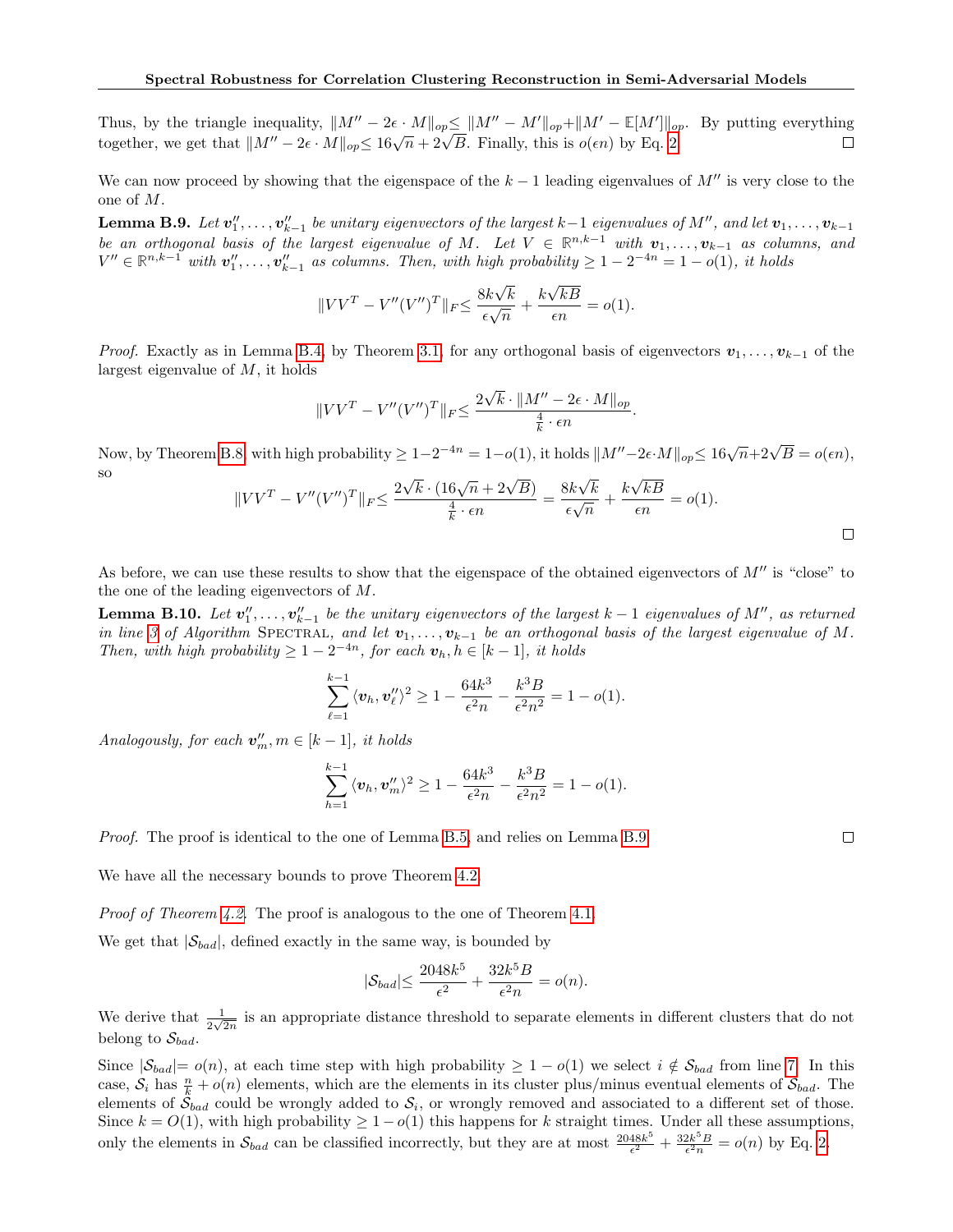Polynomial Running Time. Exactly as in the pre-adversarial setting, the total running time is still  $O(n^2 \log(n)) = \tilde{O}(n^2)$  with high probability. П

### B.3 The Spectral Algorithm beyond Equinumerous Clusters

We show that our spectral algorithm and its theoretical guarantees still hold when all the communities have size  $n/k + o(n)$ .

Recall that the parameters of the pre-adversarial setting satisfy  $B = o(n^2)$ ,  $\epsilon = \omega(1/\sqrt{n})$  (Eq. [1\)](#page-6-1). Given a ground-truth k–clustering with all the clusters having size  $n/k + o(n)$ , we can move  $o(n)$  points to a different cluster for each of the k clusters, and obtain an equinumerous k–clustering. This is equivalent to changing  $B' = o(n^2)$  entries in the zero-error matrix M associated to the ground-truth clustering, to obtain a new matrix  $\widehat{M}$  representing a close equinumerous clustering<sup>[3](#page-18-0)</sup>. It now suffices to reconstruct the clustering associated to  $\widehat{M}$ with  $o(n)$  misclassified vertices, since at most other  $o(n)$  errors are made when considering M instead of M.

We notice that the  $B' = o(n^2)$  changes to entries of M are equivalent to the action of a pre-adversary with a budget of  $B' = o(n^2)$  changes over the matrix  $\widehat{M}$ . As a consequence, the perturbation of M in the pre-adversarial setting with parameters  $B$ ,  $\epsilon$  following Eq. [1,](#page-6-1) is equivalent to a pre-adversarial perturbation of M with parameters  $B + B'$ ,  $\epsilon$ . Since  $B + B' = o(n^2)$ , Theorem [4.1](#page-6-0) still holds and we can reconstruct the clustering for  $\widehat{M}$  with  $o(n)$ misclassified vertices with high probability. Instead, a perturbation of  $M$  in the post-adversarial setting with parameters  $\epsilon, B$  following Eq. [2,](#page-6-7) is equivalent to a pre-adversarial perturbation of  $\widehat{M}$  with parameters  $B', \frac{1}{2}, \frac{1}{2}$ followed by a post-adversarial perturbation with parameters  $\epsilon$ , B. Notice that the pre-adversarial perturbation only consists of the B' adversarial changes to the zero-error matrix M. Therefore, since  $B' = o(n^2)$ , our spectral algorithm can handle both such semi-adversarial setting, and Theorem [4.2](#page-6-6) still holds for  $\widehat{M}$ .

# C THE ANALYSIS OF THE SDP-BASED ALGORITHM

Here we provide details and proofs of the theoretical guarantees for our Algorithm based on semidefinite programming, which is used to achieve optimal reconstruction in the post-adversarial setting.

We are assuming that there are  $k = O(1)$  equinumerous clusters, each of size  $n/k$ . However, we also show that all our results apply to the relaxed setting in which each cluster has size  $n/k + o(n)$ .

### C.1 A Positive Semidefinite Zero-Error Matrix

We have seen that the original matrix M has a negative eigenvalue  $-k-2/k \cdot n$  for  $k > 2$ , with corresponding unitary eigenvector z whose coordinates are all equal to  $1/\sqrt{n}$ . This does not carry any information about the clusters. By removing it from the spectral decomposition, we can consider a different zero-error,

$$
P := \frac{k}{2(k-1)} \cdot \left( M + n \left( 1 - \frac{2}{k} \right) \mathbf{z} \mathbf{z}^T \right),
$$

whose entries are:

 $P_{i,j} := \begin{cases} 1 & \text{if } i,j \text{ are in the same cluster;} \end{cases}$  $-\frac{1}{k-1}$  otherwise.

This matrix has rank  $k-1$  and k distinct rows, the last of which is the opposite of the sum of the previous  $k-1$ ones. Its spectrum consists of:

- the positive eigenvalue  $n/k-1$ , whose eigenspace has dimension  $k-1$ , with a basis given by  $\{f_i f_{i+1}\}_{i \in [k-1]}$ . Notice that this is also the subspace of vectors having all the same coordinates for vertices in the same cluster and having sum of coordinates equal to 0;
- 0, whose eigenspace has dimension  $n k + 1$  and is the complementary to the previous eigenspace. This subspace is described by the equation  $Px = 0$ .

<span id="page-18-0"></span><sup>&</sup>lt;sup>3</sup>This is not possible if  $n/k$  is not an integer. However, if this is the case, we could add just other  $\leq k-1 = O(1)$  extra vertices to the matrix to make it true. This would involve just extra  $\leq 2k \cdot n = \Theta(n) = o(n^2)$  changes to the zero-error matrix, so it has a neglectable effect.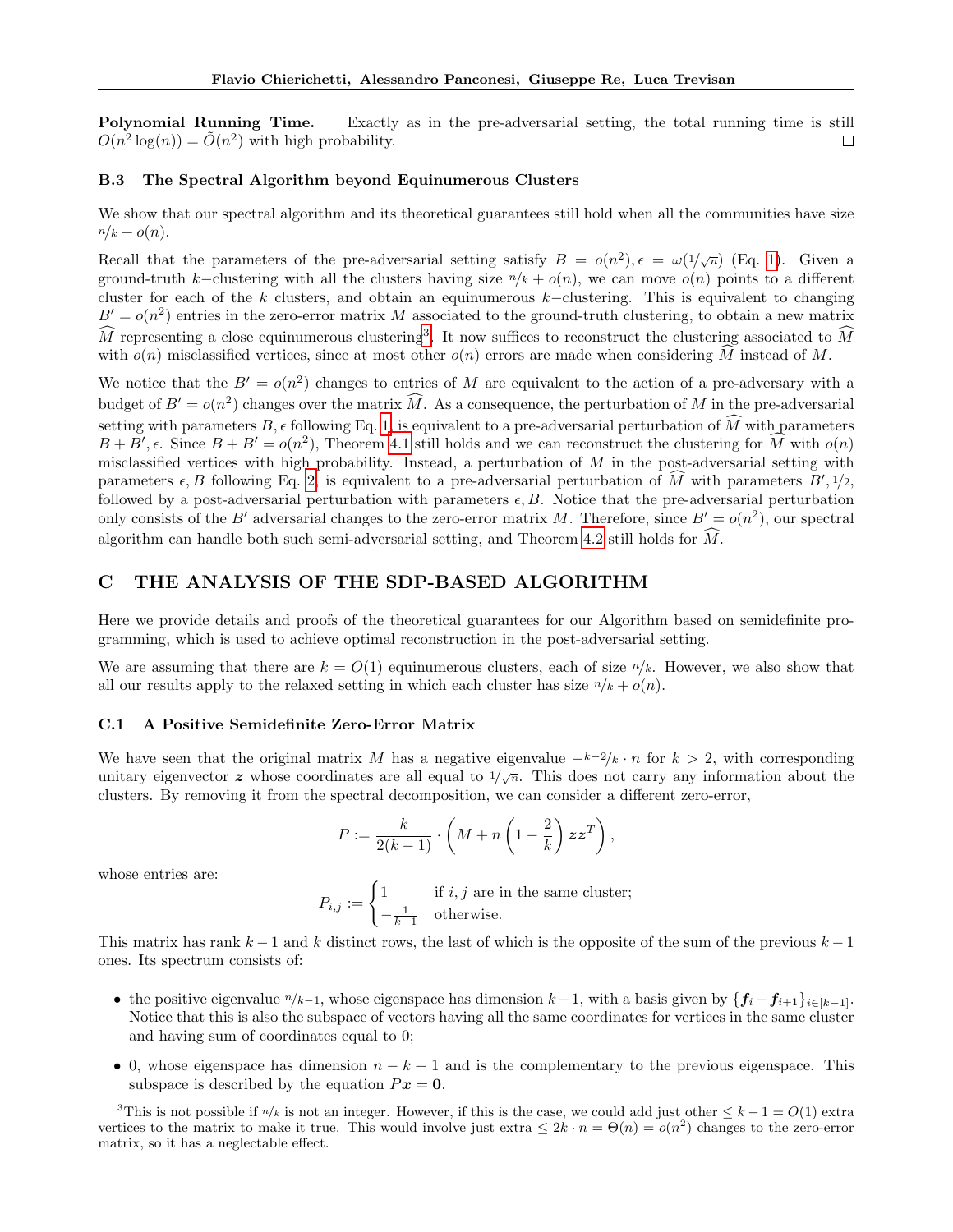An orthogonal basis for the eigenspace of  $n/k-1$  has already been found in Equation [4.](#page-12-0) It is also useful to find the value of some norms for the matrix P.

<span id="page-19-0"></span>**Lemma C.1.** We have that  $||P||_F = \sqrt[n]{\sqrt{k-1}}$ ,  $||P||_{op} = \sqrt[n]{k-1}$ , and  $||P||_{SDP} = \sqrt[n^{2}/k-1}$ . Moreover, when k is even  $||P||_{\infty \to 1} = n^2/k-1$ , while when k is odd,  $||P||_{\infty \to 1} = n^2(k+1)/k^2$ .

Proof. The first two equations follow by what we have just said on the spectrum of P. As for the third one, it is easy to observe that the  $\pm 1$  values in the corresponding norm should be symmetric. Let  $\alpha$  be the number of +1 and  $\beta = k - \alpha$  be the number of -1 in the optimal solution for the case  $n = k$  (when  $k < n$ , it just suffices to multiply everything by  $\frac{n^2}{k^2}$ ). We have that

$$
||P||_{\infty \to 1} = 1 \cdot k + \frac{1}{k-1} \cdot [\alpha \cdot (\beta - \alpha + 1) + \beta \cdot (\alpha - \beta + 1)] = k + \frac{\alpha + \beta - (\alpha - \beta)^2}{k-1}.
$$

Now, since  $\alpha + \beta = k$ , we get  $k + 1 + \frac{1}{k-1} - \frac{(2\alpha - k)^2}{k-1}$  $\frac{\alpha-\kappa}{k-1}$ , which is maximized when  $\alpha$  is as close as possible to  $k/2$ , yielding different values for k even/odd, respectively  $k + 1 + \frac{1}{k-1} = \frac{k^2}{k-1}$  $\frac{k^2}{k-1}$  and  $k+1$ . The SDP norm of P is the maximum of its Frobenius scalar product with a set of positive semidefinite matrices which contains P itself, so it is

$$
||P||_{SDP} = P \bullet P = k + \frac{k^2 - k}{(k-1)^2} = k + 1 + \frac{1}{k-1} = \frac{k^2}{k-1}.
$$

We finally need to assess how P changes after a random perturbation as the one described in the random model for the original matrix  $M$ . We define

$$
P'_{i,j} := \begin{cases} M'_{i,j} & \text{if } M'_{i,j} > 0; \\ \frac{M'_{i,j}}{k-1} & \text{otherwise.} \end{cases}
$$

Equivalently, we can write

$$
P'_{i,j} = \begin{cases} P_{i,j} & \text{w. pr. } \frac{1}{2} + \epsilon; \\ -P_{i,j} + (1 - \frac{1}{k-1}) & \text{w. pr. } \frac{1}{2} - \epsilon. \end{cases}
$$

We can see that this turns 1 into  $-\frac{1}{k-1}$  w. pr.  $\frac{1}{2} - \epsilon$  and vice versa. Observe that:

$$
\mathbb{E}[P'] = \left(\frac{1}{2} - \epsilon\right) \left(1 - \frac{1}{k - 1}\right) \cdot \mathbb{1} + 2\epsilon \cdot P,\tag{5}
$$

where 1 is the  $n \times n$  matrix with all entries equal to 1. We can now define  $Q := P' - \left(\frac{1}{2} - \epsilon\right) \left(1 - \frac{1}{k-1}\right) \cdot \mathbb{1}$ . By what we have said, this gives  $\mathbb{E}[Q] = 2\epsilon \cdot P$ , so Q can be used as a random perturbation of the matrix  $2\epsilon \cdot P$ .

### C.2 A Novel Optimal Algorithm with Recursive Semidefinite Programming

In this algorithm, we use the positive semidefinite matrix  $P$  instead of  $M$ , with its random perturbation  $P'$  and its post-adversarial perturbation  $P''$ , which can be obtained from  $M''$  by turning its negative entries to  $-\frac{1}{k-1}$ . We also recall that

$$
\mathbb{E}[P'] = 2\epsilon \cdot P + \left(\frac{1}{2} - \epsilon\right) \left(1 - \frac{1}{k-1}\right) \cdot \mathbb{1}.
$$

We can define

$$
Q := P'' - \left(\frac{1}{2} - \epsilon\right) \left(1 - \frac{1}{k-1}\right) \cdot \mathbb{1} = \frac{k}{2(k-1)} \cdot M'' + \epsilon \left(1 - \frac{1}{k-1}\right) \cdot \mathbb{1}.
$$

By doing so, Q can be seen as a perturbation of  $2\epsilon \cdot P$ , which is a positive semidefinite matrix. Thus, it can be effectively used as the input matrix for an SDP that aims to reconstruct the clusters. Notice that this definition of Q is different from the one in the main paper and requires the knowledge of the parameter  $\epsilon$ . For now, we use this last definition of Q and assume to have access to the parameter  $\epsilon$  to avoid overcomplicating the proofs. However, at the end of this section, we will argue on how to do without this assumption.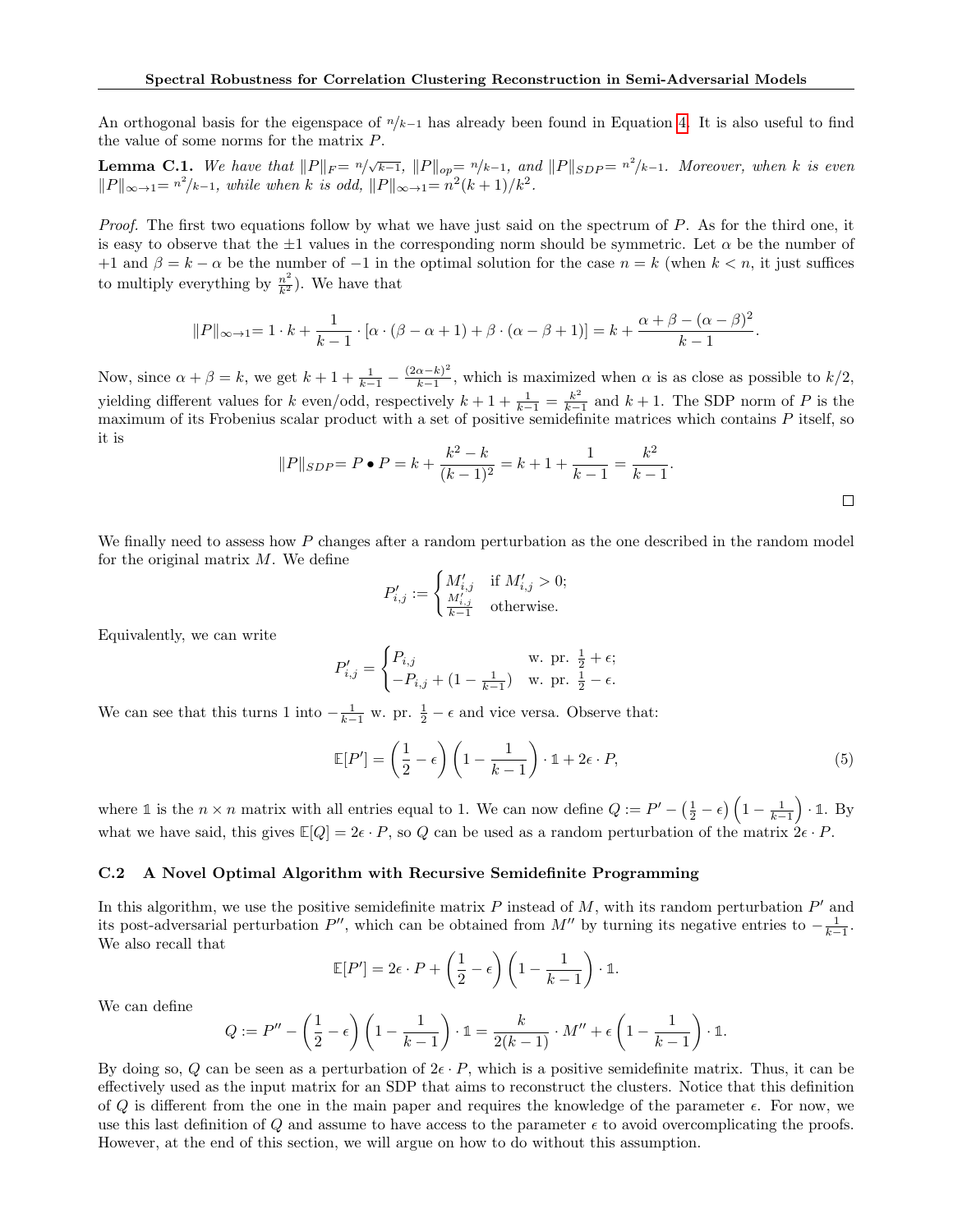#### C.2.1 General Properties

<span id="page-20-0"></span>Here we prove some norm inequalities involving the matrices  $P, P', P''$ , and  $Q$ . Lemma C.2.

$$
\Pr(||P' - \mathbb{E}[P']||_{\infty \to 1} \ge 16n\sqrt{n}) \le 2^{-4n}.
$$

Proof. First, it holds

$$
P'_{i,j} - \mathbb{E}[P'_{i,j}] := \begin{cases} (1 - 2\epsilon)P_{i,j} - \left(\frac{1}{2} - \epsilon\right)\left(1 - \frac{1}{k-1}\right) & \text{w. pr. } \frac{1}{2} + \epsilon; \\ -(1 + 2\epsilon)P_{i,j} + \left(\frac{1}{2} + \epsilon\right)\left(1 - \frac{1}{k-1}\right) & \text{w. pr. } \frac{1}{2} - \epsilon. \end{cases}
$$

Thus  $\frac{1}{1+2\epsilon}(P'-\mathbb{E}[P'])$  has all the elements bounded by 1 in absolute value. By Lemma [B.2,](#page-13-0) it follows that Pr( $||P' - \mathbb{E}[P']||_{op} \ge 16\sqrt{n}$ ) ≤ 2<sup>-4n</sup>. Now, by Lemma [A.3,](#page-11-3) it holds  $||P' - \mathbb{E}[P']||_{op} \ge \frac{1}{n} \cdot ||P' - \mathbb{E}[P']||_{\infty+1}$ , so

$$
\Pr(||P' - \mathbb{E}[P']||_{\infty \to 1} \ge 16n\sqrt{n}) \le \Pr(||P' - \mathbb{E}[P']||_{op} \ge 16\sqrt{n}) \le 2^{-4n}.
$$

<span id="page-20-1"></span>We can also bound the norm displacement after the post-adversary intervention. Lemma C.3.

$$
||P'' - P'||_{\infty \to 1} \le 2B = o(\epsilon n^2).
$$

*Proof.* Let  $P'' = P' + E$ , where E, the matrix of adversarial changes, has  $B = o(\epsilon n^2)$  non-zero entries, all with absolute value  $1 + \frac{1}{k-1} \leq 2$ . Therefore,  $||E||_{\infty \to 1} \leq 2B$ .  $\Box$ 

Consider the auxiliary matrix  $Q$ , defined as:

$$
Q = P'' - \left(\frac{1}{2} - \epsilon\right) \left(1 - \frac{1}{k - 1}\right) \cdot \mathbb{1}.
$$

<span id="page-20-2"></span>**Lemma C.4.** With high probability  $\geq 1 - 2^{-4n} = 1 - o(1)$ , it holds

$$
||Q - 2\epsilon \cdot P||_{\infty \to 1} \le 16n\sqrt{n} + 2B = o(\epsilon n^2).
$$

*Proof.* By definition of  $Q$  and  $P'$ , we get that

$$
Q - 2\epsilon \cdot P = (P'' - P') + (P' - \mathbb{E}[P']).
$$

By Lemma [C.2,](#page-20-0) with probability  $\geq 1 - 2^{-4n}$  it holds  $||P' - \mathbb{E}[P']||_{\infty \to 1} \leq 16n\sqrt{n}$ ; by Lemma [C.3,](#page-20-1) it holds  $||P'' - P'||_{\infty \to 1} \leq 2B$ . By putting everything together and using the triangle inequality, we finally get that with high probability  $( \geq 1 - 2^{-4n})$ √

$$
||Q - 2\epsilon \cdot P||_{\infty \to 1} \le 16n\sqrt{n} + 2B = o(\epsilon n^2).
$$

### C.2.2 A Recursive SDP-Based Approach

Consider the following SDP:

<span id="page-20-3"></span>maximize 
$$
\sum_{j=1}^{n} Q_{ij} \langle \mathbf{x}_i, \mathbf{y}_j \rangle
$$
  
subject to 
$$
\| \mathbf{x}_i \| = 1, \mathbf{x}_i \in \mathbb{R}^n \quad i = 1, ..., n
$$

$$
\| \mathbf{y}_i \| = 1, \mathbf{y}_i \in \mathbb{R}^n \quad i = 1, ..., n
$$

$$
(6)
$$

The maximum of this SDP is equal to  $||Q||_{SDP}$ . Given the optimal solution  $\{\boldsymbol{x}_i^*\}_{i \in [n]}, \{\boldsymbol{y}_i^*\}_{i \in [n]}$ , consider the matrix X where  $X_{ij} := \langle x_i^*, y_j^* \rangle \ \forall \ i, j \in [n]$ . Then,  $||Q||_{SDP} = Q \bullet X$ , where  $\bullet$  represents the Kronecker (elementwise) product. Since  $Q$  is symmetric, by a well-known characteristic of SDPs,  $X$  is symmetric too. The following lemma holds.

 $\Box$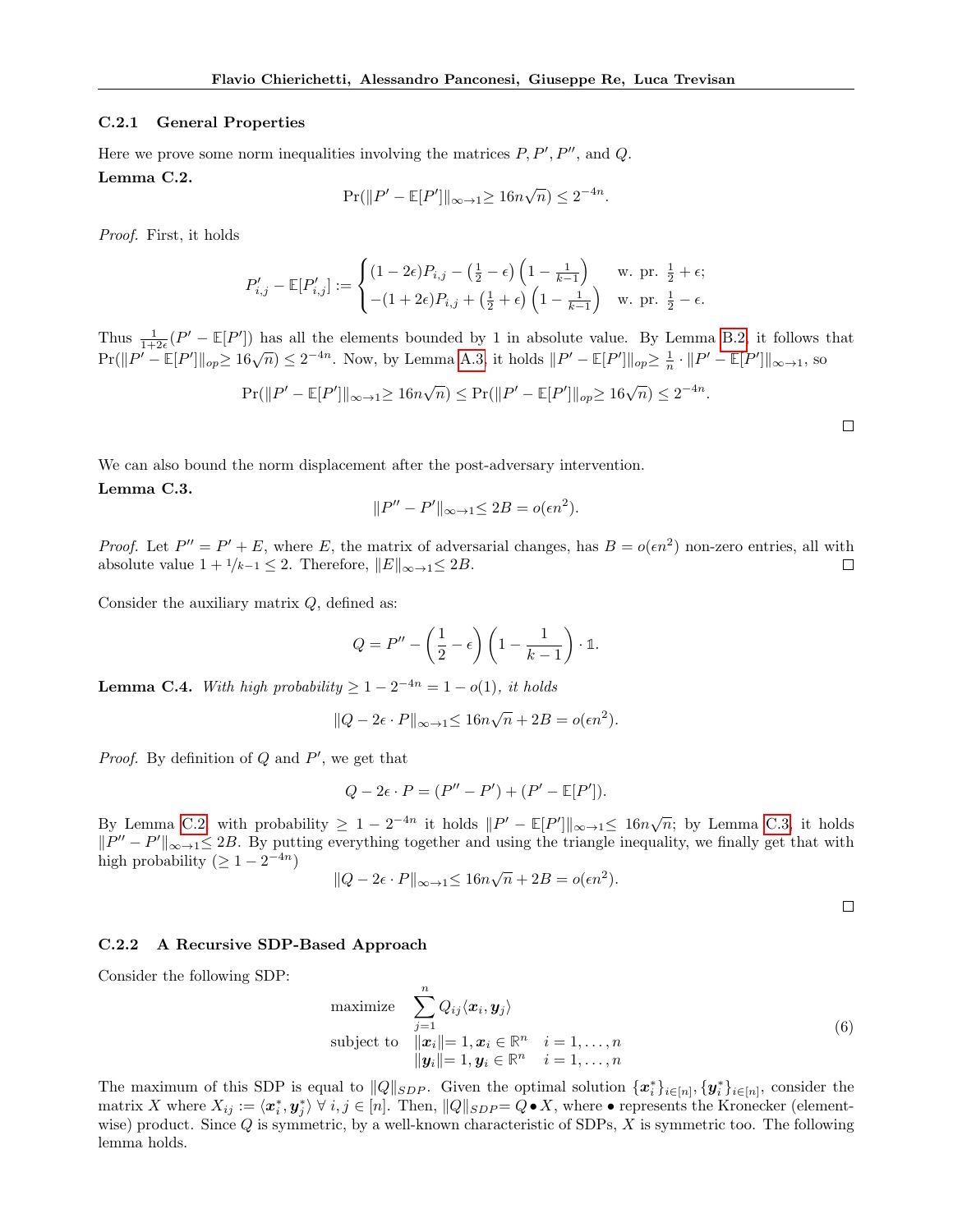<span id="page-21-1"></span>**Lemma C.5.** With high probability  $(\geq 1 - 2^{-4n})$ , it holds

$$
||Q||_{SDP} = Q \bullet X \ge \frac{2}{k-1} \cdot \epsilon n^2 - 29n\sqrt{n-4B} = \frac{2}{k-1} \cdot \epsilon n^2 - o(\epsilon n^2).
$$

Proof. By the triangle inequality, we have that

$$
||Q||_{SDP} \geq 2\epsilon \cdot ||P||_{SDP} - ||Q - 2\epsilon \cdot P||_{SDP}.
$$

Now, by Lemma [C.4,](#page-20-2) with high probability  $\geq 1-2^{-4n} = 1-o(1)$ , it holds  $||Q-2\epsilon \cdot P||_{\infty \to 1} \leq 16n\sqrt{n}+2B = o(\epsilon n^2)$ so, by Theorem [A.4,](#page-11-4) we get that

$$
||Q - 2\epsilon \cdot P||_{SDP} \le 1.8 \cdot (16n\sqrt{n} + 2B) \le 29n\sqrt{n} + 4B = o(\epsilon n^2).
$$

Moreover, by Lemma [C.1,](#page-19-0) we get that  $||P||_{SDP} = \frac{n^2}{k-1}$  $\frac{n^2}{k-1}$ . By substituting these above, and exploiting Eq. [3,](#page-7-2) we finally get that

$$
||Q||_{SDP} \ge \frac{2}{k-1} \cdot \epsilon n^2 - 29n\sqrt{n-4B} = \frac{2}{k-1} \cdot \epsilon n^2 - o(\epsilon n^2).
$$

Since  $X$  is symmetric, we can consider its spectral decomposition into orthogonal eigenvectors:

$$
X=\sum_{i=1}^n \lambda_i \boldsymbol{u}^i (\boldsymbol{u}^i)^T.
$$

Now, consider  $u^*$  picked randomly in  $\{u^i, i \in [n]\}$ , where  $u^i$  is picked with probability proportional to  $\lambda_i$ . We will show that, with high probability,  $u^*$  gives a separation of the vertices into two sets, each containing at least one original cluster, and putting almost always together vertices belonging to the same cluster.

<span id="page-21-0"></span>**Lemma C.6.** Consider  $Q \in \mathbb{R}^{n,n}$  such that  $||Q - 2\epsilon \cdot P||_{\infty} \to 1 \leq f(n, B, \epsilon) = o(\epsilon n^2)$ . Let X be the (symmetric positive semidefinite) solution matrix of SDP [6](#page-20-3) w.r.t. Q, let  $\{u^i\}_{i\in[n]}$  an orthogonal basis of eigenvectors for X with eigenvalues respectively  $\{\lambda_i\}_{i\in[n]}$ . Pick  $u^*\in\{u^i\}_{i\in[n]}$  randomly, where each  $u^i$  is chosen with probability

 $\frac{\lambda_i}{n}$ . Then, with high probability  $\geq 1-2k\cdot\sqrt{\frac{f(n,B,\epsilon)}{\epsilon n^2}}-2^{-4n}=1-o(1)$ , there exists v eigenvector of P with eigenvalue  $\frac{n}{k-1}$  such that

$$
\|\mathbf{u}^* - \mathbf{v}\|^2 \le 4k \cdot \sqrt{\frac{f(n, B, \epsilon)}{\epsilon n^2}} = o(1).
$$

*Proof.* First, by definition of X it holds  $||Q||_{SDP} = Q \cdot X$ . Now, by the triangle inequality,  $|||Q||_{SDP} - 2\epsilon \cdot ||P||_{SDP}| \le$  $||Q-2\epsilon \cdot P||_{SDP}$ . However, by Theorem [A.4,](#page-11-4)  $||Q-2\epsilon \cdot P||_{SDP} \leq 1.8 \cdot ||Q-2\epsilon \cdot P||_{\infty \to 1} \leq 1.8 \cdot f(n, B, \epsilon) = o(\epsilon n^2)$ . Thus, by Lemma [C.1,](#page-19-0) we get that  $||Q||_{SDP} \geq 2\epsilon ||P||_{SDP} - ||Q - 2\epsilon \cdot P||_{SDP} \geq \frac{2}{k-1} \cdot \epsilon n^2 - 1.8 \cdot f(n, B, \epsilon) = \frac{2}{k-1} \cdot \epsilon n^2 - o(\epsilon n^2)$ . Now, recall that  $||Q-2\epsilon \cdot P||_{SDP} \leq 1.8 \cdot f(n, B, \epsilon)$ , so  $|(Q-2\epsilon \cdot P) \cdot X| \leq ||Q-2\epsilon \cdot P||_{SDP} \leq 1.8 \cdot f(n, B, \epsilon) = o(\epsilon n^2)$ . So, by the triangle inequality, we also get that  $(2\epsilon P) \bullet X \ge Q \bullet X - |(Q-2\epsilon \cdot P) \bullet X| \ge ||Q||_{SDP} - ||Q-2\epsilon \cdot P||_{SDP}$ , implying that  $(2\epsilon P) \bullet X \geq \frac{2}{k-1} \cdot \epsilon n^2 - 3.6 \cdot f(n, B, \epsilon) = \frac{2}{k-1} \cdot \epsilon n^2 - o(\epsilon n^2)$ , i.e. that

$$
P \bullet X \ge \frac{n^2}{k-1} - \frac{1.8}{\epsilon} \cdot f(n, B, \epsilon) \ge \frac{n^2}{k-1} - \frac{2}{\epsilon} \cdot f(n, B, \epsilon) = \frac{n^2}{k-1} - o(n^2). \tag{7}
$$

Now, we can use the spectral decomposition  $X = \sum_{i=1}^n \lambda_i \mathbf{u}^i(\mathbf{u}^i)^T$  is positive semidefinite, and  $\sum_{i=1}^n \lambda_i = \text{tr}(X) =$  $\sum_{i=1}^{n} ||x_i||^2 = n$ . Therefore,  $\{\lambda_i/n\}_i$  can be seen as a probability distribution. So it holds

$$
P \bullet X = n \sum_{i=1}^{n} \frac{\lambda_i}{n} (\boldsymbol{u}^i)^T P \boldsymbol{u}^i.
$$

However,  $P = \frac{n}{k-1} \sum_{j=1}^{k-1} \boldsymbol{v}_j \boldsymbol{v}_j^T$  and it is positive semidefinite, so  $|(\boldsymbol{u}^i)^T P \boldsymbol{u}^i| = \frac{n}{k-1} \sum_{j=1}^{k-1} \langle \boldsymbol{v}_j, \boldsymbol{u}^i \rangle^2$  for each vector  $u^i$ , implying that

$$
\sum_{i=1}^n \frac{\lambda_i}{n} \sum_{j=1}^{k-1} \langle v_j, u^i \rangle^2 = \frac{k-1}{n^2} \cdot P \bullet X \ge 1 - \frac{2(k-1)}{\epsilon n^2} \cdot f(n, B, \epsilon) \ge 1 - \frac{2k}{\epsilon n^2} \cdot f(n, B, \epsilon).
$$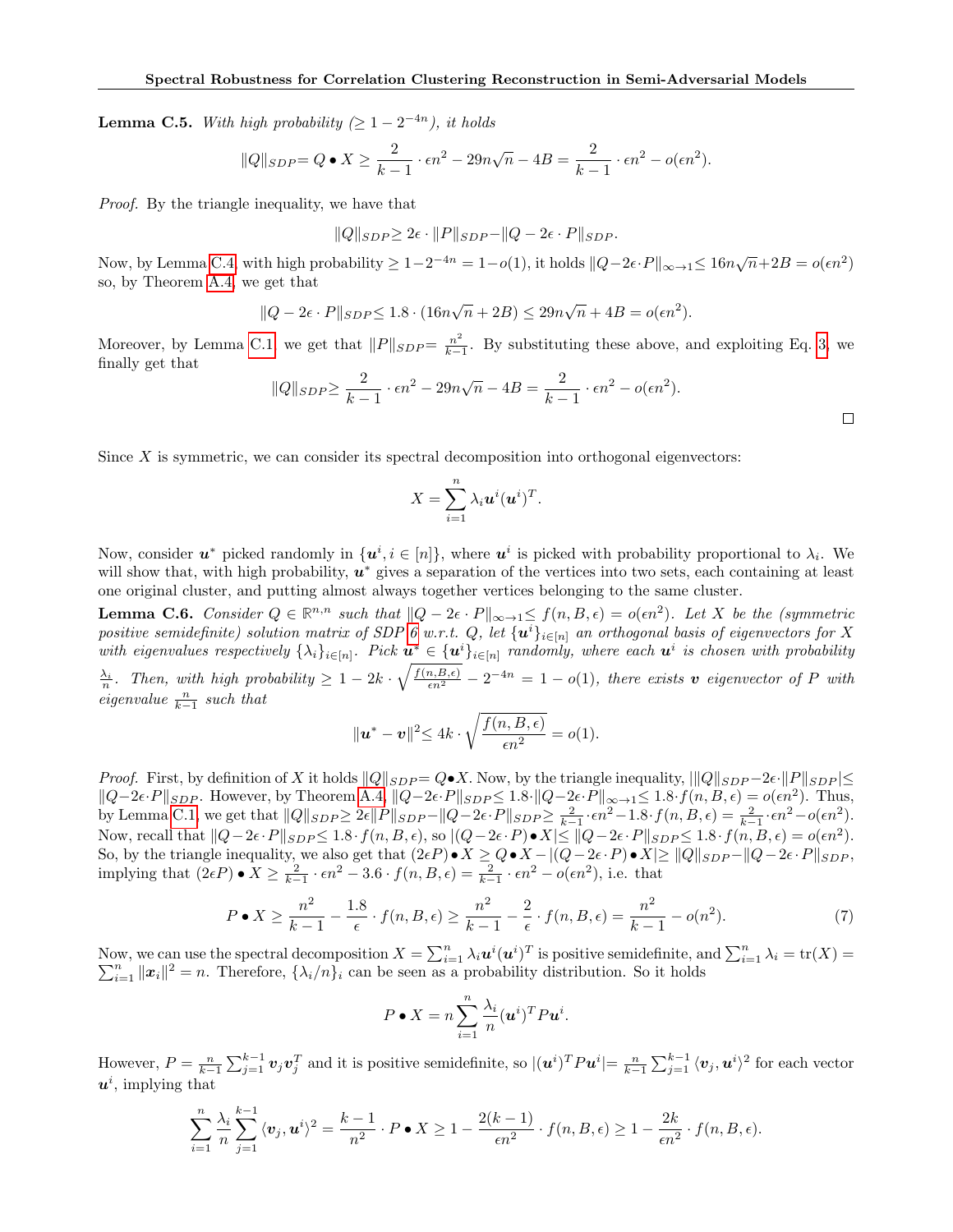We can notice that the LHS is exactly  $\mathbb{E}\left[\sum_{j=1}^{k-1} \langle \boldsymbol{v}_j, \boldsymbol{u}^*\rangle^2\right]$ . So, we have shown that

$$
\mathbb{E}\left[\sum_{j=1}^{k-1} \langle v_j, \boldsymbol{u}^* \rangle^2\right] = \sum_{i=1}^n \frac{\lambda_i}{n} \sum_{j=1}^{k-1} \langle v_j, \boldsymbol{u}^i \rangle^2 \ge 1 - \frac{2k}{\epsilon n^2} \cdot f(n, B, \epsilon) = 1 - o(1). \tag{8}
$$

Moreover, for each vector  $u$ , the quantity  $\sum_{j=1}^{k-1} \langle v_j, u \rangle^2$  is the squared norm of its projection onto the eigenspace of the eigenvalue  $\frac{n}{k-1}$  of P, so it is always a quantity in [0, 1]. Therefore, we can define the positive random variable  $\chi := 1 - \sum_{j=1}^{k-1} \langle v_j, u^* \rangle^2$ . We have that  $\chi \geq 0$  and  $\mathbb{E}[\chi] \leq \frac{2k}{\epsilon n^2} \cdot f(n, B, \epsilon) = o(1)$ . Thus, by Theorem [A.6,](#page-11-5) we have that with high probability  $\geq 1 - \sqrt{\frac{2k}{\epsilon n^2} \cdot f(n, B, \epsilon)} \geq 1 - 2k \sqrt{\frac{f(n, B, \epsilon)}{\epsilon n^2}}$ , it holds  $\chi \leq \sqrt{\frac{2k}{\epsilon n^2} \cdot f(n, B, \epsilon)}$ , implying that

$$
\sum_{j=1}^{k-1} \langle v_j, \mathbf{u}^* \rangle^2 \ge 1 - \sqrt{\frac{2k}{\epsilon n^2} \cdot f(n, B, \epsilon)} = 1 - o(1).
$$

Now, let

$$
\boldsymbol{v}^\prime:=\sum_{j=1}^{k-1}\,\langle \boldsymbol{v}_j,\boldsymbol{u}^*\rangle \boldsymbol{v}_j;\,\, \boldsymbol{v}:=\frac{\boldsymbol{v}^\prime}{\|\boldsymbol{v}^\prime\|}
$$

be the normalized projection of  $u^*$  onto the eigenspace of the eigenvalue  $\frac{n}{k-1}$  of P. It holds (using that  $\sqrt{1-x} \ge$  $1 - x \forall x \in [0, 1]$ 

$$
\|\mathbf{v} - \mathbf{u}^*\|^2 = \langle \mathbf{v} - \mathbf{u}^*, \mathbf{v} - \mathbf{u}^* \rangle = 2 - 2\langle \mathbf{v}, \mathbf{u}^* \rangle = 2 - \frac{2}{\|\mathbf{v}'\|} \langle \mathbf{v}', \mathbf{u}^* \rangle = 2 - 2\|\mathbf{v}'\| \le
$$
  

$$
2 - 2\sqrt{1 - \sqrt{\frac{4k}{\epsilon n^2} \cdot f(n, B, \epsilon)} \le 2\sqrt{\frac{2k}{\epsilon n^2} \cdot f(n, B, \epsilon)} \le 4k \cdot \sqrt{\frac{f(n, B, \epsilon)}{\epsilon n^2}} = o(1).
$$

As a consequence of Lemma [C.6,](#page-21-0) Lemma [C.4](#page-20-2) and Lemma [A.8,](#page-12-1) we can use  $u^*$  to separate [n] into two smaller sets with minimal separation of vertices in the same cluster and with at least one cluster on each side. We see how through Algorithm RECURSIVE-CLUST([n], k, f, 1) where  $f = f(n, B, \epsilon) = 16n\sqrt{n} + 2B = o(\epsilon n^2)$ . Before that, we need a formal definition.

**Definition C.1.** Let  $P \in \mathbb{R}^{n,n}$  matrix and let  $\mathcal{S}_1, \mathcal{S}_2 \subseteq [n]$ . We define  $P^{\mathcal{S}_1, \mathcal{S}_2} \in \mathbb{R}^{|\mathcal{S}_1|, |\mathcal{S}_2|}$  be the sub-matrix of P restricted only to the rows in  $S_1$  and to the columns in  $S_2$ .

In Algorithm [3,](#page-23-0) we recursively solve semidefinite programs.

First, we need to sample an appropriate threshold value for the eigenvector to separate the vertices (line [9\)](#page-23-1), because we are getting an approximate eigenvector of the eigenspace of the leading vector of  $P$ , but we do not know exactly which approximate eigenvector we are getting. This is done by procedure GET-THRESHOLD. The threshold could be at any point in between the maximum and the minimum value of an eigenvector of P. However, since we only get an approximate eigenvector, we need to consider more robust order statistics to establish the feasible range for thresholds.

Second, we need to fix the cardinality of the bisection (line [14\)](#page-23-2) because we want the size of each partition to be an integer multiple of  $n/k$ .

Third, we need to carry the information about the number of clusters in each partition: this will be used to scale the negative elements of the input matrix  $Q$  of SDP [6](#page-20-3) (line [5\)](#page-23-3), so that this input matrix is always positive semidefinite.

We also need to carry an estimate  $f'$  of the distance in norm  $\ell_{\infty}$ -to- $\ell_1$  between the scaled matrix Q and the scaled original matrix  $2\epsilon \cdot P$ , whose negative entries are scaled like the ones of Q.

We show that Algorithm [3,](#page-23-0) with high probability, always splits the solution into two "smaller" solutions that we can solve recursively, i.e. that the bisection of the input set  $S$  satisfies the condition of line [12.](#page-23-4) Moreover, we also show that the produced solutions only mislabel  $o(n)$  vertices at each step. Before that, we prove an auxiliary lemma.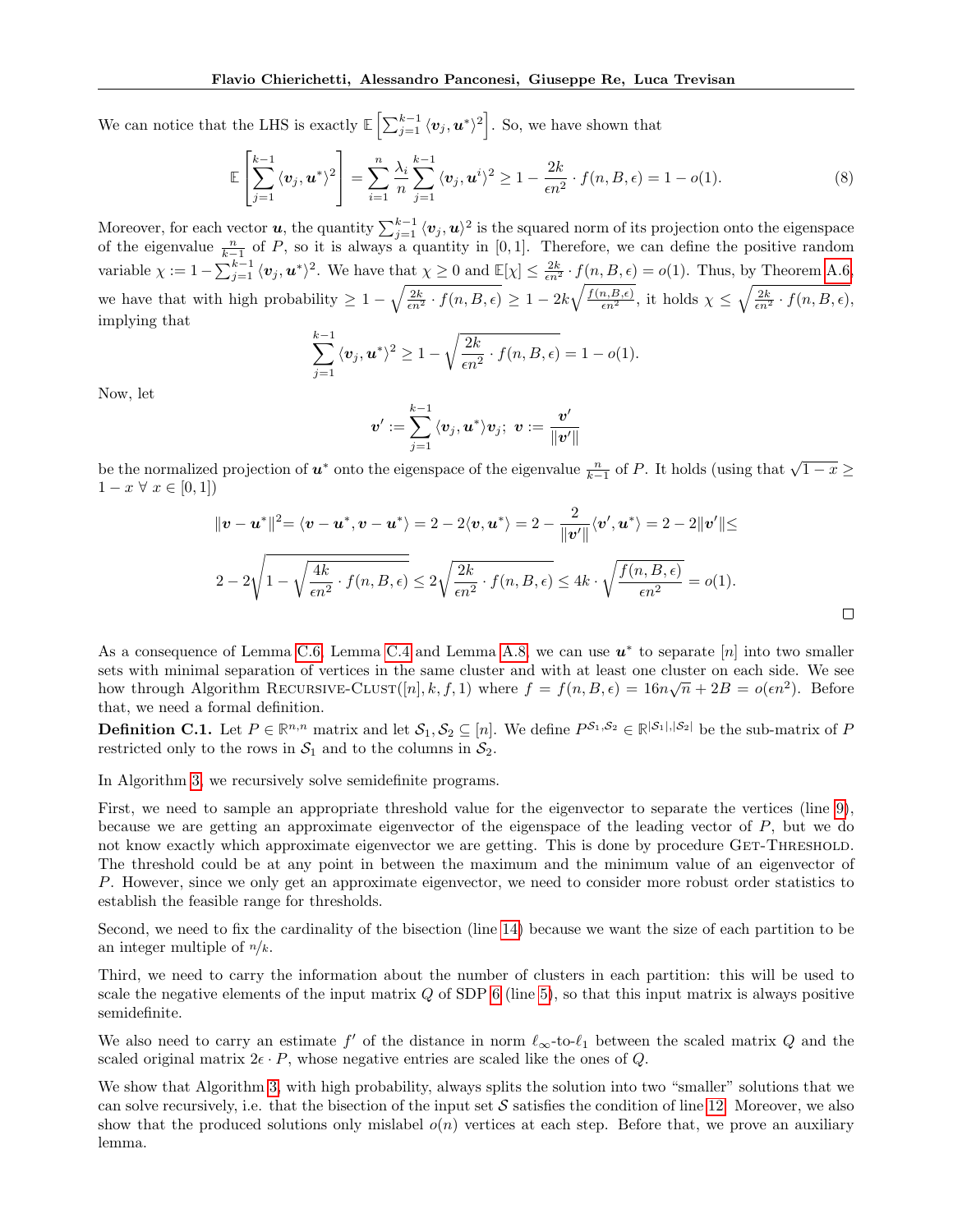Algorithm 3 RECURSIVE-CLUST $(S, k', f, \gamma)$ : input S set of indices, k' number of clusters in  $S, f = f(n, B, \epsilon)$  $o(\epsilon n^2)$  such that  $||Q^{S,S} - 2\epsilon \cdot P^{S,S}||_{\infty \to 1} \leq f$  (after having their negative entries multiplied by  $\gamma$ ),  $\gamma$  rescaling factor for the negative entries of Q. Global variables  $n, k, Q, \epsilon$ .

<span id="page-23-0"></span>1: 
$$
\delta \leftarrow 4k \cdot \sqrt{\frac{f}{\epsilon n^2}}
$$

2:  $n' \leftarrow |\mathcal{S}|$ 

3: if  $n' = n/k$  then

- 4: return  $\{\mathcal{S}\}\$
- <span id="page-23-3"></span>5: Let  $Q_{k'}$  be the matrix obtained from  $Q^{\mathcal{S},\mathcal{S}}$  by multiplying its negative coordinates by  $\gamma$
- 6: Let X be the solution matrix of SDP [6](#page-20-3) for  $Q_{k'}$  obtained through SDP-SOLVER
- 7: Let  $\{u^1, \ldots, u^n\}$  be an orthogonal basis of eigenvectors of X with eigenvalues respectively  $\{\lambda_i, i \in [n']\}$ obtained through POWER-METHOD
- <span id="page-23-1"></span>8: Sample  $u^* \in \{u^i, i \in [n']\}$  with probability distribution  $\{\frac{\lambda_i}{n'}, i \in [n']\}$
- <span id="page-23-4"></span>9:  $t \leftarrow$  GET-THRESHOLD $(u^*, n', \delta)$  is the separating threshold according to vector  $u^*$
- 10: Let  $S_1 := \{i \in S : u_i^* < t\}$
- 11:  $k'' := \lfloor \frac{|\mathcal{S}_1|}{n/k} \rfloor$  (closest integer function  $\lfloor \cdot \rceil$ )
- 12: if  $k'' \in \{0, k'\}$  then
- 13: abort (the algorithm failed)

<span id="page-23-2"></span>14:  $\mathcal{S}' \leftarrow \{i \in [n'] : \mathbf{u}_i^* \text{ is among the } k'' \cdot \frac{n}{k} \text{ smallest coordinates of } \mathbf{u}_i^* \text{ (ties broken arbitrarily)}\}\$ 

- 15:  $f' \leftarrow k \cdot f + 4k\delta^{1/3} \cdot \epsilon(n')^2 = o(\epsilon n^2)$
- 16:  $\gamma' \leftarrow \frac{k'-1}{k''-1}$  scaling factor for S' because it now contains k'' clusters instead of k'
- 17:  $\gamma'' \leftarrow \frac{k'-1}{k'-k''-1}$  scaling factor for  $S \setminus S'$  because it contains the remaining  $k'-k''$  clusters
- 18:  $C_1 \leftarrow \text{RECURSIVE-CLUST}(\mathcal{S}', k'', f', \gamma')$

19:  $C_2 \leftarrow$  RECURSIVE-CLUST $(\mathcal{S} \setminus \mathcal{S}', k'-k'', f', \gamma'')$ 

20: return  $C_1 \cup C_2$ 

### Algorithm 4 GET-THRESHOLD

1: Procedure GET-THRESHOLD $(\boldsymbol{u}, n', \delta)$ 

- 2: Let  $\pi$  be the ordering permutation of vector **u**, i.e. the permutation on  $[n']$  s.t.  $u_{\pi(i)} \le u_{\pi(j)} \forall 1 \le i \le j \le n'$
- 3:  $t_{\min} \leftarrow \boldsymbol{u}_{\pi(\lceil \delta^{1/3} \cdot n' \rceil)}$
- 4:  $t_{\max} \leftarrow \boldsymbol{u}_{\pi(n'-\lceil \delta^{1/3} \cdot n' \rceil)}$
- 5: Pick  $t \in [t_{\min}, t_{\max}]$  Uniformly At Random as the separating threshold for vector  $\boldsymbol{u}$
- 6: return  $t$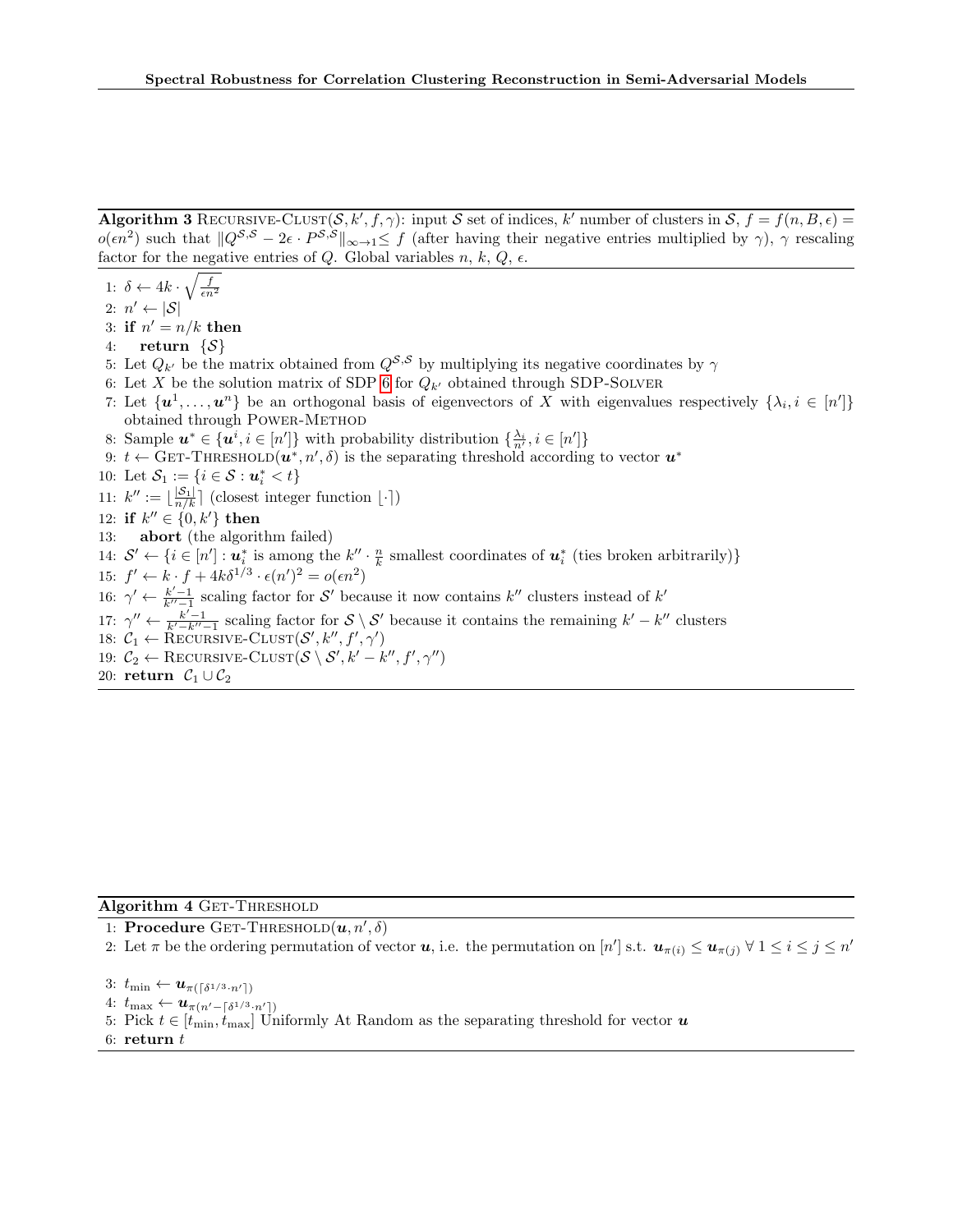<span id="page-24-0"></span>**Lemma C.7.** Let  $u, v \in \mathbb{R}^n$  s.t.  $||u-v||^2 \le \delta$ . Suppose that the coordinates of v can be partitioned into k groups  $P_1,\ldots,P_k$  of  $\frac{n}{k}$  elements each, such that all the coordinates in the same group  $P_i$  are equal. Then, for each group  $P_i$ , there cannot be  $\geq \delta^{1/3} \cdot n$  elements  $j \in P_i$  such that  $|\mathbf{u}_j - \mathbf{v}_j| > \frac{\delta^{1/3}}{\sqrt{n}}$ .

*Proof.* Assume there is  $P'_i \subseteq P_i$  such that  $|P'_i| \geq \delta^{1/3} \cdot n$  and  $|\mathbf{u}_j - \mathbf{v}_j| > \frac{\delta^{1/3}}{\sqrt{n}} \ \forall \ j \in P'_i$ . Then,

$$
\delta \geq \|\boldsymbol{v} - \boldsymbol{u}\|^2 \geq \sum_{j \in P_i'} (\boldsymbol{u}_j - \boldsymbol{v}_j)^2 > (\delta^{1/3} \cdot n) \cdot \left(\frac{\delta^{1/3}}{\sqrt{n}}\right)^2 \geq \delta,
$$

which is a contradiction.

In other words, in  $u$ , all but  $\leq \delta^{1/3} \cdot n$  elements of a group are within a distance  $\leq \frac{\delta^{1/3}}{\sqrt{n}}$  from their coordinate in  $\boldsymbol{v}$ . The previous lemma is used to show that almost all the coordinates of approximate eigenvectors of  $P$  are very close to the coordinates of the actual eigenvector of P. In order to get closer to the proof of the effectiveness of Algorithm [3,](#page-23-0) we state precise guarantees on what happens in the first round. To extend this to the recursive sub-problems, we need to make some adjustments to take into account the previous classification errors too.

<span id="page-24-1"></span>**Lemma C.8.** Consider the invocation of RECURSIVE-CLUST([n], k, f, 1) where  $f = f(n, B, \epsilon) = 16n\sqrt{n} + 2B$  $o(\epsilon n^2)$ , and let  $\delta := 4k \cdot \sqrt{\frac{f}{\epsilon n^2}} = 4k \cdot \sqrt{\frac{16}{\epsilon \sqrt{n}} + \frac{2B}{\epsilon n^2}} = o(1)$ . With high probability  $\geq 1 - 2^{-4n} - 6k^2 \cdot \delta^{1/3} = 1 - o(1)$ , the first sampled threshold t does not satisfies the condition of line [12](#page-23-4) in Algorithm [3,](#page-23-0) so the algorithm does not fail. Moreover:

- for each cluster, either S' or  $S \setminus S'$  contains  $\leq 2\delta^{1/3} \cdot n = o(n)$  of its vertices, meaning that there are  $\leq 2k\delta^{1/3} \cdot n = o(n)$  misplaced vertices overall in the first recursive step;
- let A be one of the sub-sets on which the algorithm is applied recursively (the same holds for the other subset), and let  $A^*$  be the union of the  $k_A$  clusters having  $\geq \frac{n}{k} - 2\delta^{1/3} \cdot n$  elements in A. Let  $Q_{k_A}$  be the matrix obtained from Q by multiplying the negative entries by  $\frac{k_A-1}{k-1}$  and let  $P_{k_A}$  be the analogous matrix obtained from P. Then,

$$
||Q_{k_A}^{\mathcal{A}^*,\mathcal{A}^*} - 2\epsilon \cdot P_{k_A}^{\mathcal{A},\mathcal{A}}||_{\infty \to 1} \le f' := k \cdot f(n, B, \epsilon) + 4k\delta^{1/3} \cdot \epsilon n^2 = o(\epsilon n^2).
$$

*Proof.* By Lemma [C.4,](#page-20-2) with high probability  $\geq 1 - 2^{-4n}$  it holds  $||Q - 2\epsilon \cdot P||_{\infty \to 1} \leq f(n, B, \epsilon) = 16n\sqrt{n} + 2B$  $o(\epsilon n^2)$ , and we consider this to be true from now on (by the union bound, the small probability of this to be false will sum up with the other encountered small probabilities). Therefore, by Lemma [A.2,](#page-11-6) for each set of value with sum up with the other encountered small probabilities). Therefore, by Lemma A.2, for each set of indices  $S \subseteq [n]$ , it also holds  $\|Q^{S,S} - 2\epsilon \cdot P^{S,S}\|_{\infty \to 1} \leq 16n\sqrt{n} + 2B = o(\epsilon n^2)$ . Now, by Lemma [C.6,](#page-21-0) with high probability  $\geq 1 - \delta/2 = 1 - o(1)$ , there exists an eigenvector v of the leading eigenvalue  $\frac{n}{k-1}$  of P such that  $\|\boldsymbol{v}-\boldsymbol{u}^*\|^2 \leq \delta = o(1)$ . Now, let  $v_{\text{max}} := \max_{i \in [n]} v_i$  and  $v_{\text{min}} := \min_{i \in [n]} v_i$ . By Lemma [A.8,](#page-12-1) it holds  $|v_{\text{max}}-v_{\text{min}}|> \frac{1}{k\sqrt{n}}$ . By Lemma [C.7,](#page-24-0) it follows that  $|t_{\text{max}}-v_{\text{max}}| \leq \frac{\delta^{1/3}}{\sqrt{n}}$  and  $|t_{\text{min}}-v_{\text{min}}| \leq \frac{\delta^{1/3}}{\sqrt{n}}$ . As a consequence, we have that

$$
\Pr\left(t \in \left[v_{\min} + \frac{\delta^{1/3}}{\sqrt{n}}, v_{\max} - \frac{\delta^{1/3}}{\sqrt{n}}\right]\right) \ge \frac{|v_{\max} - v_{\min}| - 2\frac{\delta^{1/3}}{\sqrt{n}}}{|v_{\max} - v_{\min}| + 2\frac{\delta^{1/3}}{\sqrt{n}}} \ge
$$
  

$$
1 - \frac{4\frac{\delta^{1/3}}{\sqrt{n}}}{\frac{1}{k\sqrt{n}} + 2\frac{\delta^{1/3}}{\sqrt{n}}} \ge 1 - 4k \cdot \delta^{1/3} = 1 - o(1).
$$

However, if  $t \in \left[v_{\min} + \frac{\delta^{1/3}}{\sqrt{n}}, v_{\max} - \frac{\delta^{1/3}}{\sqrt{n}}\right]$ , by Lemma [C.7,](#page-24-0) we separate almost exactly the clusters corresponding to the largest and the smallest coordinate of  $v: \geq \frac{n}{k} - \delta^{1/3} \cdot n$  elements of each cluster are split correctly according to the threshold, which makes the condition of line [12](#page-23-4) not satisfied and the algorithm does not fail. Now, we need to show that the bisection misplaces  $o(n)$  vertices for each cluster. First, notice that, with high probability  $\geq 1-\delta/2=1-o(1)$ , by Lemma [C.7,](#page-24-0) for each cluster C with coordinate  $v_C$  in v, all but  $\delta^{1/3} \cdot n = o(n)$  elements

 $\Box$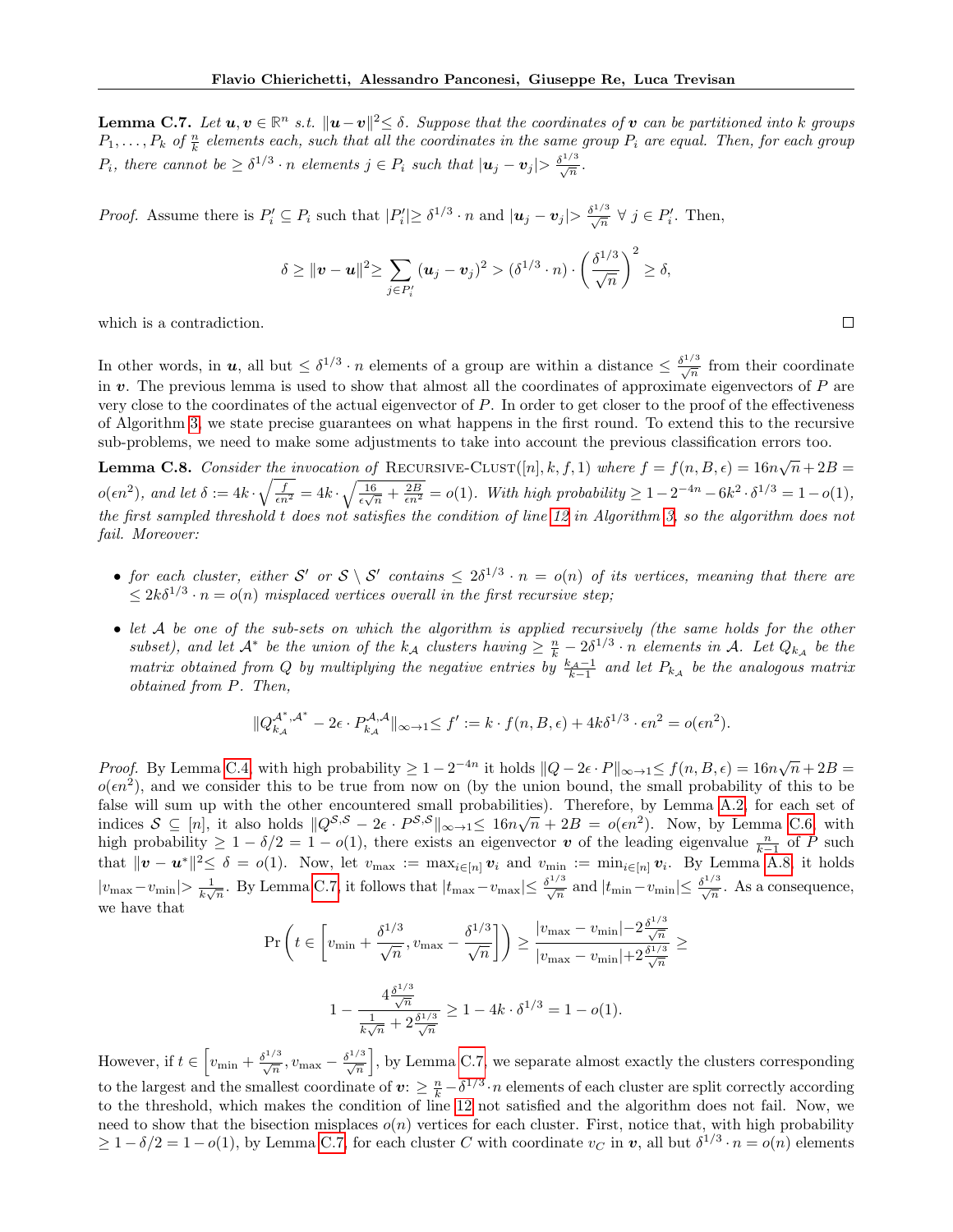of C have coordinates of  $u^*$  in the interval  $\left[v_C - \frac{\delta^{1/3}}{\sqrt{n}}, v_C + \frac{\delta^{1/3}}{\sqrt{n}}\right]$ . Therefore, by the union bound over all the clusters,

$$
\Pr\left(\nexists C : t \in \left[v_C - \frac{\delta^{1/3}}{\sqrt{n}}, v_C + \frac{\delta^{1/3}}{\sqrt{n}}\right]\right) \ge \frac{t_{\max} - t_{\min} - 2k \cdot \frac{\delta^{1/3}}{\sqrt{n}}}{t_{\max} - t_{\min}} \ge 1 - 2k^2 \delta^{1/3}.
$$

Thus, with probability  $\geq 1 - 2k^2 \delta^{1/3} = 1 - o(1)$ , we are outside each of those cluster intervals, meaning that, for each cluster, we can misplace  $\leq \delta^{1/3} \cdot n$  vertices, for a total of  $k\delta^{1/3} \cdot n$  total misplaced vertices according to the threshold bisection at t. Finally, the process of line [14,](#page-23-2) can bring other  $k\delta^{1/3} \cdot n$  mistakes (extra  $\delta^{1/3} \cdot n$  for each clusters), for a total of  $2k\delta^{1/3} \cdot n = o(n)$  misplaced vertices. By the union bound, everything holds with probability  $\geq 1 - 2^{-4n} - \delta/2 - 2k(k+2) \cdot \delta^{1/3} \geq 1 - 2^{-4n} - 6k^2 \cdot \delta^{1/3}$  (for sufficiently small  $\delta$ ).

We now focus on the correctness of the estimate f' of the  $\ell_{\infty}$ -to- $\ell_1$  norm of the generated subsets. First, we notice that  $|\mathcal{A}| = |\mathcal{A}^*| = k_{\mathcal{A}} \cdot \frac{n}{k}$ . Now, by what just proved, we can assume that  $\mathcal{A}\Delta\mathcal{A}^* \leq 2k\delta^{1/3} \cdot n = o(n)$ . By the triangle inequality

$$
||2\varepsilon\cdot P_{k_{\mathcal{A}}}^{\mathcal{A},\mathcal{A}}-Q_{k_{\mathcal{A}}}^{\mathcal{A}^*,\mathcal{A}^*}||_{\infty\to 1} \leq ||2\varepsilon\cdot P_{k_{\mathcal{A}}}^{\mathcal{A},\mathcal{A}}-2\varepsilon\cdot P_{k_{\mathcal{A}}}^{\mathcal{A}^*,\mathcal{A}^*}||_{\infty\to 1}+||2\varepsilon\cdot P_{k_{\mathcal{A}}}^{\mathcal{A}^*,\mathcal{A}^*}-Q_{k_{\mathcal{A}}}^{\mathcal{A}^*,\mathcal{A}^*}||_{\infty\to 1}.
$$

By Lemma [C.4](#page-20-2) we have that, under the previously mentioned events holding with high probability,  $||Q - 2\epsilon \cdot$  $P\|_{\infty\to 1} \leq 16n\sqrt{n} + 2B = o(\epsilon n^2)$ . Therefore, by Lemma [A.2,](#page-11-6) it follows that

$$
\|2\epsilon\cdot P_{k_{\mathcal{A}}}^{\mathcal{A}^*,\mathcal{A}^*}-Q_{k_{\mathcal{A}}}^{\mathcal{A}^*,\mathcal{A}^*}\|_{\infty\to 1}\leq \frac{k-1}{k_{\mathcal{A}}-1}\cdot \|2\epsilon\cdot P^{\mathcal{A}^*,\mathcal{A}^*}-Q^{\mathcal{A}^*,\mathcal{A}^*}\|_{\infty\to 1}\leq 16k\cdot n\sqrt{n}+2k\cdot B=o(\epsilon n^2).
$$

Moreover,

$$
||2\epsilon \cdot P_{k\mathcal{A}}^{\mathcal{A},\mathcal{A}} - 2\epsilon \cdot P_{k\mathcal{A}}^{\mathcal{A}^*,\mathcal{A}^*}||_{\infty \to 1} = 2\epsilon \cdot ||P_{k\mathcal{A}}^{\mathcal{A},\mathcal{A}} - P_{k\mathcal{A}}^{\mathcal{A}^*,\mathcal{A}^*}||_{\infty \to 1}.
$$

Since  $A\Delta A^* \leq 2k\delta^{1/3} \cdot n = o(n)$  and the entries of  $P_{k\mathcal{A}}$  are bounded in absolute value by 1, we get that  $\label{eq:Riccati} \| P^{\mathcal{A},\mathcal{A}}_{k_\mathcal{A}} - P^{\mathcal{A}^*,\mathcal{A}^*}_{k_\mathcal{A}}$  $\|k_{k}^{\mathcal{A}^*,\mathcal{A}^*}\|_{\infty \to 1} \leq (2k\delta^{1/3} \cdot n) \cdot (2n) = 4k\delta^{1/3} n^2 = o(n^2)$ . By putting everything together, we finally get that  $\frac{\mathcal{A}^*, \mathcal{A}^*}{k_{\mathcal{A}}} - 2\epsilon \cdot P_{k_{\mathcal{A}}}^{\mathcal{A},\mathcal{A}}\|_{\infty \to 1} \leq k \cdot f + 4k\delta^{1/3}n^2 \leq 16k \cdot n\sqrt{n} + 2k \cdot B + 4k\delta^{1/3}n^2 \cdot \epsilon n^2 = o(\epsilon n^2).$  $\|Q_{k_A}^{\mathcal{A}^*,\mathcal{A}^*}$  $\Box$ 

We are now ready to extend the previous lemma to any recursive invocation of RECURSIVE-CLUST.

**Theorem C.9.** Consider a generic invocation of RECURSIVE-CLUST( $S, k', f, \gamma$ ) originated from the first invocation of RECURSIVE-CLUST $([n], k, 16n\sqrt{n} + 2B, 1)$ , and let  $\delta := 4k \cdot \sqrt{\frac{f}{\epsilon n^2}}$ . With high probability  $\geq 1 - o(1)$ :

- for each cluster C, either  $|C \cap S| \le o(n)$  or  $|C \cap S| \ge \frac{n}{k} o(n)$ , and there are exactly k' clusters satisfying the second condition;
- let  $S^*$  be the union of the k' clusters having  $\geq \frac{n}{2k}$  elements in S, let  $Q_{k'}$  be the matrix obtained from Q by multiplying the negative entries by  $\gamma$ , and let  $P_{k'}$  be the analogous matrix obtained from P. Then,

$$
\|Q_{k'}^{\mathcal{S},\mathcal{S}} - 2\epsilon \cdot P_{k'}^{\mathcal{S}^*,\mathcal{S}^*}\|_{\infty \to 1} \le f = o(\epsilon n^2).
$$

• if  $k' > 1$ , the first sampled threshold t does not satisfies the condition of line [12](#page-23-4) in Algorithm [3,](#page-23-0) so the algorithm does not fail.

Proof. We show the Theorem by induction on the number of recursive calls each invocation of RECURSIVE-CLUST comes from.

**Base Case.** We start with the first invocation, i.e. RECURSIVE-CLUST([n], k,  $16n\sqrt{n} + 2B$ , 1). First, each one of the k clusters has  $\frac{n}{k}$  elements in common with [n]. Second, by Lemma [C.4,](#page-20-2) it holds  $||Q - 2\epsilon \cdot P||_{\infty \to 1} \le$  $16n\sqrt{n}+2B = o(\epsilon n^2)$ , as desired. Finally, by Lemma [C.8,](#page-24-1) with high probability  $1-o(1)$  the algorithm samples an appropriate threshold  $t$  and it does not fail. Thus, everything holds in the first invocation of RECURSIVE-CLUST.

**Inductive Step:** from  $(S, k', f, \gamma)$  to  $(S', k'', f', \gamma')$ . This follows the exact same steps of the proof of Lemma [C.8,](#page-24-1) which can also be seen as a special case, proving the inductive step from the first invocation of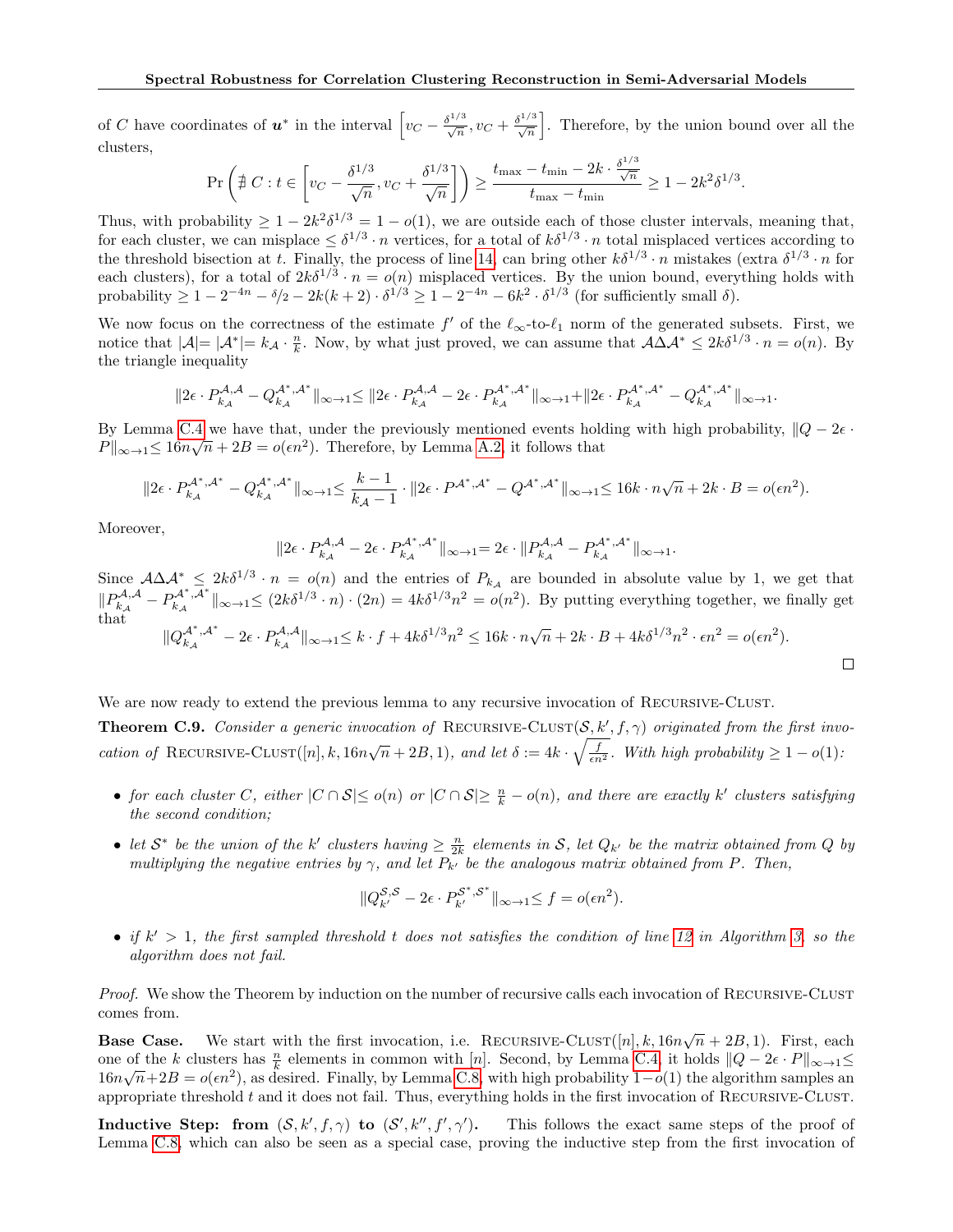RECURSIVE-CLUST to its direct calls. We quickly go through these steps. Let  $n' := |\mathcal{S}|$ . We start from the fact that  $Q_{k'}$ , thanks to the scaling by  $\gamma'$ , becomes positive semidefinite. Moreover, let  $S^*$  be defined as in the statement of the lemma. By inductive hypothesis we get that, with high probability,  $||Q_{k'}^{\mathcal{S},\mathcal{S}} - 2\epsilon \cdot P_{k'}^{\mathcal{S}^*,\mathcal{S}^*}||_{\infty \to 1} \leq$  $f = o(\epsilon n^2)$ . This is the only necessary ingredient to show that, by Lemma [C.6,](#page-21-0) with high probability there exists  $v$  eigenvector of the leading eigenvalue of  $P_{k'}$  such that

$$
\|\mathbf{u}^* - \mathbf{v}\|^2 \le 4k' \cdot \sqrt{\frac{f}{\epsilon(n')^2}} = o(1).
$$

We now notice that  $P_{k'}$  is the positive semidefinite "correlation matrix" of a set of k' clusters with size  $\frac{n}{k}$ . Apart from a normalization factor that depends on  $k, k'$ , it has the same eigenvectors and eigenvalues of the positive semidefinite "correlation matrix" P' of a set of k' clusters with size  $\frac{n}{k'}$ , so we can proceed as before, ignoring these  $\Theta(k) = \Theta(1)$  normalization factors. From now on, we can proceed exactly as in the proof of Lemma [C.8:](#page-24-1) first, we can use  $u^*$  to effectively proceed with the recursive calls to the sub-problems. Let  $(S', k'', f', \gamma')$  be the input of one of these sub-problems. In the exact same way of Lemma [C.8,](#page-24-1) we get that  $\|Q_{k''}^{\mathcal{S}',\mathcal{S}'}-2\epsilon\cdot P_{k''}^{(\mathcal{S}')^*,(\mathcal{S}')^*}\|_{\infty\to 1} \leq f' = o(\epsilon n^2)$ , where we have used a coherent notation on the sub-problem. The remaining properties follow exactly as in the proof of Lemma [C.8.](#page-24-1) Notice that each recursive call comes from at most  $k$  chained invocations of RECURSIVE-CLUST, so all the estimates about the norms and the small probabilities (e.g., of failure of the algorithm) can be affected by a factor of  $poly(k) = \Theta(1)$ , which does not affect the asymptotic estimates.  $\Box$ 

We can conclude that with high probability  $\geq 1 - o(1)$  all the recursive calls are successful and that the total number of misplaced nodes is  $o(n)$ , achieving the desired result.

<span id="page-26-0"></span>**Theorem C.10.** With probability  $1 - o(1)$ , Algorithm [3](#page-23-0) outputs k clusters and correctly classifies  $n - o(n)$ vertices.

Running Time. Let us analyse the running time of Algorithm [3.](#page-23-0) First, by Theorem [C.10,](#page-26-0) there are  $\leq k = O(1)$  recursive executions of procedure RECURSIVE-CLUST. Each execution of procedure RECURSIVE-CLUST takes time  $\tilde{O}(n^2)$  if we neglect the time needed to solve the respective semidefinite program, and this follows analogously to the Spectral Algorithm. Solving  $SDP$  through SDP-SOLVER up to negligible error takes polynomial time. More precisely, since we are using the interior point method from [Jiang et al.](#page-9-19) [\(2020\)](#page-9-19) as SDP-SOLVER, it takes running time  $O(n^6 \log(n))$  with  $1/poly(n)$  error. The resulting running time is, therefore, dominated by the time needed to solve  $O(k) = O(1)$  SDPs, which is  $O(n^6 \log(n)) = O(n^6)$ .

How to do without knowing  $\epsilon$ . Here, we argue how we can do without the assumption of knowing the parameter  $\epsilon$ . This parameter is only used to define Q (at the beginning of this section) and get rid of the eigenvector with all equal coordinates. However, we can also define  $Q$  in an alternative way as  $Q$ :

$$
\tilde{Q} := Q - \epsilon \left( 1 - \frac{1}{k-1} \right) \cdot \mathbb{1} = P'' - \frac{1}{2} \left( 1 - \frac{1}{k-1} \right) \cdot \mathbb{1} = \frac{k}{2(k-1)} \cdot M''.
$$

Then, we can get rid of the eigenvector 1 by adding an additional constraint to SDP [6,](#page-20-3) which is the following:

<span id="page-26-2"></span>
$$
\sum_{i,j=1}^{n} \langle x_i, y_j \rangle = 0.
$$
 (9)

By doing so, we obtain a new SDP.

<span id="page-26-1"></span>maximize 
$$
\sum_{j=1}^{n} \tilde{Q}_{ij} \langle \boldsymbol{x}_i, \boldsymbol{y}_j \rangle
$$
  
\nsubject to 
$$
\sum_{i,j=1}^{n} \langle \boldsymbol{x}_i, \boldsymbol{y}_j \rangle = 0
$$
  
\n
$$
||\boldsymbol{x}_i|| = 1, \boldsymbol{x}_i \in \mathbb{R}^n \quad i = 1, ..., n
$$
  
\n
$$
||\boldsymbol{y}_i|| = 1, \boldsymbol{y}_i \in \mathbb{R}^n \quad i = 1, ..., n
$$
\n(10)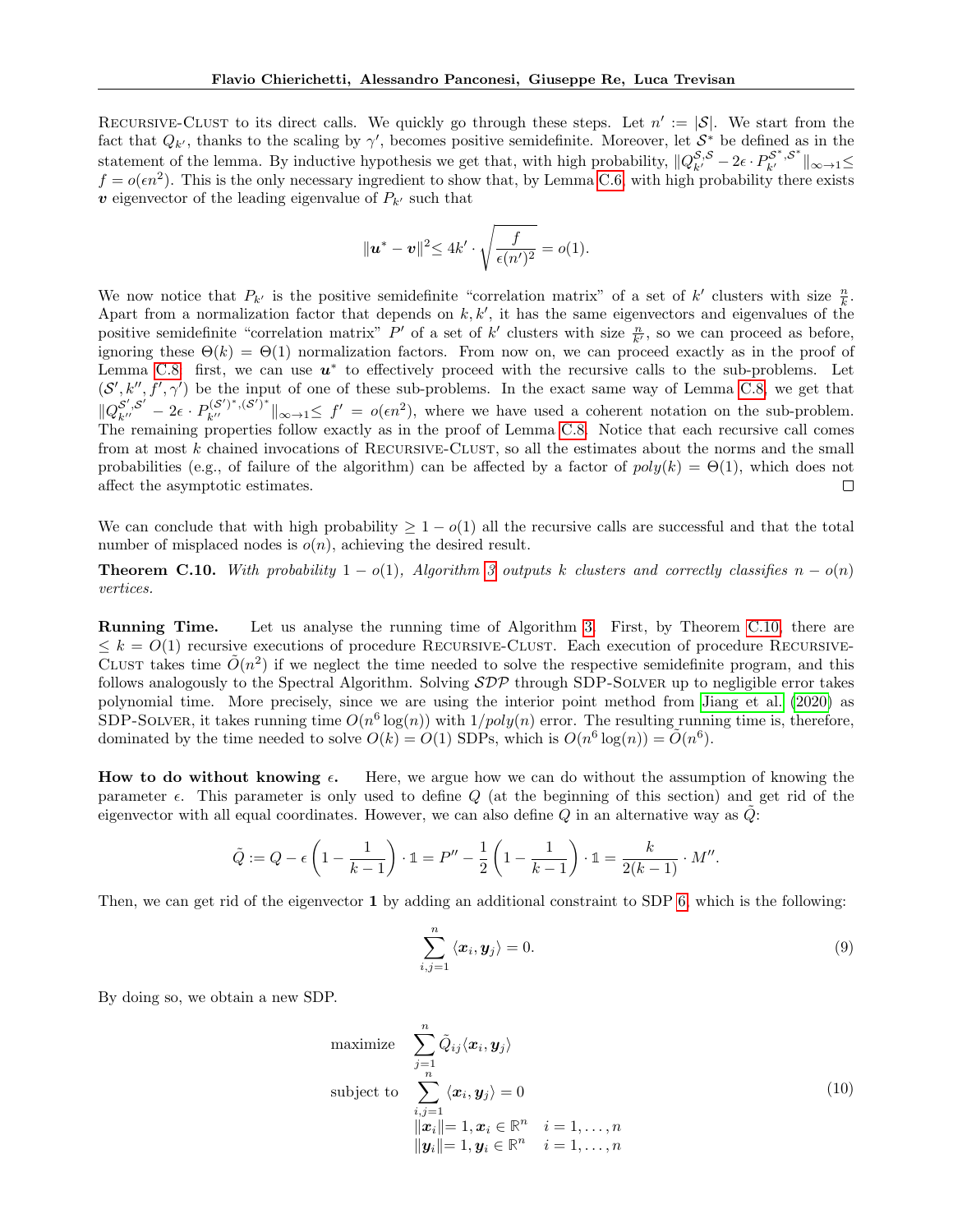Now, consider an optimal solution matrix of SDP [10,](#page-26-1) and name it  $\tilde{X}(\tilde{X}_{i,j} := \langle x_i, y_j \rangle)$ . Eq. [9](#page-26-2) is equivalent to  $\tilde{X} \bullet \mathbb{1} = 0$ , so it constrains  $\tilde{X}$  to be orthogonal to the matrix  $\mathbb{1} = 11^T$  or, equivalently,  $\tilde{X} \bullet \mathbb{1} = 0$ . We show that an optimal solution  $\ddot{X}$  of SDP [10](#page-26-1) also satisfies Lemma [C.5.](#page-21-1)

**Lemma C.11.** With high probability  $(\geq 1 - 2^{-4n})$ , it holds

$$
Q \bullet \tilde{X} \ge \frac{2}{k-1} \cdot \epsilon n^2 - 58n\sqrt{n} - 8B = \frac{2}{k-1} \cdot \epsilon n^2 - o(\epsilon n^2).
$$

*Proof.* First, since  $\tilde{Q} = Q - \epsilon \left(1 - \frac{1}{k-1}\right) \cdot \mathbb{1}$  and  $\tilde{X} \bullet \mathbb{1} = 0$ , we have that

<span id="page-27-0"></span>
$$
\tilde{Q} \bullet \tilde{X} = Q \bullet \tilde{X}.
$$
\n(11)

Now, pick X' as an optimal solution for SDP [6.](#page-20-3) Then,  $\tilde{X}' := \frac{1}{1-\frac{1}{n}(X'\bullet \mathbb{1})} (X' - \frac{1}{n}(X' \bullet \mathbb{1})\mathbb{1})$  is a feasible solution for SDP [10.](#page-26-1) By optimality of  $\tilde{X}$ , this implies that  $\tilde{Q} \cdot \tilde{X}' \leq \tilde{Q} \cdot \tilde{X}$  but, from Eq. [11,](#page-27-0) we can derive the following

<span id="page-27-1"></span>
$$
Q \bullet \tilde{X} = \tilde{Q} \bullet \tilde{X} \ge \tilde{Q} \bullet \tilde{X}' = Q \bullet \tilde{X}'. \tag{12}
$$

However, by definition of  $\tilde{X}'$ ,

$$
Q \bullet \tilde{X}' = \frac{Q \bullet X'}{1 - \frac{1}{n}(X' \bullet \mathbb{1})} - \frac{(Q \bullet \mathbb{1}) \cdot \frac{1}{n}(X' \bullet \mathbb{1})}{1 - \frac{1}{n}(X' \bullet \mathbb{1})}.
$$

We now need to provide a lower bound to the RHS of this last equation. Since  $||Q - 2\epsilon \cdot P||_{SDP} \leq 29n\sqrt{n} + 4B$  $o(\epsilon n^2)$  (Lemma [C.5\)](#page-21-1),  $P \bullet \mathbb{1} = 0$ , and  $\mathbb{1}$  is a feasible solution to SDP [6,](#page-20-3) it holds

<span id="page-27-2"></span>
$$
Q \bullet \mathbb{1} = (Q - 2\epsilon \cdot P) \bullet \mathbb{1} \leq ||Q - 2\epsilon \cdot P||_{SDP} \leq 29n\sqrt{n} + 4B = o(\epsilon n^2). \tag{13}
$$

Moreover, by Lemma [C.5](#page-21-1) and by optimality of  $X'$ , we have that

<span id="page-27-3"></span>
$$
Q \bullet X' \ge \frac{2}{k-1} \cdot \epsilon n^2 - 29n\sqrt{n-4B} = \frac{2}{k-1} \cdot \epsilon n^2 - o(\epsilon n^2). \tag{14}
$$

Finally,  $\frac{1}{n}(X' \cdot \mathbb{1}) \leq o(1)$  by Lemma [C.6,](#page-21-0) because almost all the eigenvectors of X', weighted by their eigenvalues, are nearly orthogonal to the vector 1. Therefore, we can say that, for sufficiently large  $n$ ,

<span id="page-27-4"></span>
$$
\frac{1}{n}(X' \bullet \mathbb{1}) \le \frac{1}{2}.\tag{15}
$$

By substituting Eq. [12,](#page-27-1) [13,](#page-27-2) [14](#page-27-3) and [15](#page-27-4) into Eq. [11,](#page-27-0) we finally get that

$$
Q \bullet \tilde{X} \ge Q \bullet \tilde{X}' \ge Q \bullet X' - (Q \bullet \mathbb{1}) \ge \frac{2}{k-1} \cdot \epsilon n^2 - 58n\sqrt{n} - 8B = \frac{2}{k-1} \cdot \epsilon n^2 - o(\epsilon n^2).
$$

By the previous lemma, the proofs for the SDP-based algorithm follow analogously. This shows that our approach still holds without assuming the knowledge of the parameter  $\epsilon$ .

### C.3 Going Beyond Equinumerous Clusters for Algorithm Recursive-Clust

We show that our SDP-based algorithm and its theoretical guarantees still hold when all the communities have size  $n/k + o(n)$ .

In detail, recall that the parameters of the post-adversarial setting satisfy  $\epsilon = \omega(1/\sqrt{n}), B = o(\epsilon n^2)$ . Given a ground-truth k–clustering with all the clusters having size  $n/k + o(n)$ , we can move  $o(n)$  points to a different cluster for each of the k clusters, and obtain an equinumerous k–clustering. This is equivalent to changing  $B' = o(n^2)$  entries in the zero-error matrix M associated to the ground-truth clustering, to obtain a new matrix  $\tilde{M}$  representing a close equinumerous clustering. It now suffices to reconstruct the clustering associated to  $\tilde{M}$ with  $o(n)$  misclassified vertices, since at most other  $o(n)$  errors are made when considering M instead of M.